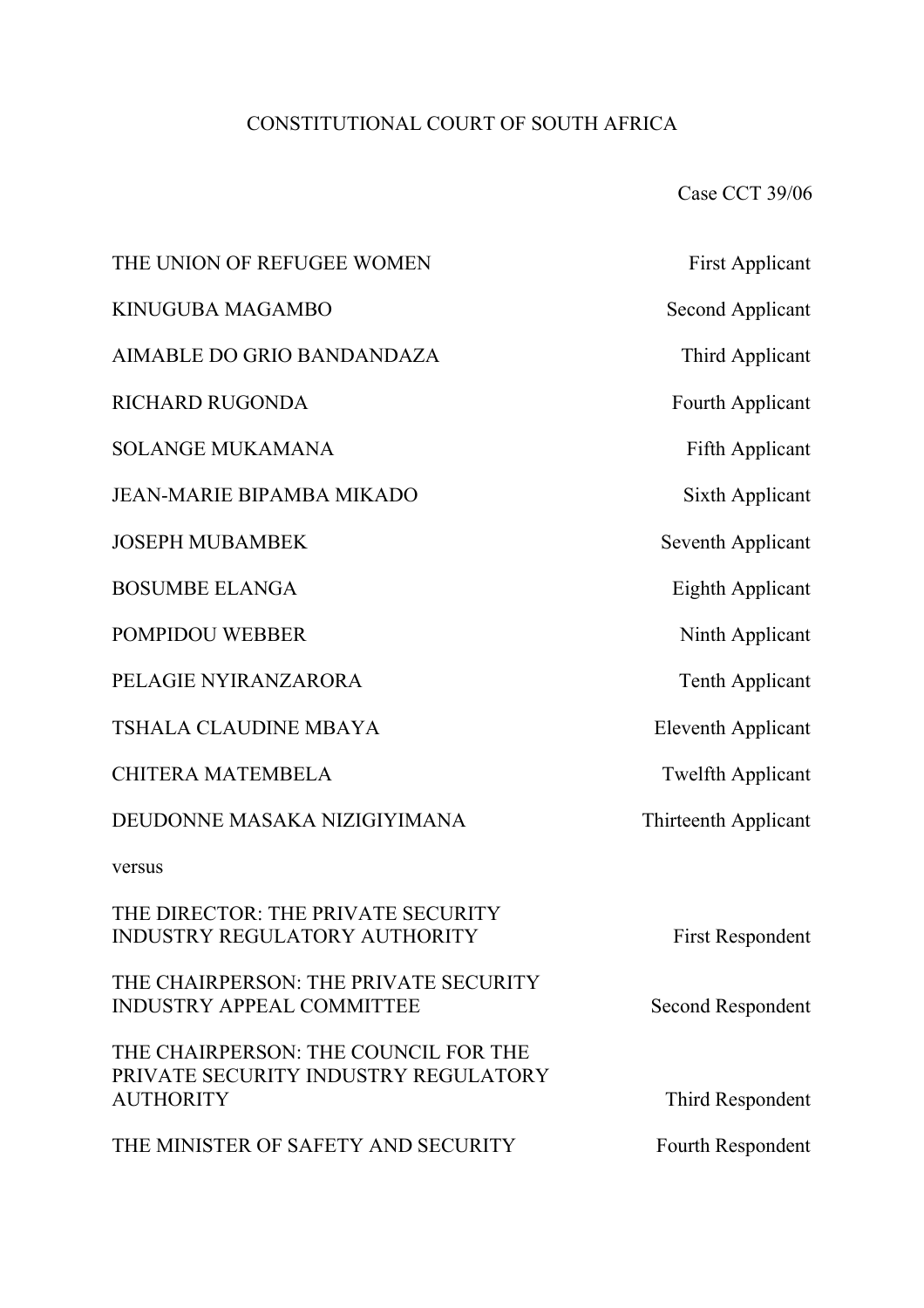| Heard on | 29 August 2006 |
|----------|----------------|
|          |                |

Decided on : 12 December 2006

## JUDGMENT

#### KONDILE AJ:

#### *Introduction*

[1] This application concerns the rights of refugees to work in the private security industry in South Africa. This industry is regulated by the Private Security Industry Regulation Act 56 of 2001 ("Security Act"). The matter reaches this Court in the form of an application for leave to appeal against the judgment of Bosielo J in the Pretoria High Court.

[2] The first applicant is the Union of Refugee Women, a voluntary association acting in the interests of its members and in the interests of the class of people to whom the applicants belong. The second to thirteenth applicants are refugees as defined in the Refugees Act 130 of 1998 ("Refugees Act").<sup>1</sup>

[3] The first respondent is the Director of the Private Security Industry Regulatory Authority ("Authority") established in terms of section 2(1) of the Security Act. The

<sup>&</sup>lt;sup>1</sup> Section 1 of the Refugees Act defines a refugee as "any person who has been granted asylum in terms of this Act."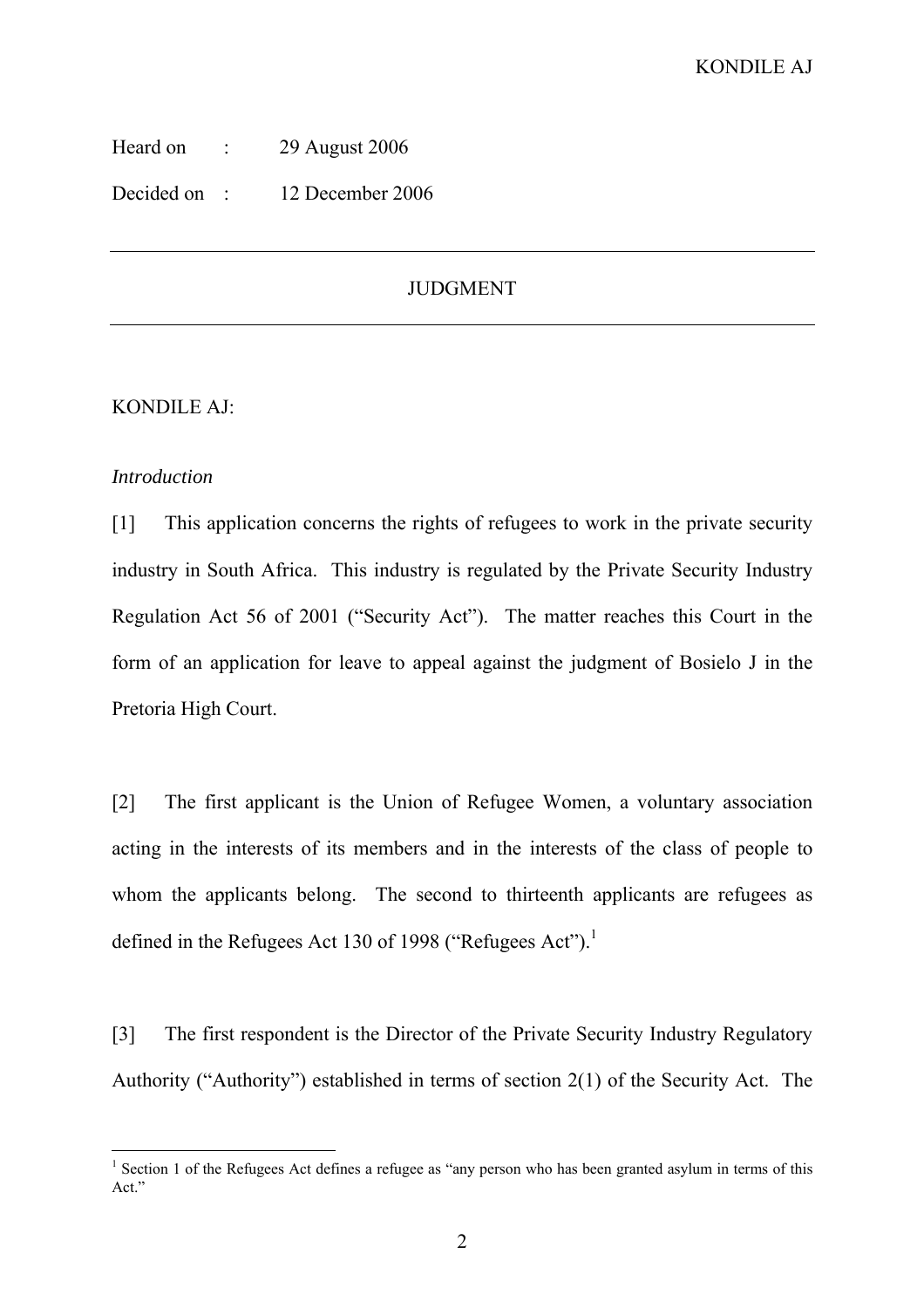second respondent is the Chairperson of the Private Security Industry Appeal Committee ("Appeal Committee") provided for in section 30 of the Security Act.<sup>2</sup> The third respondent is the Chairperson of the Council for the Private Security Industry Regulatory Authority ("Council"). The Council was established in terms of section 5 of the Security Act. In terms of this section the Authority is governed and controlled by the Council. $3$  The fourth respondent is the Minister of Safety and Security ("Minister"). In terms of section 11 of the Security Act, the Minister exercises overall supervision of the first respondent.<sup>4</sup>

### *The legislative framework*

- "(1) Any person aggrieved by─
	- (a) the refusal by the Authority to grant his or her application for registration as a security service provider;
	- (b) the suspension or withdrawal of his or her registration as a security service provider by the Authority; or
	- (c) a finding against him or her, of improper conduct in terms of this Act, or the punishment imposed in consequence of the finding,

may within a period of 60 days after service of the notification of the relevant decision contemplated in paragraph (a), (b) or (c), appeal to an appeal committee.

- (2) An appeal committee contemplated in subsection  $(1)$  is appointed by the Minister for every appeal and consists of-
	- (a) a person with not less than five years' experience as an attorney, advocate or magistrate, who is the presiding officer; and may also include
	- (b) two other persons if it is considered appropriate by the Minister.
- (3) Every person serving as a member of an appeal committee must be independent from the Authority and may have no personal interest in the private security industry or in the affairs of an appellant."

 $3$  Section 5(1) of the Security Act.

<sup>4</sup> Section 11 provides that:

"If the Council or the Authority cannot or does not maintain an acceptable standard in the fulfilment of one or more of its functions in terms of this Act or the Levies Act, the Minister may intervene by taking any appropriate step to ensure proper fulfilment of that function, including─

- (a) issuing a directive to the Council or the Authority, describing the extent of the failure and stating the steps required to remedy the situation;
- (b) assuming responsibility for the relevant function or duty to the extent necessary─
	- (i) to maintain an acceptable standard; or
	- (ii) to prevent the Council, the Authority or any person appointed by the Council or the Authority, from taking any action which is prejudicial to the objects of the Authority; and
- (c) dissolving the Council and appointing a new Council."

 $\frac{1}{2}$  $2$  The relevant portions of section 30 of the Security Act provide: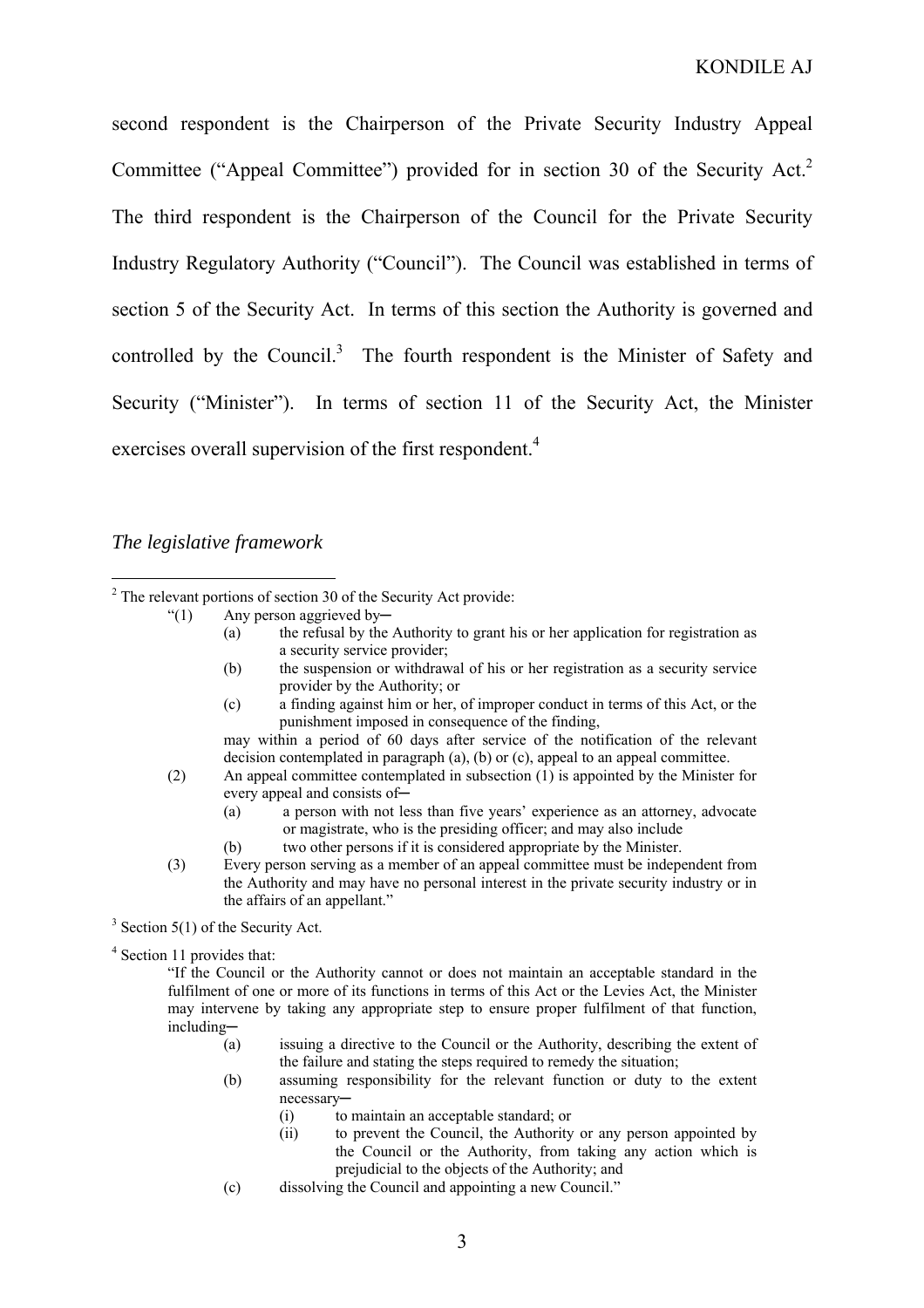[4] Section 20 of the Security Act says that no person may render a security service for reward unless he/she is registered as a security service provider in terms of the Act. Section 23(1) of the Security Act provides as follows:

"Any natural person applying for registration in terms of section  $21(1)$ , may be registered as a security service provider if the applicant is a fit and proper person to render a security service, and-

- (a) is a citizen of or has permanent resident status in South Africa;
- (b) is at least 18 years of age;
- (c) has complied with the relevant training requirements prescribed for registration as a security service provider;
- (d) was not found guilty of an offence specified in the Schedule<sup>5</sup> within a period of 10 years immediately before the submission of the application to the Authority;
- (e) was not found guilty of improper conduct in terms of this Act within a period of five years immediately before the submission of the application to the Authority;
- (f) submits a prescribed clearance certificate, together with such other information as the Authority may reasonably require, if the applicant is a former member of any official military, security, police or intelligence force or service in South Africa or elsewhere;
- (g) is mentally sound;

<sup>&</sup>lt;sup>5</sup> The Schedule lists the following offences: High treason; Sedition; Sabotage; Terrorism; Public violence; Arson; Malicious damage to property; Intimidation; Rape; Murder; Robbery; Culpable homicide involving the use of a firearm or any form of intentional violence; Kidnapping; Assault with the intention to cause serious bodily harm; Indecent assault; Child stealing; Fraud; Forgery or uttering of a forged document knowing it to have been forged; Breaking or entering any premises, whether in terms of common or statutory law, with the intention to commit an offence; Theft, whether in terms of common law or statutory law; Receiving stolen property knowing it to have been stolen; Extortion; Defeating the ends of justice; Perjury, whether in terms of common law or statutory law; An offence referred to in Part 1 to 4, or section 17, 20 or 21 (in so far as it relates to the aforementioned offences) of Chapter 2 of the Prevention and Combating of Corrupt Activities Act 12 of 2004; An offence involving the illicit dealing in dependence-producing substances; Any offence in terms of statutory law involving an element of dishonesty; Any offence in terms of the Domestic Violence Act 116 of 1998; Any offence in terms of the Explosives Act 26 of 1956; Any offence in terms of the Regulation of Foreign Military Assistance Act 15 of 1998; Any offence in terms of legislation pertaining to the control over the possession and use of firearms and ammunition; Any offence in terms of the Interception and Monitoring Prohibition Act 127 of 1992; Any offence in terms of the Intelligence Services Act 38 of 1994; Any offence in terms of the Protection of Information Act 84 of 1982; *Crimen injuria*; Any offence in terms of statutory law involving cruelty to an animal; Any offence in terms of any law relating to illicit dealing in or possession of precious metals or precious stones; Any offence in terms of statutory law punishable by a period of imprisonment exceeding two years without the option of a fine and any conspiracy, incitement or attempt to commit any of the above offences.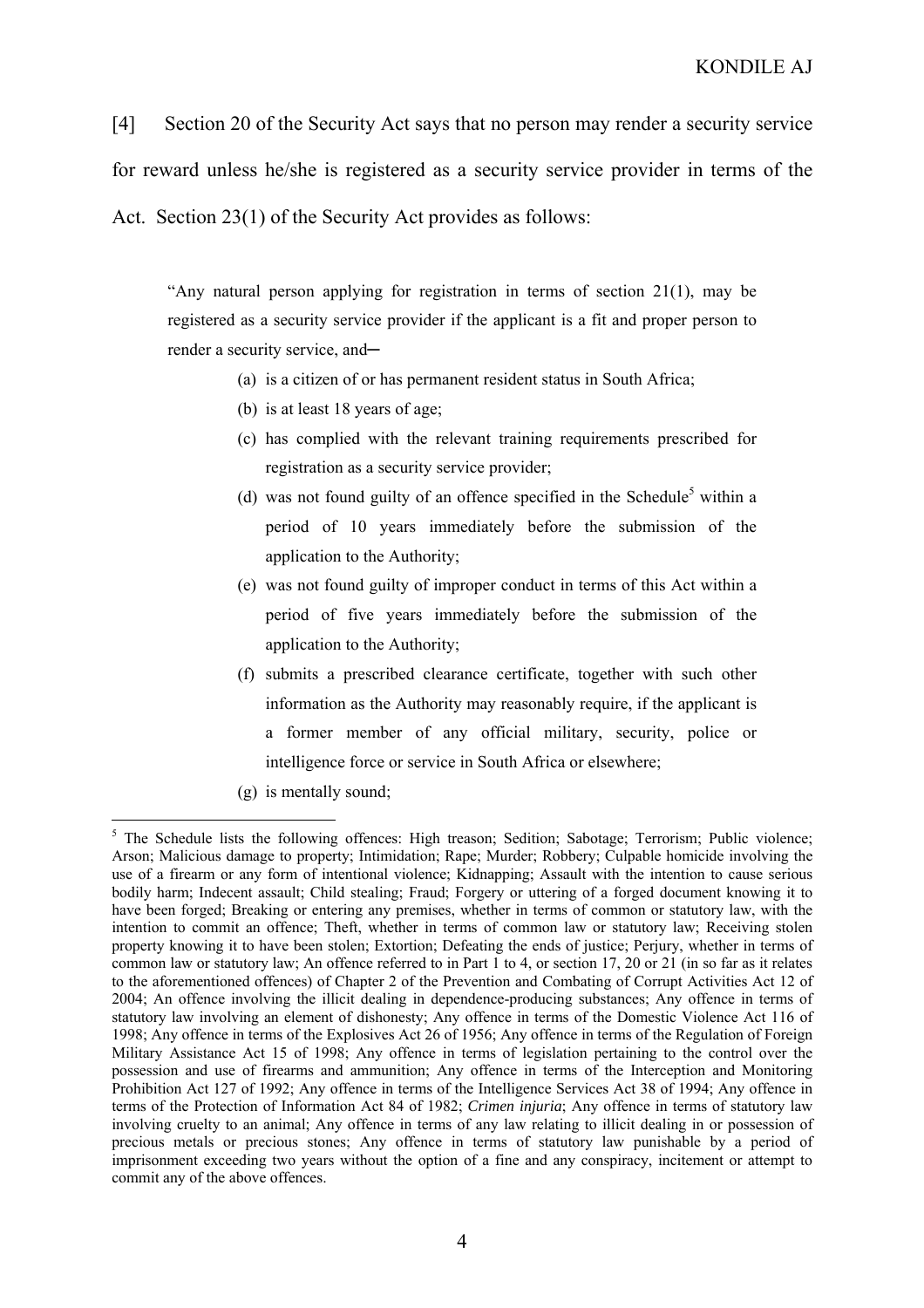- (h) is not currently employed in the Public Service in circumstances where such registration may conflict with a legislative provision applicable to the applicant;
- (i) has paid the relevant application fee; and
- (j) is not a person referred to in subsection  $(5)$ .<sup>56</sup> (footnote added)

#### [5] In terms of section 23(2) of the Security Act:

"A security business applying for registration as a security service provider in terms of section 21(1), may be so registered only if—

- (a) every natural person referred to in section 20(2) complies with the requirements of subsection (1) and is not an unrehabilitated insolvent; and
- (b) such security business meets the prescribed requirements in respect of the infrastructure and capacity necessary to render a security service."

[6] Section 23(6) of the Security Act, however, provides:

> "Despite the provisions of subsections (1) and (2), the Authority may on good cause shown and on grounds which are not in conflict with the purpose of this Act and the objects of the Authority, register any applicant as a security service provider."

#### *Relevant facts*

[7] All the applicants except the first applicant applied to the Authority, in terms of section 21 of the Security Act,<sup>7</sup> to be registered as security service providers.

 $6$  Section 23(5) provides:

<sup>&</sup>quot;Despite any provision to the contrary, a person in the permanent employ of the Service, the Directorate of Special Operations, the National Intelligence Agency, the South African Secret Service, the South African National Defence Force or the Department of Correctional Services may not be registered as a security service provider whilst so employed."

<sup>&</sup>lt;sup>7</sup> Section 21 provides:

<sup>&</sup>quot;(1) An application for registration as a security service provider must be made to the Authority in the prescribed manner and must be accompanied by—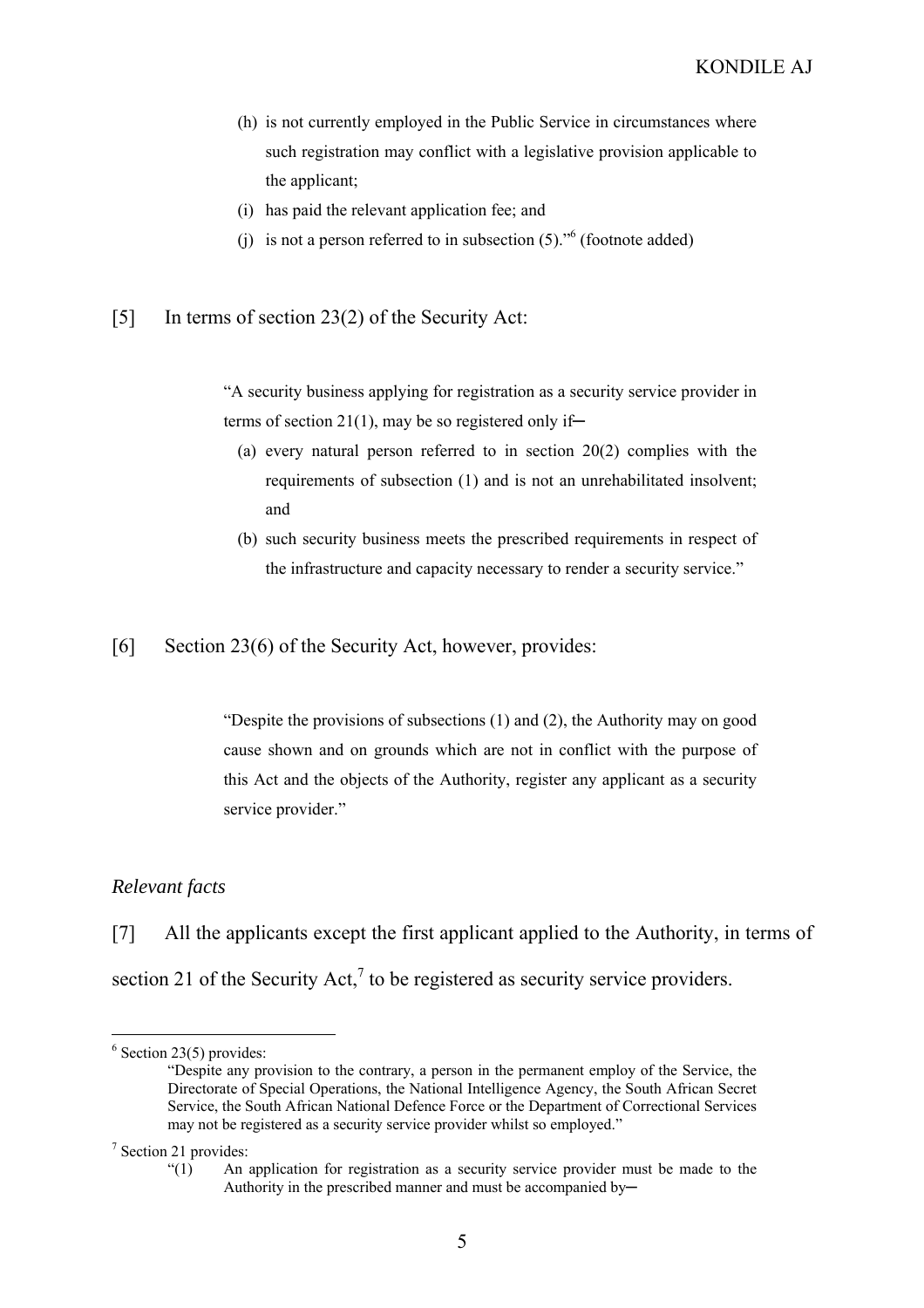#### *Second to sixth applicants*

[8] The second to sixth applicants were initially registered by the Authority as security service providers. On 20 December 2002, however, they all received notice of intention to withdraw their registration in terms of section  $26(4)(c)$  of the Security  $Act<sup>8</sup>$  on the basis that they were granted registration in error inasmuch as they are neither citizens nor permanent residents of South Africa.

[9] The notice also contained an invitation to them to provide the Authority with all relevant information as to why, despite the requirements of section 23(1)(a) not having been met, the Authority should not withdraw their registration. The written representations had to be made within 21 days.

(a) a clear and complete set of fingerprints taken in the prescribed manner—

- (i) of the applicant, if the applicant is a natural person;
- (ii) if the applicant is a security business, of every natural person performing executive or managing functions in respect of such security business;
- (iii) of each director, if the applicant is a company;
- (iv) of each member, if the applicant is a close corporation;
- (v) of each partner, if the applicant is a partnership;
- (vi) of each trustee, if the applicant is a business trust; and
- (vii) of each administrator or person in control, if the applicant is a foundation.
- (b) the application fee as determined by the Authority; and
- (c) any other document or certificate required in terms of this Act or by the Authority to be submitted with an application for registration.
- (2) Any person applying in terms of subsection (1) for registration as a security service provider, must furnish such additional particulars in connection with the application as the Authority may determine.
- (3) If the Authority is of the opinion that the provisions of this Act have been complied with in respect of an application referred to in subsection (1), it may grant such application and register the applicant as a security service provider."

<sup>8</sup> Section 26(4)(c) provides that:

<sup>&</sup>quot;The Authority may, subject to section 5(3), withdraw the registration of a security service provider by written notice served on the security service provider if the registration was granted in error or on the basis of incorrect information furnished by any person, including any department or organ of State, to the Authority".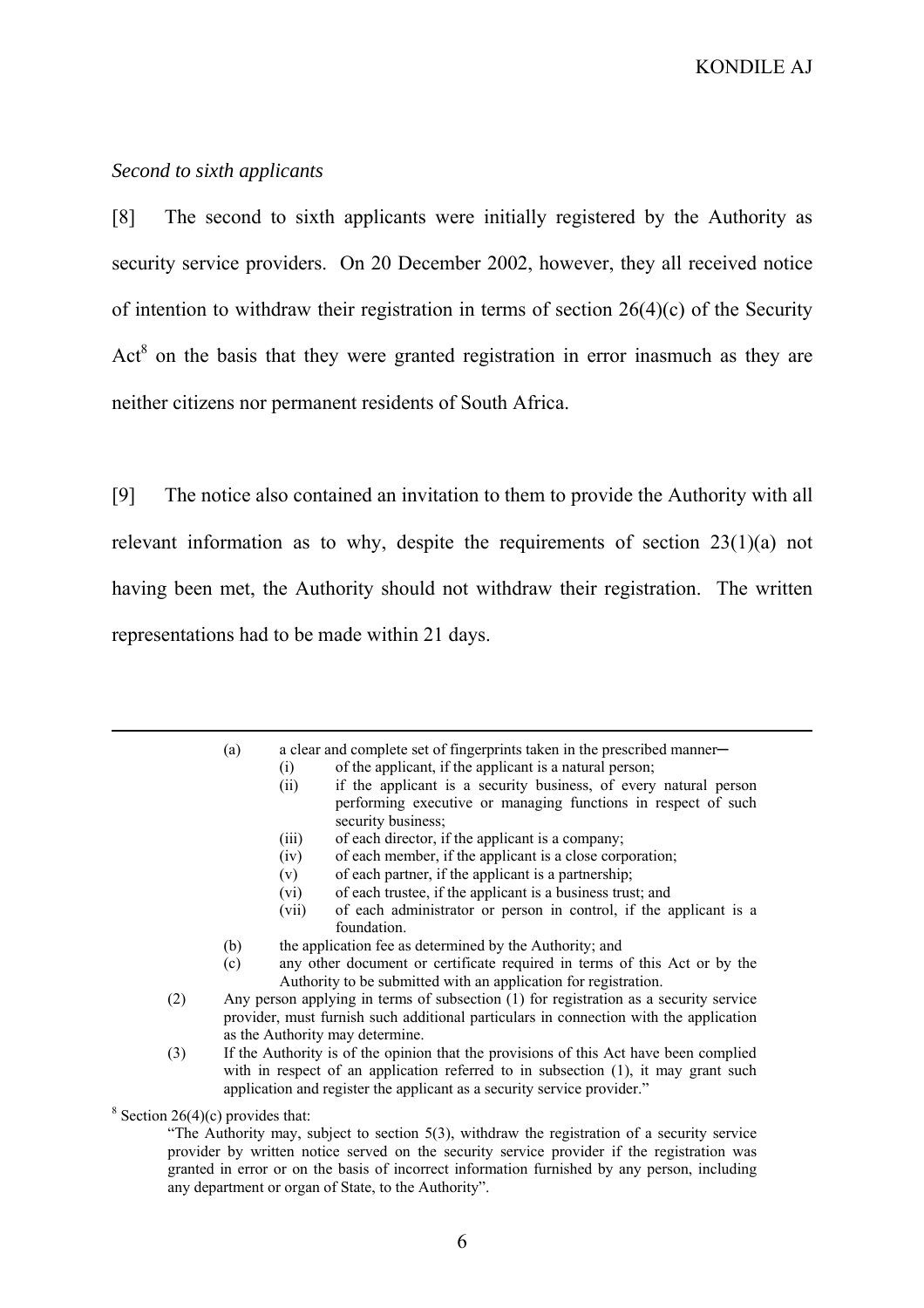[10] The second and fifth applicants' attorneys sent written submissions to the Authority, in essence stating that a person who is neither a citizen nor a permanent resident of South Africa may be registered as a security service provider under the Security Act in the light of the wording of section 23(6) of the Security Act.

[11] In March 2003 the Authority replied to the second and fifth applicants and advised that their written representations had been unsuccessful. At the same time the Authority formally withdrew the registration of the second to sixth applicants as security service providers.

[12] In June/July 2003 the second to fourth applicants appealed to the Appeal Committee against the decisions of the Authority on the grounds that the Authority, in finding section 23(1) to be the sole reason not to maintain registration, committed an error of law and its decisions amount to irrational and unlawful administrative action. It was also contended that the decisions take no account of the provisions of section 23(6) of the Security Act or the Constitution and in so doing unfairly and unjustifiably violate the applicants' rights to equality, non-discrimination and dignity. Further that the decisions are inconsistent with the Constitution and accordingly invalid. The point was also taken that the requirements for registration set by section 23(1)(a) when read together with section 23(6) allow the Authority to maintain the registration of these applicants as security service providers despite their being neither citizens nor permanent residents. The fifth and sixth applicants did not appeal.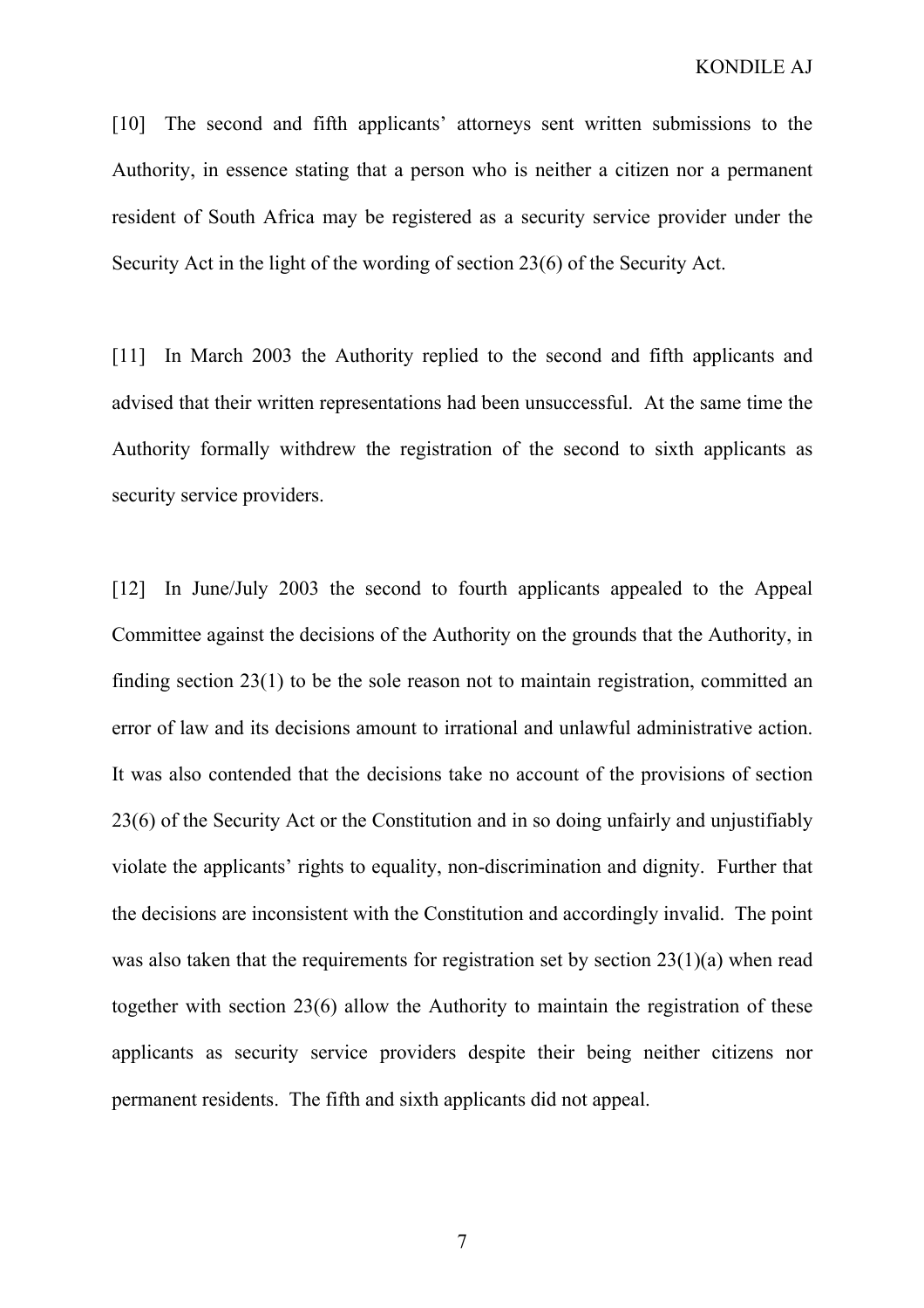[13] On 20 September 2003 the second to fourth applicants were advised that their appeals had been dismissed. The reasons given by the Appeal Committee were that it was common cause that the Authority had made an error in registering these applicants. They also found that these applicants, notwithstanding the fact that they had been given an opportunity to do so, had failed to show good cause, and on grounds which are not in conflict with the purpose of the Security Act and the objects of the Authority, why they should be registered. They therefore had failed to justify the application of section 23(6).

#### *Seventh to thirteenth applicants*

[14] The seventh to thirteenth applicants all applied to be registered as security service providers. The Authority advised that they had been rejected on the basis that they were neither citizens nor permanent residents of South Africa.

[15] The applications of the twelfth and thirteenth applicants were each supported by an affidavit which can be summarised as follows: the applicants are recognised refugees in terms of section 24 of the Refugees Act. They are aware of the requirements of sections 23(1)(a) and 23(6) of the Security Act and Regulations  $2(2)(b)$ ,  $2(2)(c)$  and  $2(6)$  made under the Security Act. They are unable to provide police or official criminal record clearance certificates from the Democratic Republic of Congo and Burundi Embassies in South Africa respectively, as the officials at those embassies would not be able to render unbiased information. The officials are not trustworthy. Neither of the applicants had been found guilty of any offence specified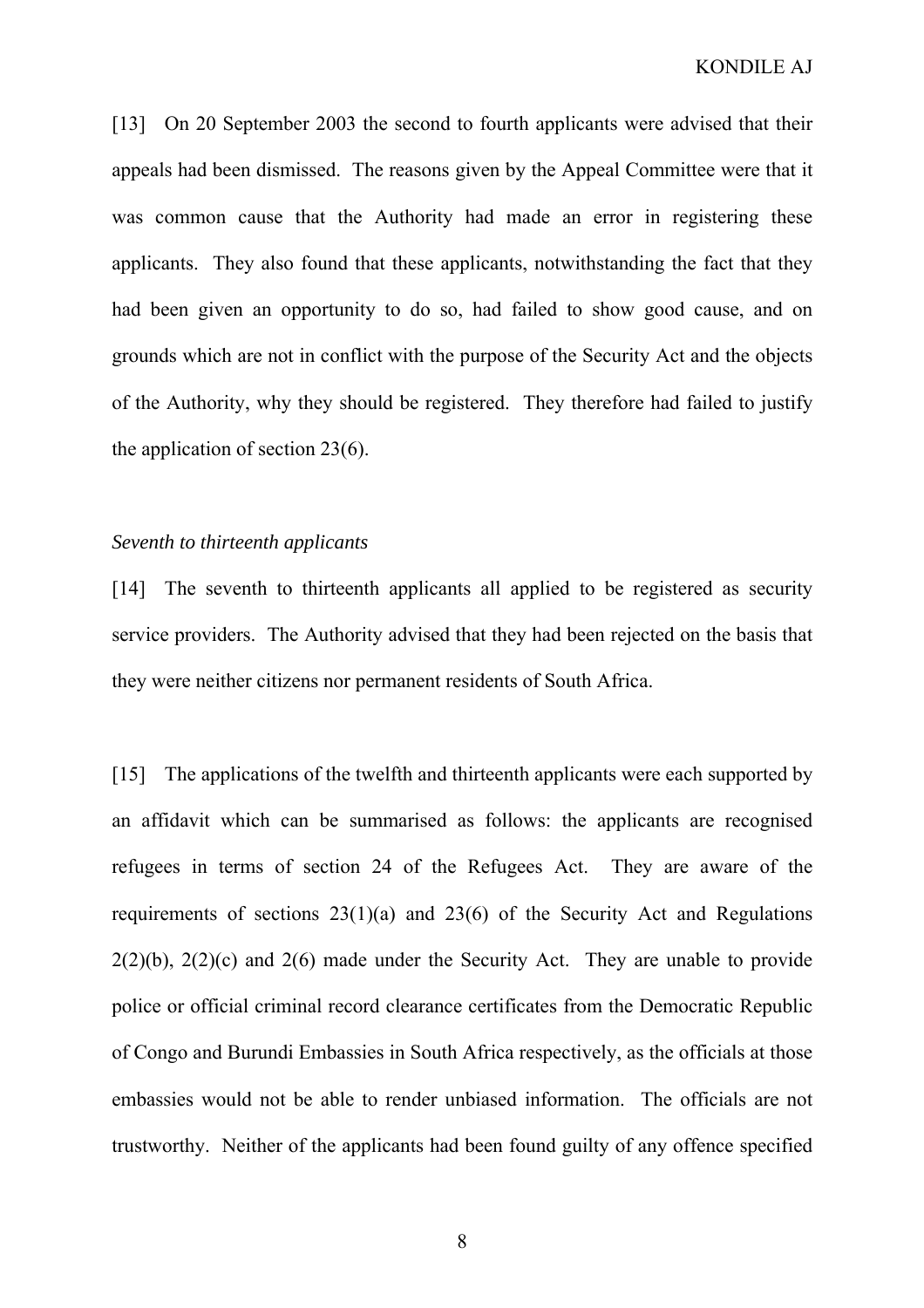in the schedule nor had they been found guilty of improper conduct, nor had they been members of any national military, security, police or intelligence force or service, nor had they been employees of any of the national security services.

[16] The seventh to eleventh applicants lodged appeals to the Appeal Committee on grounds similar to those advanced by the second to fourth applicants. These appeals were dismissed for reasons similar to those furnished to the second to fourth applicants. The twelfth and thirteenth applicants did not appeal the decision of the Authority.

#### *Decision of the High Court*

[17] The applicants approached the High Court and sought to review and set aside the decisions of the Authority and the Appeal Committee. In the alternative they sought an order declaring section 23(1)(a) of the Security Act to be inconsistent with the Constitution and invalid. Their application was dismissed with costs.

[18] The High Court held that section 23(1)(a) does indeed grant South African citizens and permanent residents preferential treatment, but it emphasised that this section cannot be read in isolation. It thus reached the conclusion that section 23(1)(a) was sufficiently tempered by section 23(6) to render it constitutionally compliant. Reflecting on the rationale for section  $23(1)(a)$ , the High Court held that: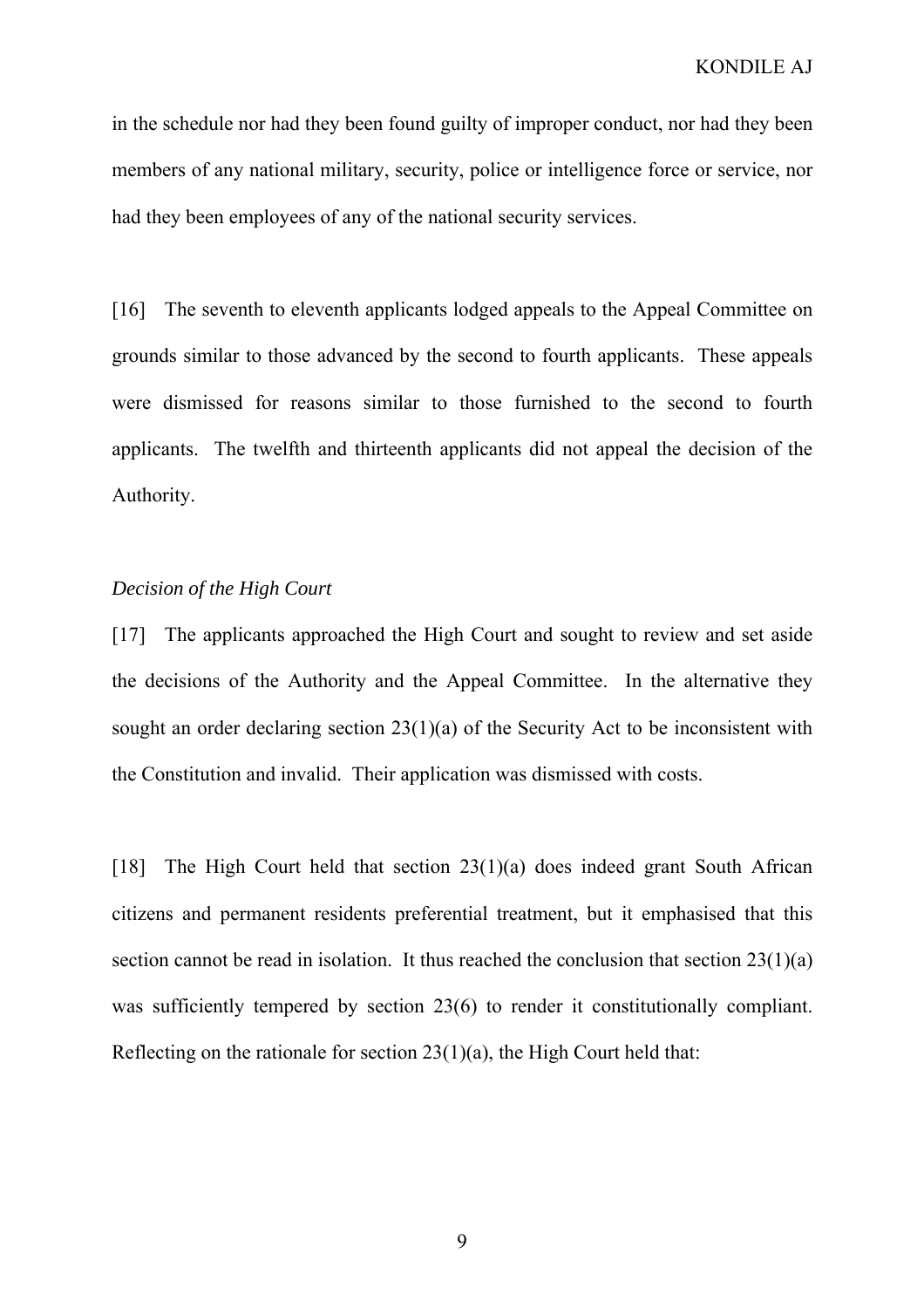"It is understandable, in my view, that due to the high level of trust required by . . . private security officers, there must be some strict criteria as to who can qualify for such positions so as to exclude undesirable persons."<sup>9</sup>

[19] Although it expressed sympathy for the plight of refugees, particularly given their vulnerable position in society, the High Court was of the view that the safety and security of the public and the need for effective control of the private security industry, justified the limitations on the rights of refugees imposed by section 23(1)(a), particularly as they were free to seek gainful employment elsewhere.

### *Leave to appeal to this Court*

[20] The applicants now seek leave to appeal directly to this Court, in terms of Rule 19 of the Constitutional Court Rules, $10$  against the judgment and order of the High Court. According to the applicants, the application is concerned with whether the Authority is entitled to refuse to register the applicants as security service providers or to withdraw certificates of registration erroneously issued, and whether the Appeal Committee is entitled to dismiss their appeals against the Authority's decisions, in either event, on the sole basis that the applicants are neither citizens nor permanent

<sup>9</sup> *Shabani Midemis Rutimba and Fourteen Others v The Director: The Private Security Industry Regulatory Authority and Others* TPD (per Bosielo J), case no 35986/2003, 26 May 2006, unreported at para 7.

 $10$  The relevant portions of Rule 19 of the Constitutional Court Rules:

<sup>&</sup>quot;(1) The procedure set out in this rule shall be followed in an application for leave to appeal to the Court where a decision on a constitutional matter, other than an order of constitutional invalidity under section 172(2)(a) of the Constitution, has been given by any court including the Supreme Court of Appeal, and irrespective of whether the President has refused leave or special leave to appeal.

<sup>(2)</sup> A litigant who is aggrieved by the decision of a court and who wishes to appeal against it directly to the Court on a constitutional matter shall, within 15 days of the order against which the appeal is sought to be brought and after giving notice to the other party or parties concerned, lodge with the Registrar an application for leave to appeal: Provided that where the President has refused leave to appeal the period prescribed in this rule shall run from the date of the order refusing leave."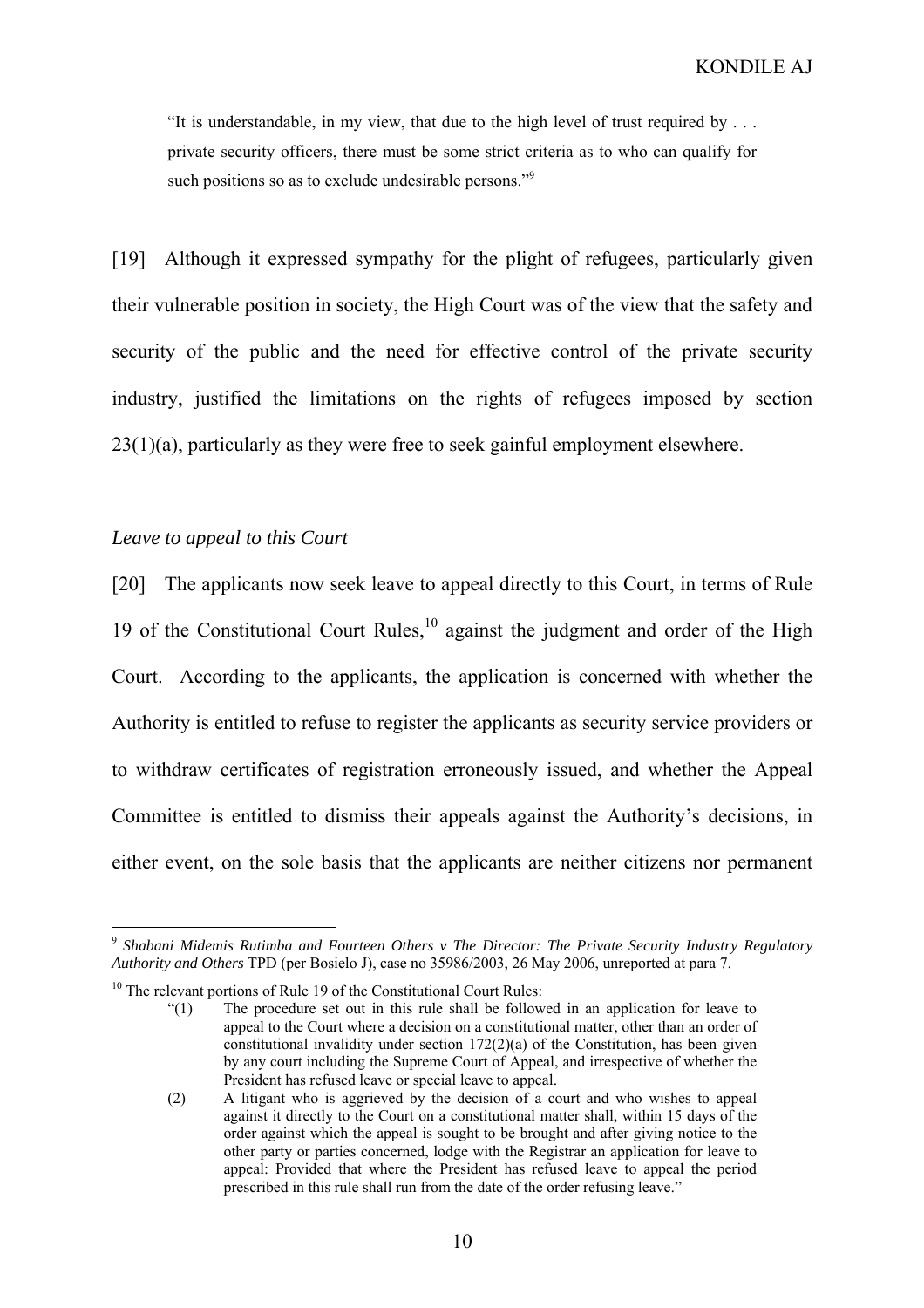residents of South Africa. The application is apparently also concerned with whether section 23(1)(a) is inconsistent with section 9(3) and section 9(4) of the Constitution.

[21] Leave to appeal directly to this Court will be granted if it is in the interests of justice to do so.<sup>11</sup> Each case is considered on its own merits.<sup>12</sup> The factors relevant to a decision whether to grant an application for direct appeal have been listed as including whether there are only constitutional issues involved, the importance of the constitutional issues, the saving in time and costs, the urgency, if any, in having a final determination of the matters in issue and the prospects of success. These must be balanced against the disadvantages to the management of the Court's roll and to the ultimate decision of the case if the Supreme Court of Appeal (" $SCA$ ") is bypassed.<sup>13</sup>

[22] The applicants submit that leave to appeal directly to this Court is appropriate in the light of the fact that they are all indigent members of society, lacking the necessary financial means required to fund any, let alone lengthy, legal proceedings. It appears that Lawyers for Human Rights have rendered all services to the applicants without charge and that counsel have rendered their services at reduced rates, and in some instances without remuneration.

<sup>11</sup> See for example *Minister of Public Works and Others v Kyalami Ridge Environmental Association and Another (Mukhwevho intervening)* 2001 (3) SA 1151 (CC); 2001 (7) BCLR 652 (CC) at para 28.

<sup>&</sup>lt;sup>12</sup> See for example *Member of the Executive Council for Development Planning and Local Government, Gauteng v Democratic Party and Others* 1998 (4) SA 1157 (CC); 1998 (7) BCLR 855 (CC) at para 32.  $13$  Id.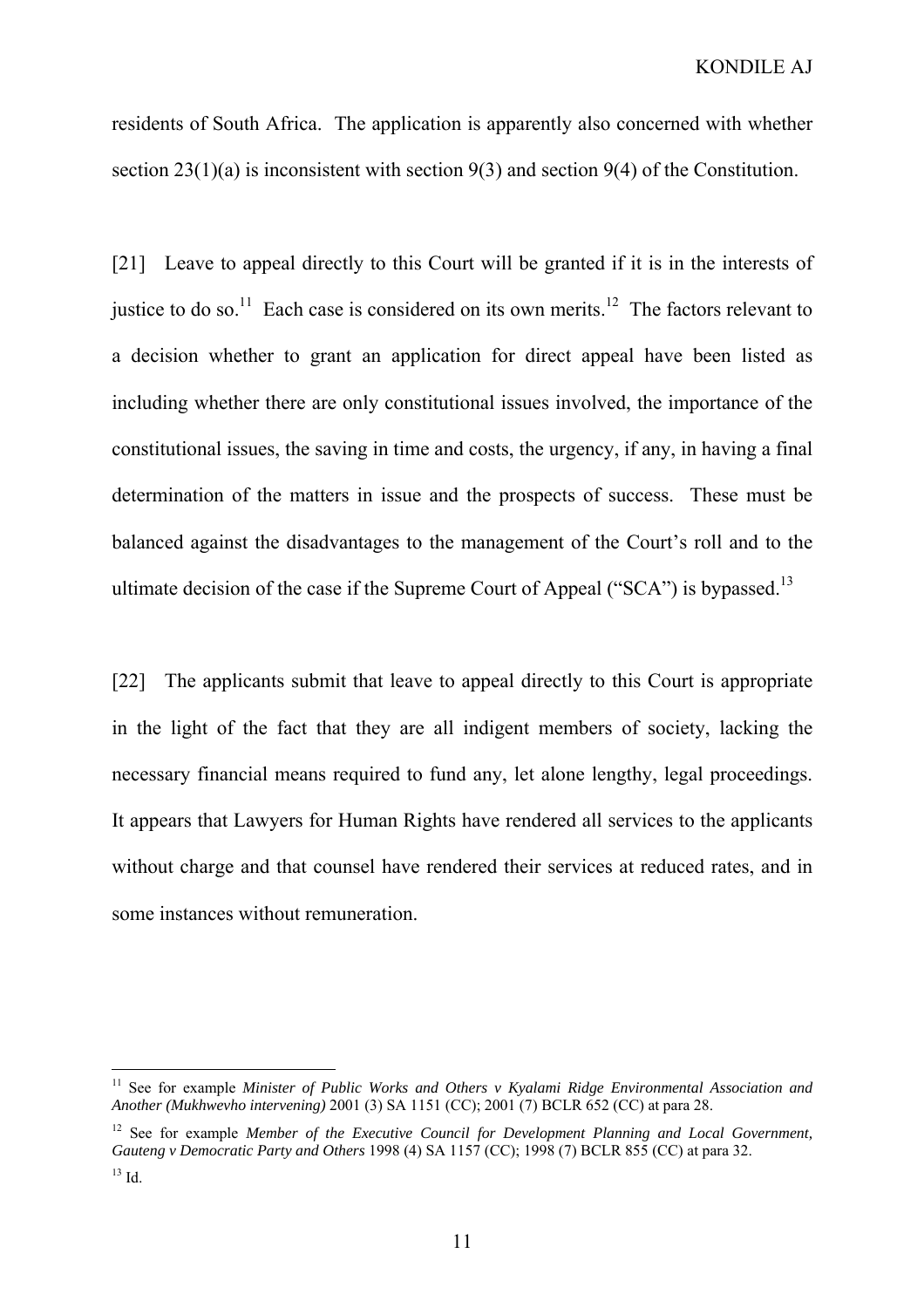[23] The application invokes the equality clause and requires consideration of constitutional issues as envisaged by section 167(3)(b) of the Constitution. Moreover, this is an issue of public importance involving a vital regulatory authority as well as reportedly some thousands of refugees.

[24] In my view, there are important constitutional issues at stake and the issues involved are all of a constitutional nature. The Court is not called upon to deal with any ancillary, non-constitutional matters. In addition, direct appeal has the advantage of avoiding delays and reducing costs, which was one of the purposes for which section 167(6)(b) of the Constitution was enacted.<sup>14</sup> The question of the saving of costs is one which assumes considerable weight herein as the litigants involved are particularly vulnerable members of society with limited resources available to them. The applicants' argument in relation to the saving of costs is thus particularly persuasive in the circumstances of this case. Furthermore, the dispute between the parties has been ongoing since 2002. It is therefore in the interests of justice that leave to appeal directly to this Court be granted.

### *The applicants' submissions in this Court*

[25] The structure of the oral argument presented on behalf of the applicants differed markedly from that of the written argument lodged on their behalf. It appears from their written argument that the applicants contend that the decisions of the Authority and the Appeal Committee were materially influenced by an error of law and/or were made in an irregular manner, alternatively, that section 23(1)(a) of the Security Act

 $14$  Id at para 29.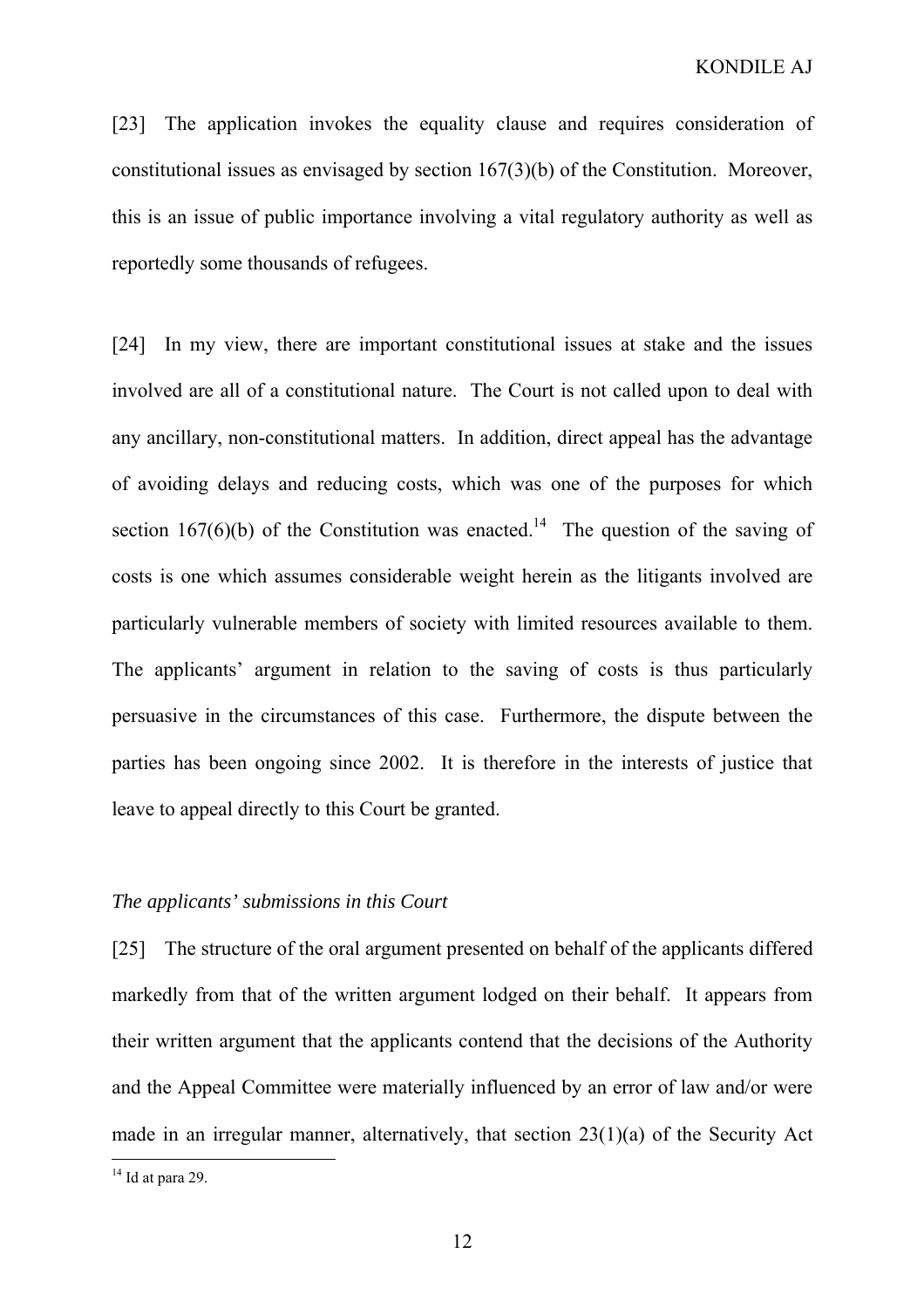under which the decisions were made, is inconsistent with the Constitution and therefore invalid.

[26] During oral argument however, counsel for the applicants clarified that their primary challenge is to the constitutionality of section 23(1)(a). Should the Court uphold this section, the applicants seek administrative review of the decisions of the Authority and the Appeal Committee.

[27] This seems the preferable way to approach the issues. If this Court were to find that section  $23(1)(a)$  of the Security Act is indeed invalid, then reviewing the decisions of the Authority and the Appeal Committee, which were made in terms of that very section, would be unnecessary. I thus turn to consider the constitutionality of section 23(1)(a) but first a word or two about refugees.

#### *Vulnerability of refugees*

[28] Refugees are unquestionably a vulnerable group in our society and their plight calls for compassion. As pointed out by the applicants, the fact that persons such as the applicants are refugees is normally due to events over which they have no control. They have been forced to flee their homes as a result of persecution, human rights violations and conflict. Very often they, or those close to them, have been victims of violence on the basis of very personal attributes such as ethnicity or religion. Added to these experiences is the further trauma associated with displacement to a foreign country.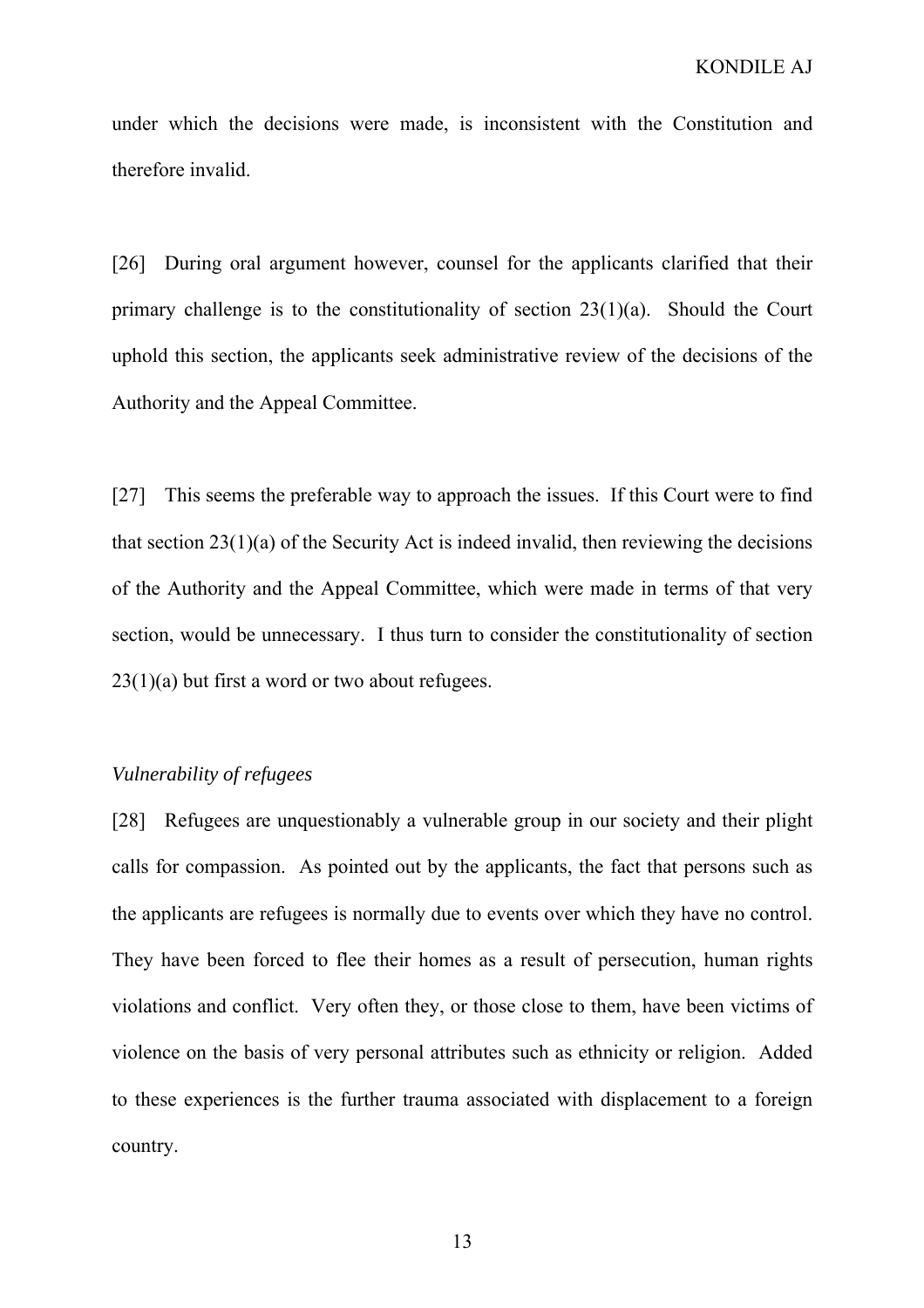KONDILE AJ

[29] The condition of being a refugee has thus been described as implying "a special vulnerability, since refugees are by definition persons in flight from the threat of serious human rights abuse."<sup>15</sup> This is reflected in South African legislation governing the status of refugees. In terms of section 3 of the Refugees Act, which draws on the definition of "refugee" in the 1951 United Nations Convention Relating to the Status of Refugees ("UN Convention"), a person qualifies as a refugee if:

- "(a) owing to a well-founded fear of being persecuted by reason of his or her race, tribe, religion, nationality, political opinion or membership of a particular social group, is outside the country of his or her nationality and is unable or unwilling to avail himself or herself of the protection of that country, or, not having a nationality and being outside the country of his or her former habitual residence is unable or, owing to such fear, unwilling to return to it; or
- (b) owing to external aggression, occupation, foreign domination or events seriously disturbing or disrupting public order in either a part or the whole of his or her country of origin or nationality, is compelled to leave his or her place of habitual residence in order to seek refuge elsewhere; or
- (c) is a dependant of a person contemplated in paragraph (a) or  $(b)$ ."

[30] In South Africa, the reception afforded to refugees has particular significance in the light of our history. It is worth mentioning that Hathaway lists apartheid as one of the 'causes of flight'<sup>16</sup> which have resulted in the large numbers of refugees in Africa.<sup>17</sup> During the liberation struggle many of those who now find themselves

<sup>&</sup>lt;sup>15</sup> Hathaway (ed) *Reconceiving International Refugee Law* (Martinus Nijhoff Publishers, London 1997) at 8.

<sup>&</sup>lt;sup>16</sup> Along with civil war, state oppression, ethnicity, revolution and border disputes.

 $17$  Hathaway above n 15 at 90.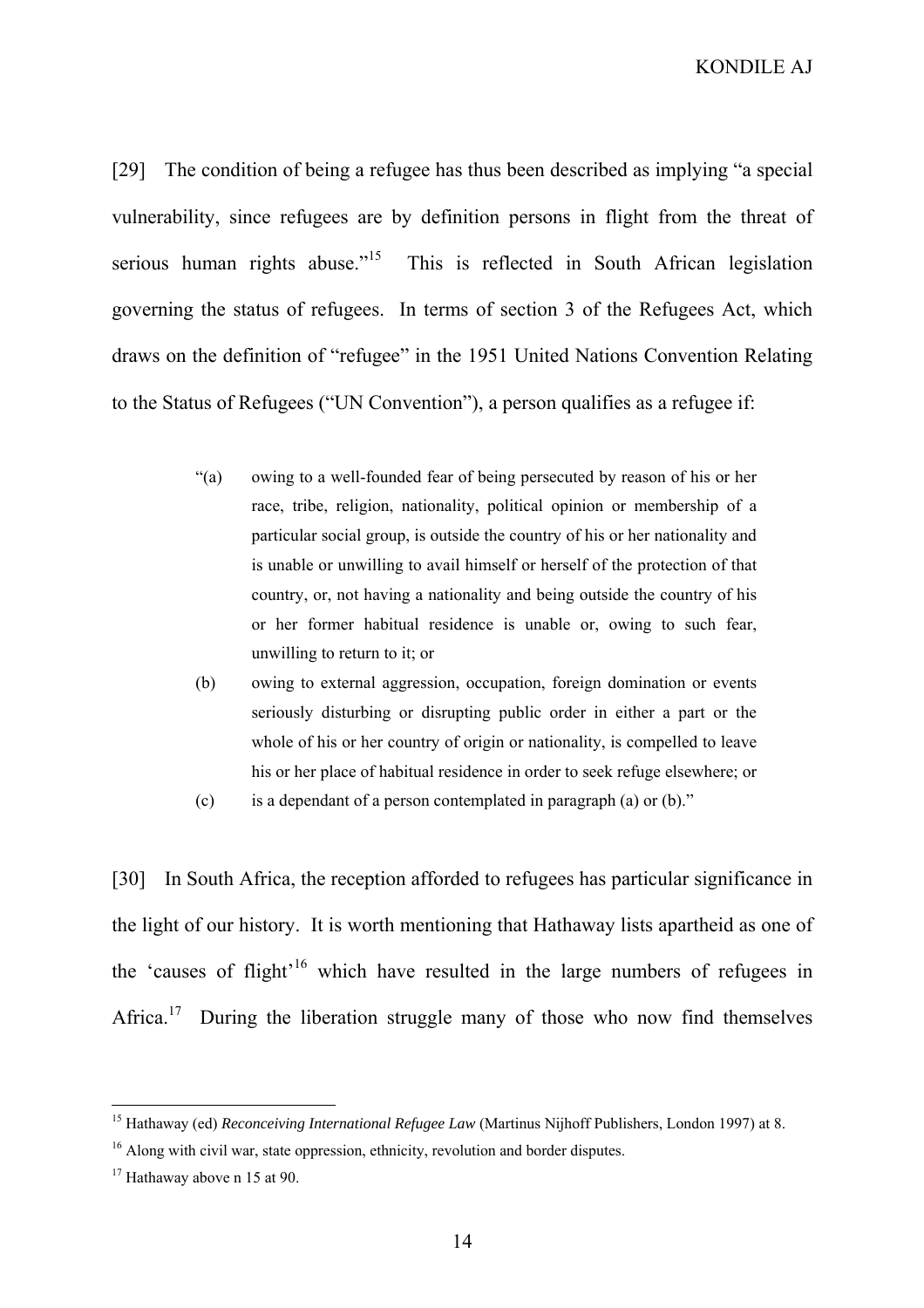among our country's leaders were refugees themselves, forced to seek protection from neighbouring states and abroad.

[31] The applicants have referred this Court to statements in judgments of this Court and other courts relevant to the vulnerable position of foreigners in our society. I share the views expressed therein and empathise with vulnerable groups that are among us. The Security Act, however, concerns an industry which by its nature involves serious risks. It is not a negation of our international duties towards refugees. It affirms these obligations but reserves to the host country the right to set appropriate qualifications. At the same time, care must be taken to ensure that qualification is imposed by the Act in as flexible a manner as possible in order to be consistent with our international obligations.

#### *The equality challenge*

[32] The applicants contend that section 23(1)(a) of the Security Act is unconstitutional and consequently invalid, since it discriminates against them on the basis of their refugee status and consequently infringes their right to equality.

[33] The applicants accordingly seek an order declaring, among other things:

(a) that the omission of the words "or is a recognised refugee" after the words "is a citizen or has permanent resident status in South Africa" in section  $23(1)(a)$  of the Security Act to be inconsistent with the Constitution and invalid; and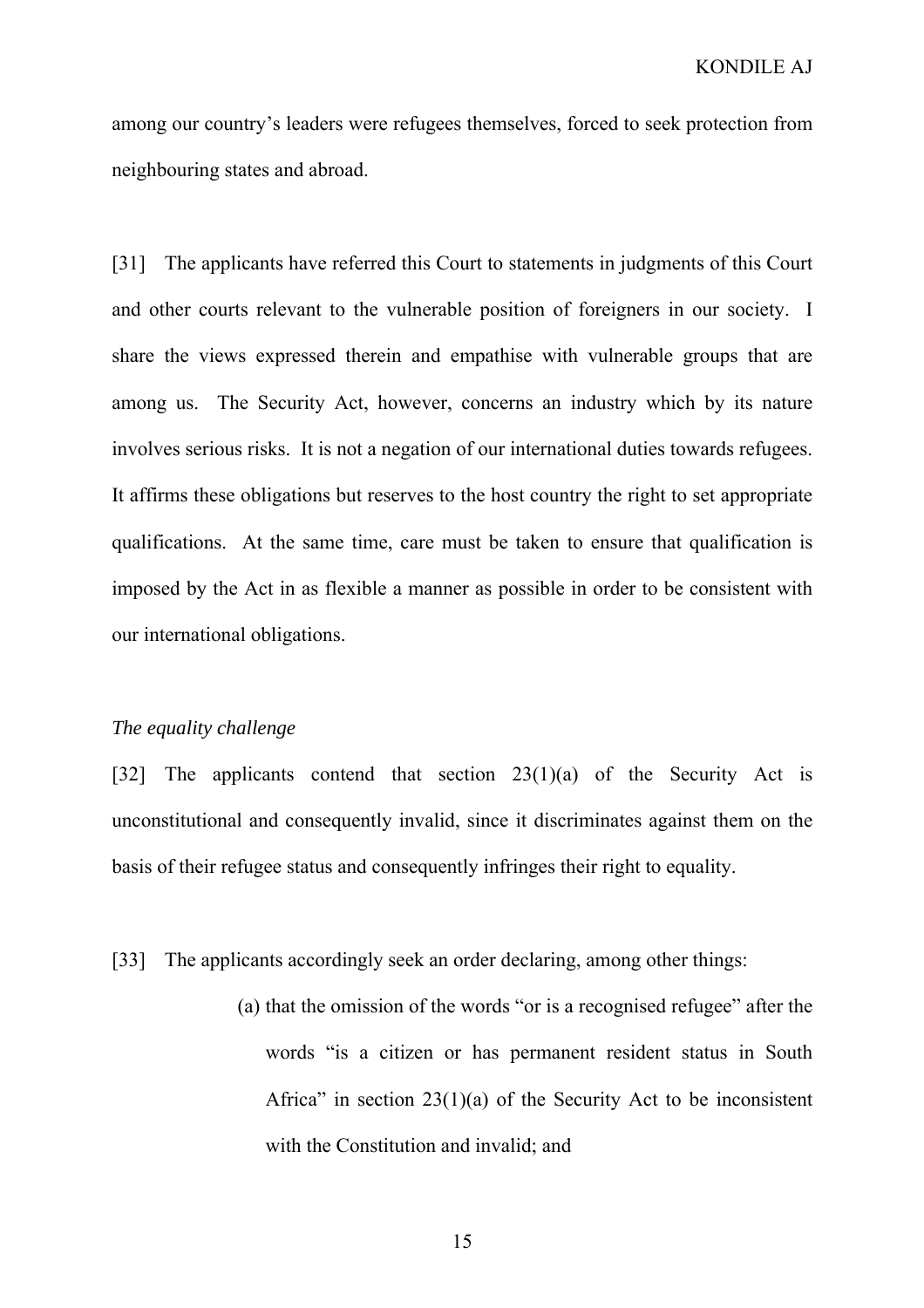(b) that section 23(1)(a) of the Security Act is to be read as though the words "or is a recognised refugee" appear after the words "is a citizen or has permanent resident status in South Africa".

[34] The test to be used when assessing whether a particular law or act complies with section 9 of the Constitution was laid down in *Harksen v Lane*: 18

- (a) Does the provision differentiate between people or categories of people? If so, does the differentiation bear a rational connection to a legitimate government purpose? If it does not then there is a violation of s 9(1). Even if it does bear a rational connection, it might nevertheless amount to discrimination.
- (b) Does the differentiation amount to unfair discrimination? This requires a two-stage analysis:
	- (i) Firstly, does the differentiation amount to 'discrimination'? If it is on a specified ground, then discrimination will have been established. If it is not on a specified ground, then whether or not there is discrimination will depend upon whether, objectively, the ground is based on attributes and characteristics which have the potential to impair the fundamental human dignity of persons as human beings or to affect them adversely in a comparably serious manner.

<sup>18</sup> *Harksen v Lane NO and Others* 1998 (1) SA 300 (CC) at para 54; 1997 (11) BCLR 1489 (CC) at para 53.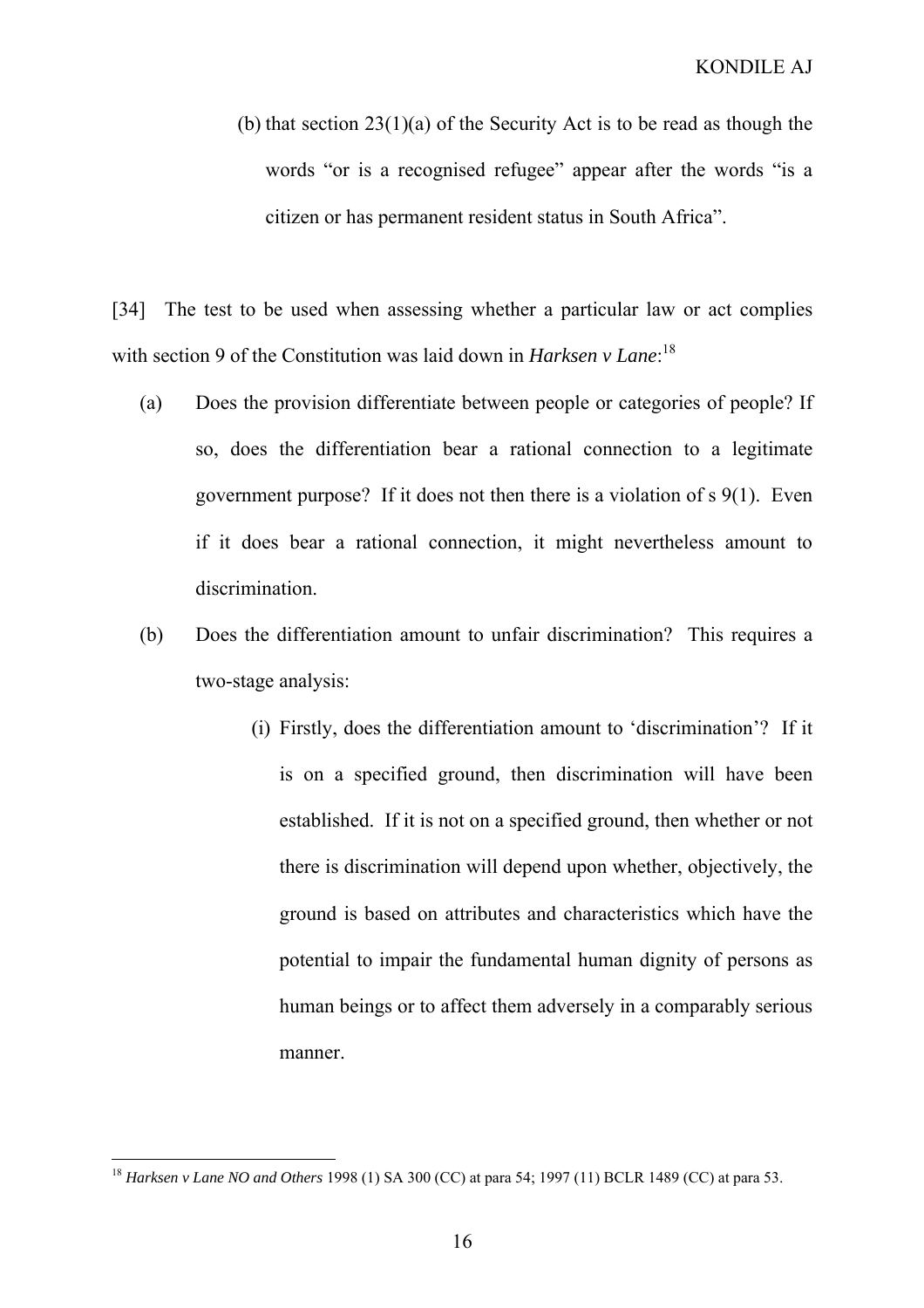(ii)If the differentiation amounts to 'discrimination', does it amount to 'unfair discrimination'? If it has been found to have been on a specified ground, then unfairness will be presumed. If on an unspecified ground, unfairness will have to be established by the complainant. The test of unfairness focuses primarily on the impact of the discrimination on the complainant and others in his or her situation.

If, at the end of this stage of the enquiry, the differentiation is found not to be unfair, then there will be no violation of section 9(3) or section 9(4).

(c) If the discrimination is found to be unfair then a determination will have to be made as to whether the provision can be justified under the limitations clause.

[35] The first leg of the equality analysis thus involves determining whether the provision in question differentiates between categories of people. Section 23(1)(a) of the Security Act differentiates between citizens and permanent residents on the one hand, and all other foreigners, including refugees, on the other. This differentiation is clear; citizens and permanent residents may apply for registration as security service providers, all other foreigners are barred from doing so unless they come within the terms of section 23(6) of the Security Act.

*Is there a rational connection between section 23(1)(a) and its purpose?*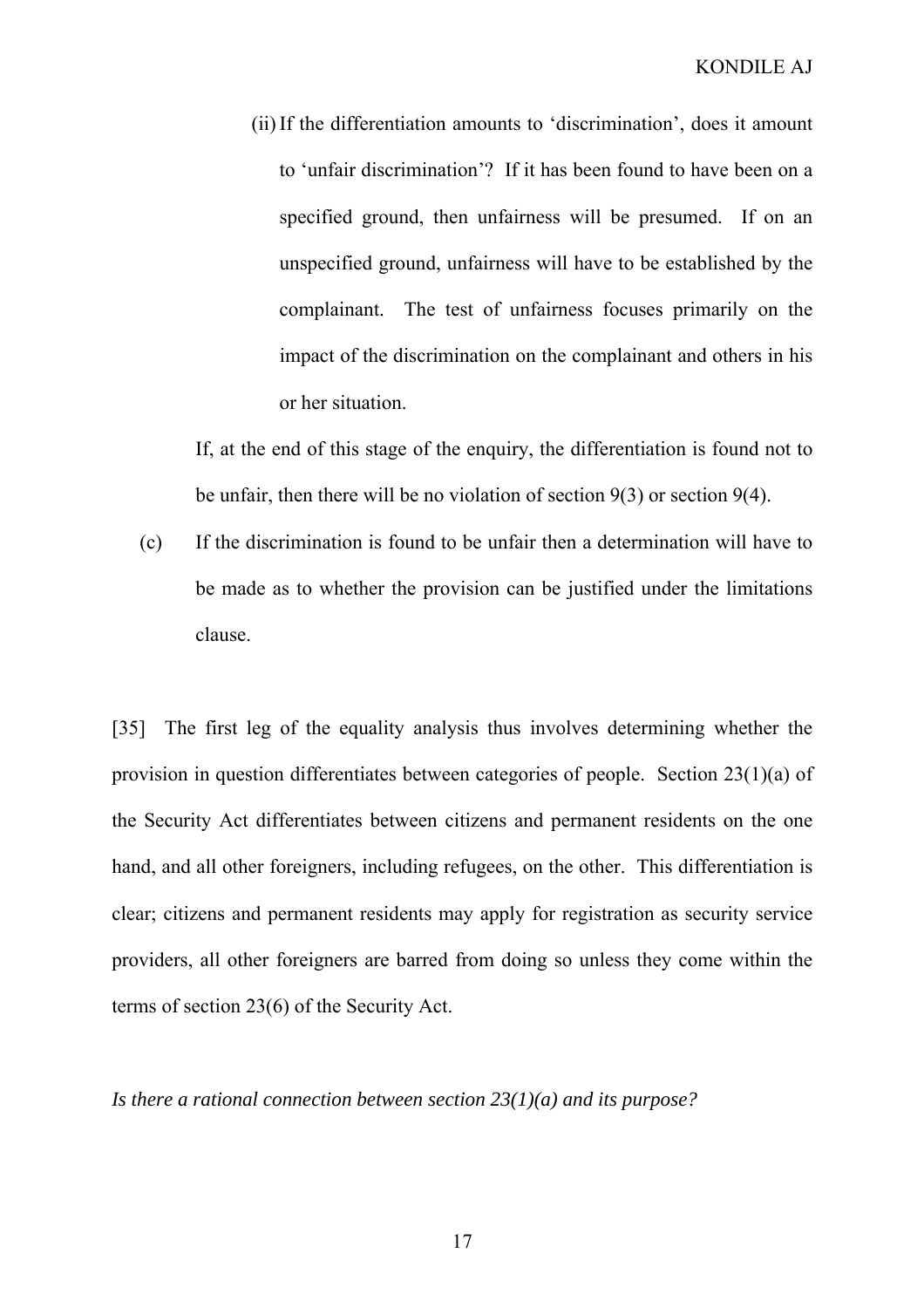[36] With regard to the level of scrutiny required when determining whether a rational connection between a legislative provision and its intended purpose exists, this Court, in *Prinsloo v Van der Linde,*<sup>19</sup> explained:

"In regard to mere differentiation the constitutional State is expected to act in a rational manner. It should not regulate in an arbitrary manner or manifest 'naked preferences' that serve no legitimate governmental purpose, for that would be inconsistent with the rule of law and the fundamental premises of the constitutional State. The purpose of this aspect of equality is, therefore, to ensure that the State is bound to function in a rational manner. This has been said to promote the need for governmental action to relate to a defensible vision of the public good, as well as to enhance the coherence and integrity of legislation. In *Mureinik's* celebrated formulation, the new constitutional order constitutes 'a bridge away from a culture of authority  $\ldots$  to a culture of justification'."<sup>20</sup> (footnotes omitted)

[37] It is important that the present case be considered in its proper context. The private security industry is a very particular environment. At stake is the safety and security of the public at large. Section 12 of the Constitution guarantees everyone the right to freedom and security of the person, which includes the right to be free from all forms of violence from either public or private sources. In a society marred by violent crime, the importance of protecting this right cannot be overstated.

[38] That is not to say that foreign nationals, including refugees, are inherently less trustworthy than South Africans. In a country where xenophobia is causing increasing suffering, it is important to stress this. It is not that the Authority does not trust refugees. Rather, it requires everyone to prove his/her trustworthiness. The reality is

<sup>19</sup> *Prinsloo v Van der Linde and Another* 1997 (3) SA 1012 (CC); 1997 (6) BCLR 759 (CC).

 $20$  Id at para 25.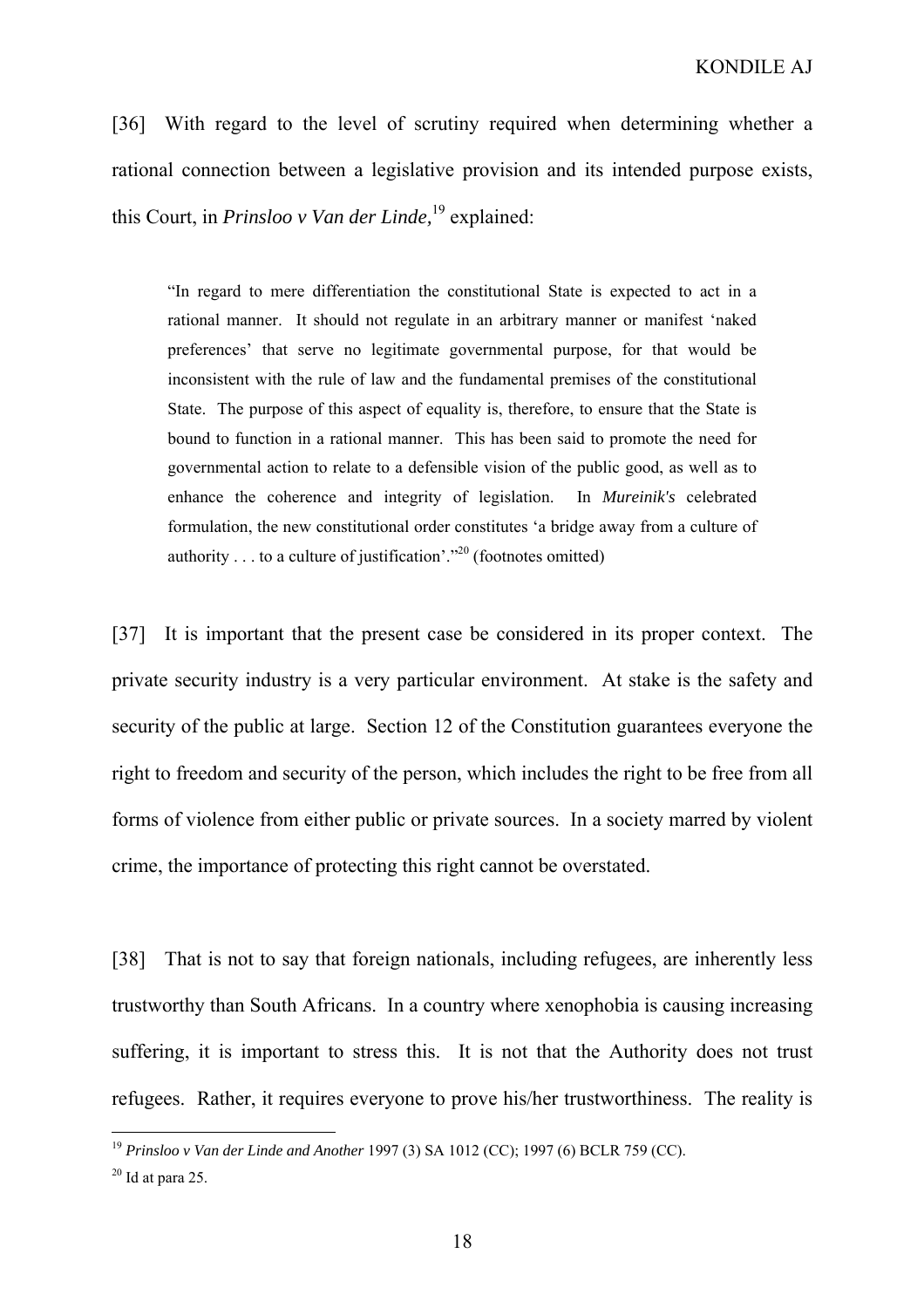that citizens and permanent residents will be more easily able to prove their trustworthiness in terms of the Security Act.

[39] The Security Act is designed to limit eligibility for registration to people whose trustworthiness can be objectively verified. The preamble to the Act acknowledges that the right to security of the person is fundamental to the well-being and to the social and economic development of every person. To this end, the Act aims to:

"achieve and maintain a trustworthy and legitimate private security industry which acts in terms of the principles contained in the Constitution and other applicable law, and is capable of ensuring that there is greater safety and security in the country".<sup>21</sup>

[40] The purpose served by stringent requirements for registration as security service providers, in an open and democratic society based on human dignity, equality and freedom, is articulated by Satchwell J in *Probe Security CC v The Security Officers' Board*: 22

"[Security service providers] are granted access to private dwellings, industrial premises, retail complexes, vehicles and a host of otherwise private or off-limits areas. The service is rendered for reward. It is without doubt an extremely public undertaking. . . .

Those persons who render such security services 'by their very nature carry an air of authority vis a vis the public. They wear uniforms. They bear arms. They have all the outward appearances of having authority over lay people'. Not only on premises to which security officers have been granted access but in the public sphere generally

<sup>&</sup>lt;sup>21</sup> Preamble to the Act.

<sup>&</sup>lt;sup>22</sup> Probe Security CC v The Security Officers' Board and Another WLD (per Satchwell J), case no 98/13943, 17 August 1998, unreported.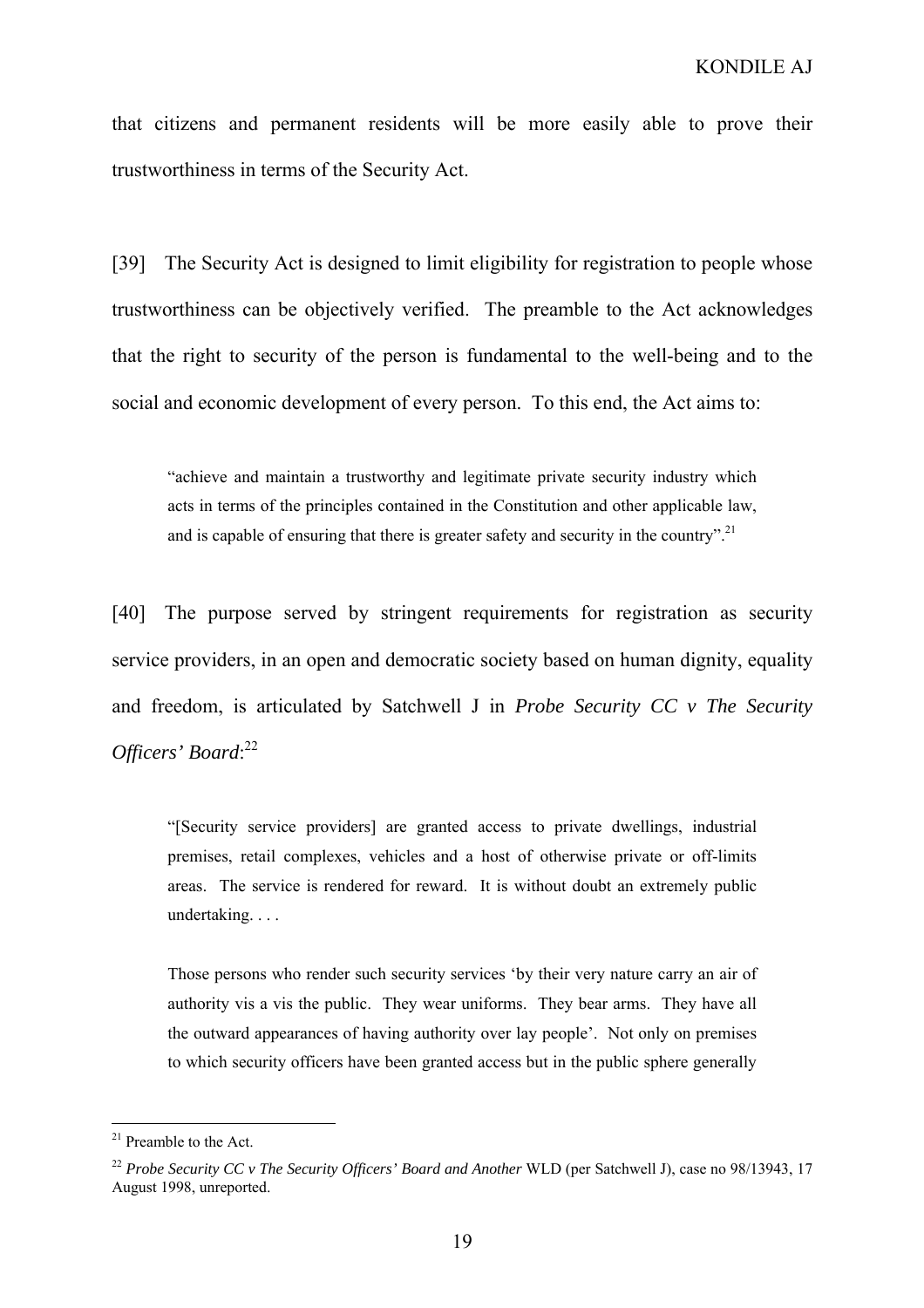society as a whole is vulnerable to any abuses which might be perpetrated by such persons.

Without doubt, society at large and the clients of the [security business] have an interest in the control [of] such a large private force and rely upon [the Security Officers Board to do so] by inter alia, ensuring that these armed men have training in the use of weaponry, are licensed to carry firearms, are not convicted felons, are registered as security officer[s] and subject to the discipline and occupational standards imposed by [the Security Officers Board]. The hazards to the public if the standards applicable to security officers are not maintained and the practices of security officers are not regulated are considerable, indeed life-threatening."<sup>23</sup> (footnotes omitted)

[41] The remarks of Howie P, expressed in the *Private Security Industry Regulatory Authority* case.<sup>24</sup> are in a similar vein:

"The private security industry has work for more people than the police and defence forces combined. The security officers who operate in the industry provide personal and property protection. They secure enjoyment of others' fundamental rights. In carrying out their functions they often wear uniforms, bear arms and are granted access to homes and other . . . property. The Legislature considered that in these circumstances it was necessary to regulate the industry to monitor security service providers. To ensure the integrity and reliability of their service it enacted the Private Security Industry Regulation Act 56 of 2001 . . . which requires security service providers to be registered."<sup>25</sup>

[42] Differentiating between citizens and permanent residents on the one hand, and all other foreigners on the other, therefore has a rational foundation and serves a legitimate governmental purpose.

 $23$  Id at 20 - 21.

<sup>24</sup> *Private Security Industry Regulatory Authority and Others v Association of Independent Contractors and Another* 2005 (5) SA 416 (SCA).

 $25$  Id at para 1.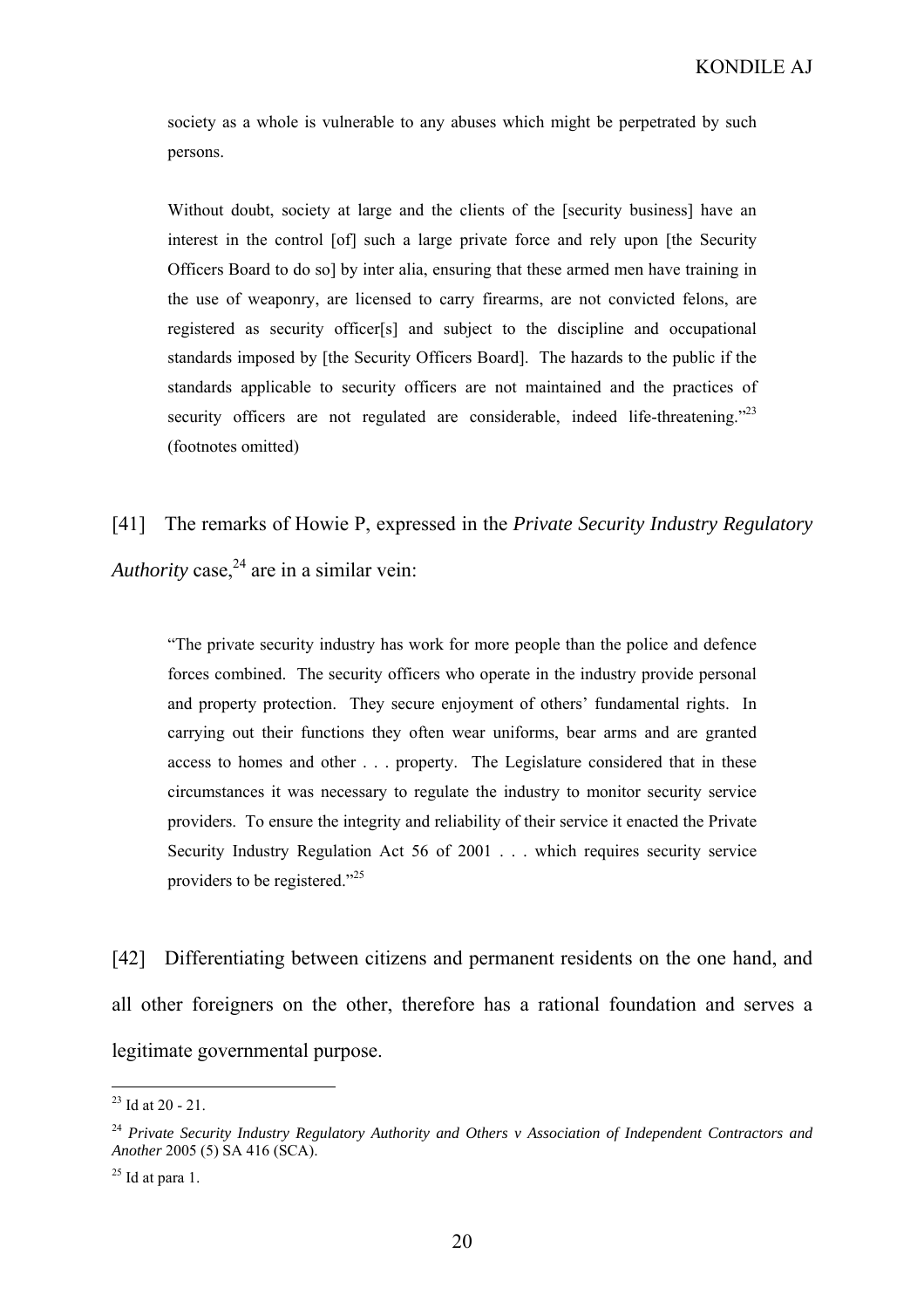### *Does the differentiation amount to discrimination?*

[43] Once differentiation is established, the analysis then moves to the question of discrimination. Discrimination is a particular form of differentiation. Unlike "mere differentiation",  $26$  discrimination is differentiation on illegitimate grounds or on grounds that have historically been associated with patterns of disadvantage. $27$ Section 9(3) of the Constitution contains an open-ended list of these grounds and this Court has held that differentiation on grounds that are analogous to those listed in section  $9(3)$  will also constitute discrimination.<sup>28</sup>

[44] The applicants contend that they have been victims of discrimination on grounds analogous to those listed in section  $9(3)$  in the sense that section  $23(1)(a)$ differentiates between two classes of non-citizens: permanent residents and refugees. They submit that the discrimination is unfair because its impact on them is severe.

[45] Section 23(1)(a) does not, however, single out refugees. The differentiation is between citizens and permanent residents on the one hand, and all other foreigners, including holders of, for example, temporary residence permits, visitor's permits, study permits, relative's permits, work permits, retired person permits and exchange permits, on the other.<sup>29</sup> For purposes of analysis I will assume without deciding that

<sup>26</sup> *Prinsloo* above n 19 at para 25.

<sup>27</sup> *Brink v Kitshoff NO* 1996 (4) SA 197 (CC); 1996 (6) BCLR 752 (CC) at para 42; *Harksen* above n 18 at para 49 SALR; at para 48 BCLR.

<sup>&</sup>lt;sup>28</sup> *Harksen* above n 18 at paras  $46 - 47$  SALR; at paras  $45 - 46$  BCLR.

<sup>&</sup>lt;sup>29</sup> See sections 10 to 22 of the Immigration Act 13 of 2002 ("Immigration Act").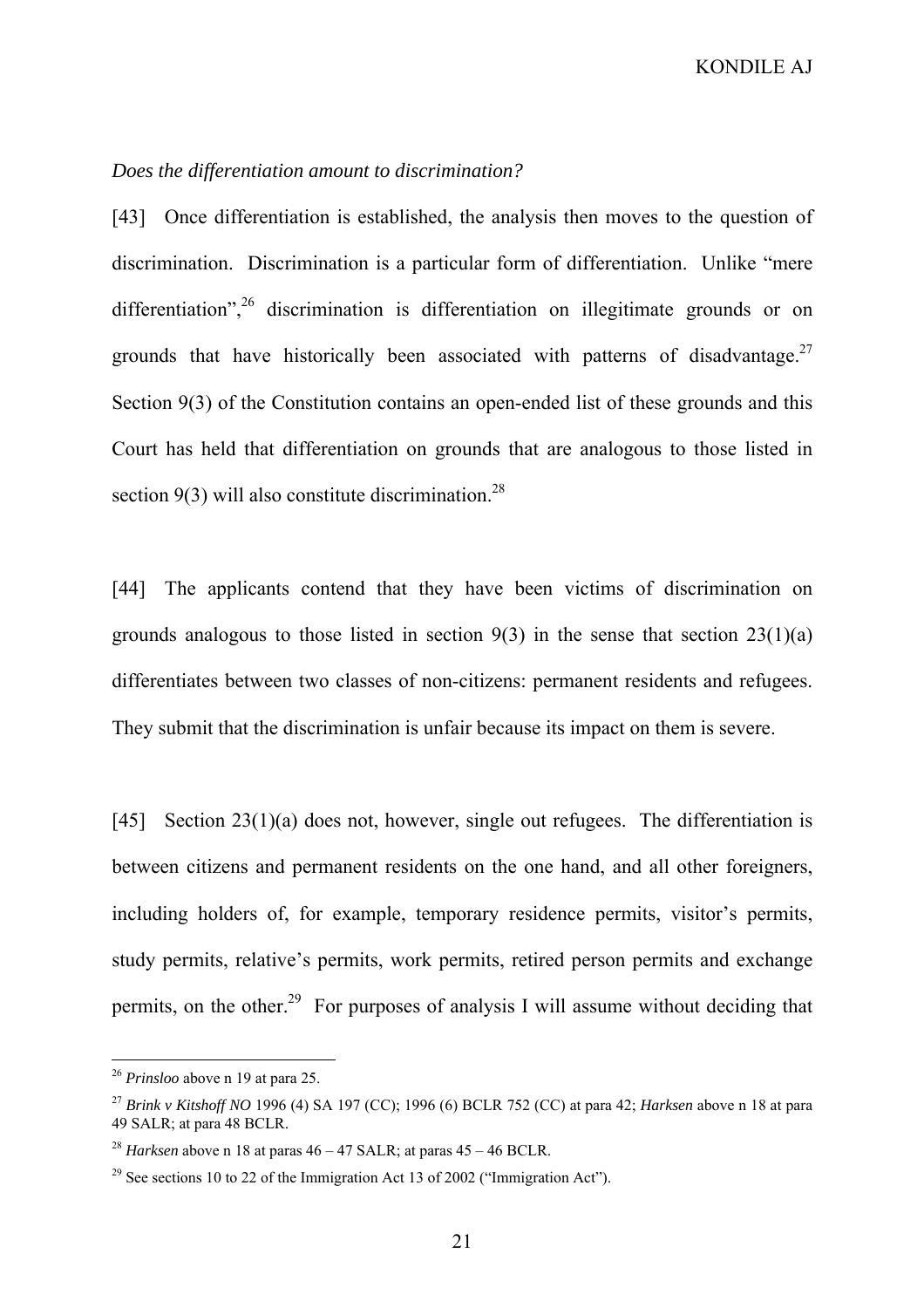the distinction between citizens and permanent residents on the one hand, and refugees who do not qualify for permanent residence on the other, amounts to discrimination on a ground analogous to those specified in section 9(3) of the Constitution. The question, then, is whether this discrimination is fair.

- [46] In answering that question, the following factors have to be taken into account:
	- (a) Under the Constitution a foreigner who is inside this country is entitled to all the fundamental rights entrenched in the Bill of Rights except those expressly limited to South African citizens.<sup>30</sup>
	- (b) The Constitution distinguishes between citizens and others as it confines the protection of the right to choose a vocation to citizens.<sup>31</sup>
	- (c) In the final *Certification* case32 this Court rejected the argument that the confinement of the right of occupational choice to citizens failed to comply with the requirements that the Constitution accord this "universally accepted fundamental right" to everyone. It held that the right of occupational choice could not be considered a universally accepted fundamental right. $33$  It also held that the European Convention for the Protection of Human Rights and Fundamental Freedoms embodies no such right to occupational choice nor does the International Covenant on Civil and Political

<sup>&</sup>lt;sup>30</sup> Lawyers for Human Rights and Another v Minister of Home Affairs and Another 2004 (4) SA 125 (CC); 2004 (7) BCLR 775 (CC) at para 27.

<sup>&</sup>lt;sup>31</sup> Section 22 of the Constitution.

<sup>32</sup> *Ex Parte Chairperson of the Constitutional Assembly: In Re Certification of the Amended Text of the Constitution of the Republic of South Africa, 1996* 1997 (2) SA 97 (CC); 1997 (1) BCLR 1 (CC).

 $33$  Id at para 17.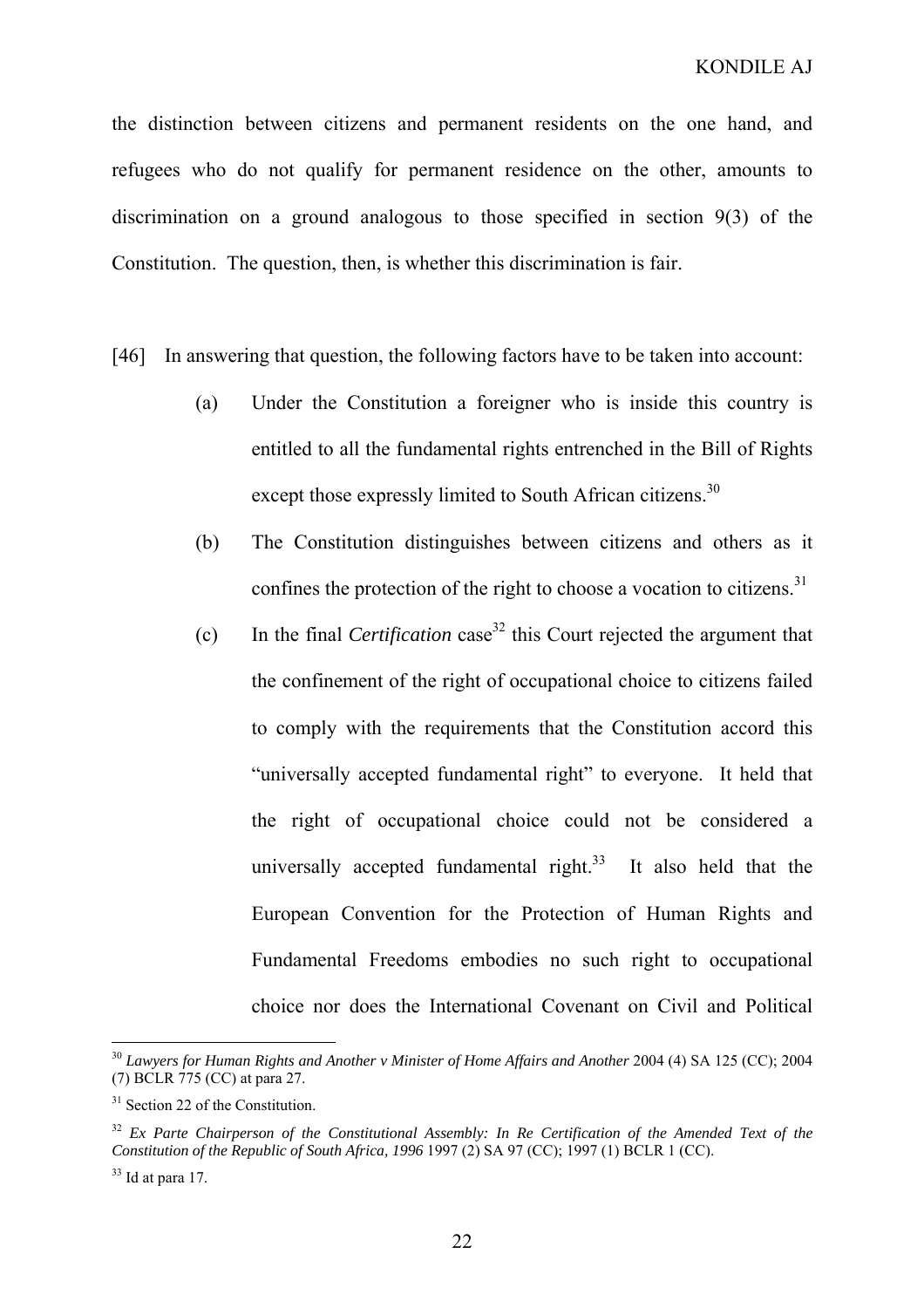Rights.<sup>34</sup> The distinction between citizens and foreigners is recognised in the United States of America and also in Canada. There are other acknowledged and exemplary constitutional democracies such as India, Ireland, Italy and Germany where the right to occupational choice is extended to citizens or is not guaranteed at all.<sup>35</sup>

(d) In *Watchenuka*, 36 Nugent JA held that it is acceptable in international law that every sovereign nation has the power to admit foreigners only in such cases and under such conditions as it may see fit to prescribe and held that it is for that reason that the right to choose a trade or occupation or profession is restricted to citizens by section 22 of the Bill of Rights.<sup>37</sup>

[47] Section 27(f) of the Refugees Act provides that "[a] refugee is entitled to seek employment". Section 23(1)(a) of the Security Act limits the refugees' right to choose employment only to the extent that they may not work in the private security industry. It in no way prevents them from seeking employment in other industries.

[48] The door to the private security industry itself is also not completely closed to the applicants. They may enter this single excluded industry if they successfully

 $34$  Id at para 18.

 $35$  Id at para 21.

<sup>36</sup> *Minister of Home Affairs and Others v Watchenuka and Another* 2004 (4) SA 326 (SCA); 2004 (2) BCLR 120  $(SCA)$ .

 $37$  Id at paras 29 - 30.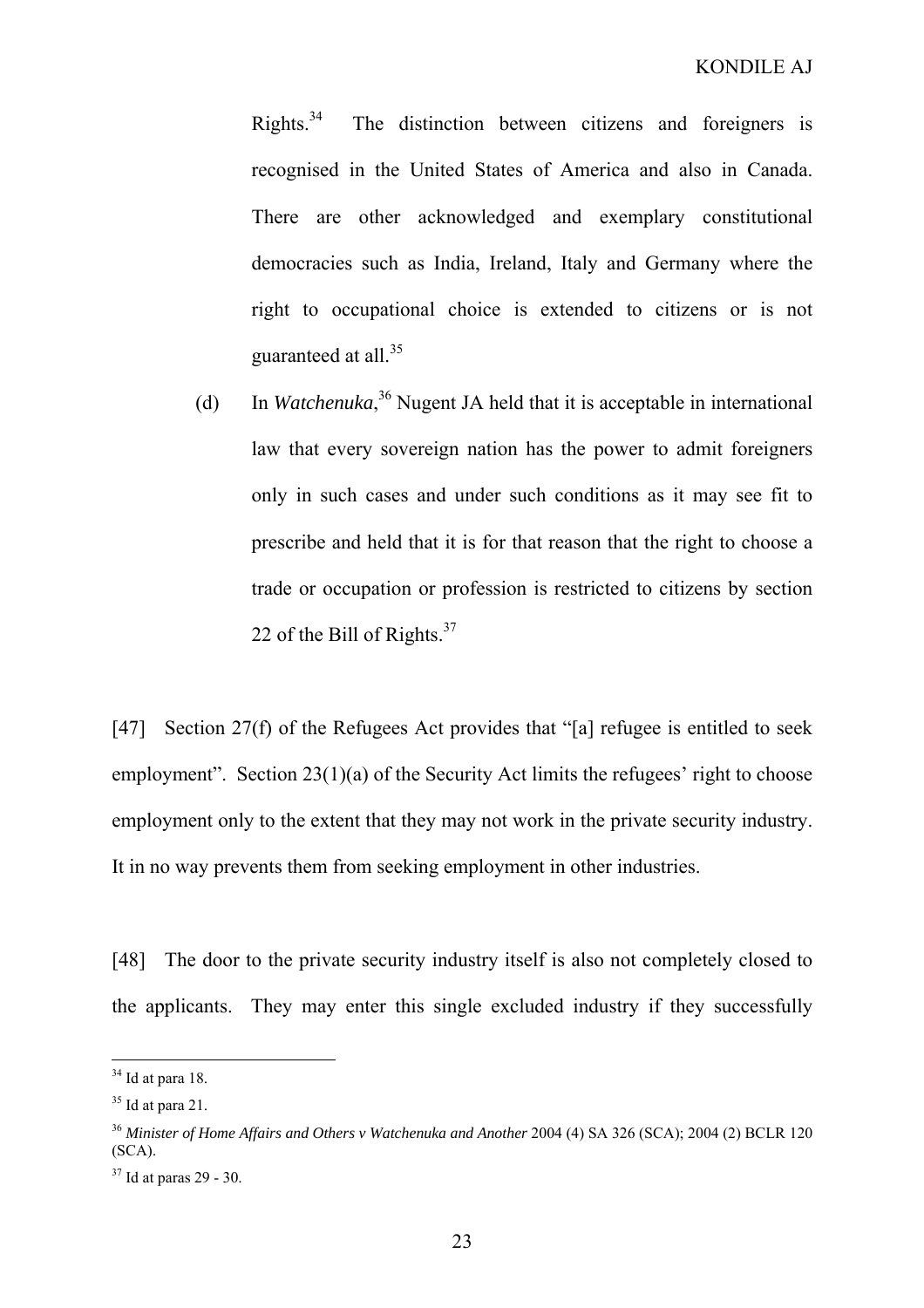invoke the provisions of section 23(6) of the Security Act. In fact section 23(6) renders the provisions of section 23(1)(a) flexible and if properly applied will save it from the overbreadth criticism.

[49] It is also open to the applicants to apply to the Minister, in terms of section 1(2) of the Security Act, for the exemption of the service or activity of a car guard, for example, from the provisions of the Security Act.<sup>38</sup>

[50] The applicants may also, in terms of section 27(d) of the Immigration Act, read with section 27(c) of the Refugees Act, acquire permanent resident status in due course, like other refugees before them, thereby complying with the requirements of section 23(1)(a) of the Security Act and qualifying to enter the industry.<sup>39</sup> This occurs primarily when a refugee has been continuously resident in South Africa for five years after she/he was granted asylum and the Standing Committee for Refugee Affairs has certified that he/she will remain a refugee indefinitely.

 $38$  Section 1(2) of the Security Act provides that:

<sup>&</sup>quot;The Minister may, after consultation with the Authority and as long as it does not prejudice the achievement of the objects of this Act, by notice in the *Gazette*, exempt any service, activity or practice or any equipment or any person or entity from any or all the provisions of this Act."

 $39$  In terms of section 27(d) of the Immigration Act:

<sup>&</sup>quot;The Director-General may issue a permanent residence permit to a foreigner of good and sound character who is a refugee referred to in section 27(c) of the Refugees Act, 1998 (Act No. 130 of 1998), subject to any prescribed requirement".

Section 27(c) of the Refugees Act in turn provides that:

<sup>&</sup>quot;A refugee is entitled to apply for an immigration permit in terms of the Aliens Control Act, 1991, after five years' continuous residence in the Republic from the date on which he or she was granted asylum, if the Standing Committee certifies that he or she will remain a refugee indefinitely".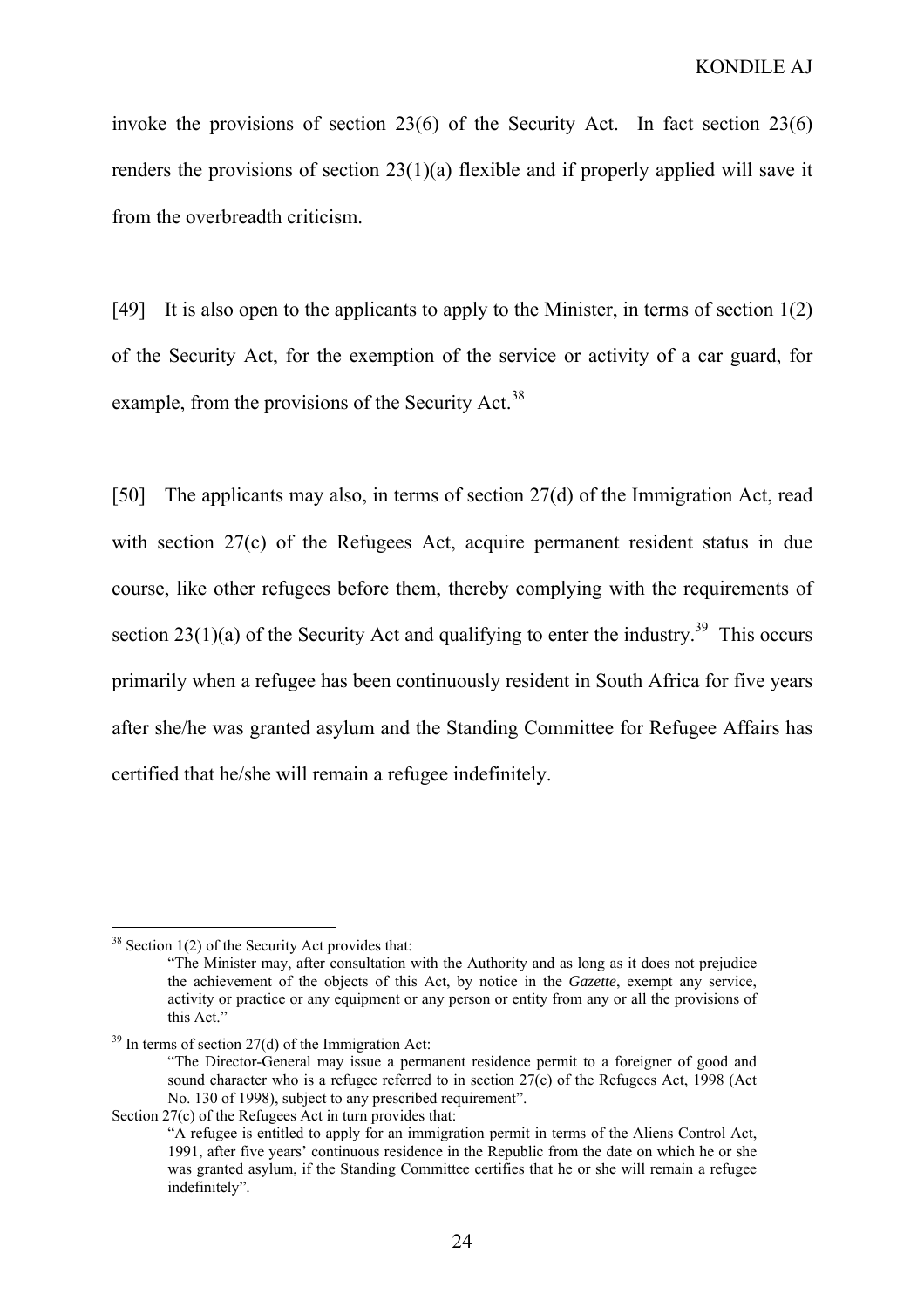[51] The fairness enquiry also requires consideration of the provisions of section 22 of the Constitution. Even though the applicants, not surprisingly, forswore reliance on section 22, it is relevant to the analysis. This Court has held in many cases that the rights protected in Chapter 2 are mutually reinforcing and must be interpreted in that way.40

[52] In *Affordable Medicines Trust*<sup>41</sup> in which section 22 was discussed in some detail, this Court held:

"[T]wo constitutional constraints define the scope of the regulation of the practice of a profession which is permitted under s 22. Legislation that regulates practice will pass constitutional muster if (a) it is rationally related to the achievement of a legitimate government purpose; and (b) it does not infringe any of the rights in the Bill of Rights. What the Constitution therefore requires is that the power to regulate the practice of a profession be exercised in an objectively rational manner. As long as the regulation of the practice, viewed objectively, is rationally related to the legitimate government purpose, a court cannot interfere simply because it disagrees with it or considers the legislation to be inappropriate."<sup>42</sup>

# [53] Furthermore Woolman<sup>43</sup> states:

"Constitutional analysis under the Bill of Rights takes place in two stages. First, the applicant is required to demonstrate that her ability to exercise a fundamental right has been infringed. This demonstration itself has several parts. To begin with, the applicant must show that the activity for which she seeks constitutional protection

<sup>&</sup>lt;sup>40</sup> See for example *Government of the Republic of South Africa and Others v Grootboom and Others* 2001 (1) SA 46 (CC); 2000 BCLR (11) 1169 (CC) at paras 23 and 83.

<sup>&</sup>lt;sup>41</sup> *Affordable Medicines Trust and Others v Minister of Health and Others 2006 (3) SA 247 (CC); 2005 (6)* BCLR 529 (CC).

 $42$  Id at para 77.

<sup>43</sup> Woolman "Limitation" in Chaskalson et al (eds) *Constitutional Law of South Africa* 1 ed Revision Service 2, 1998 (Juta, Cape Town 1996).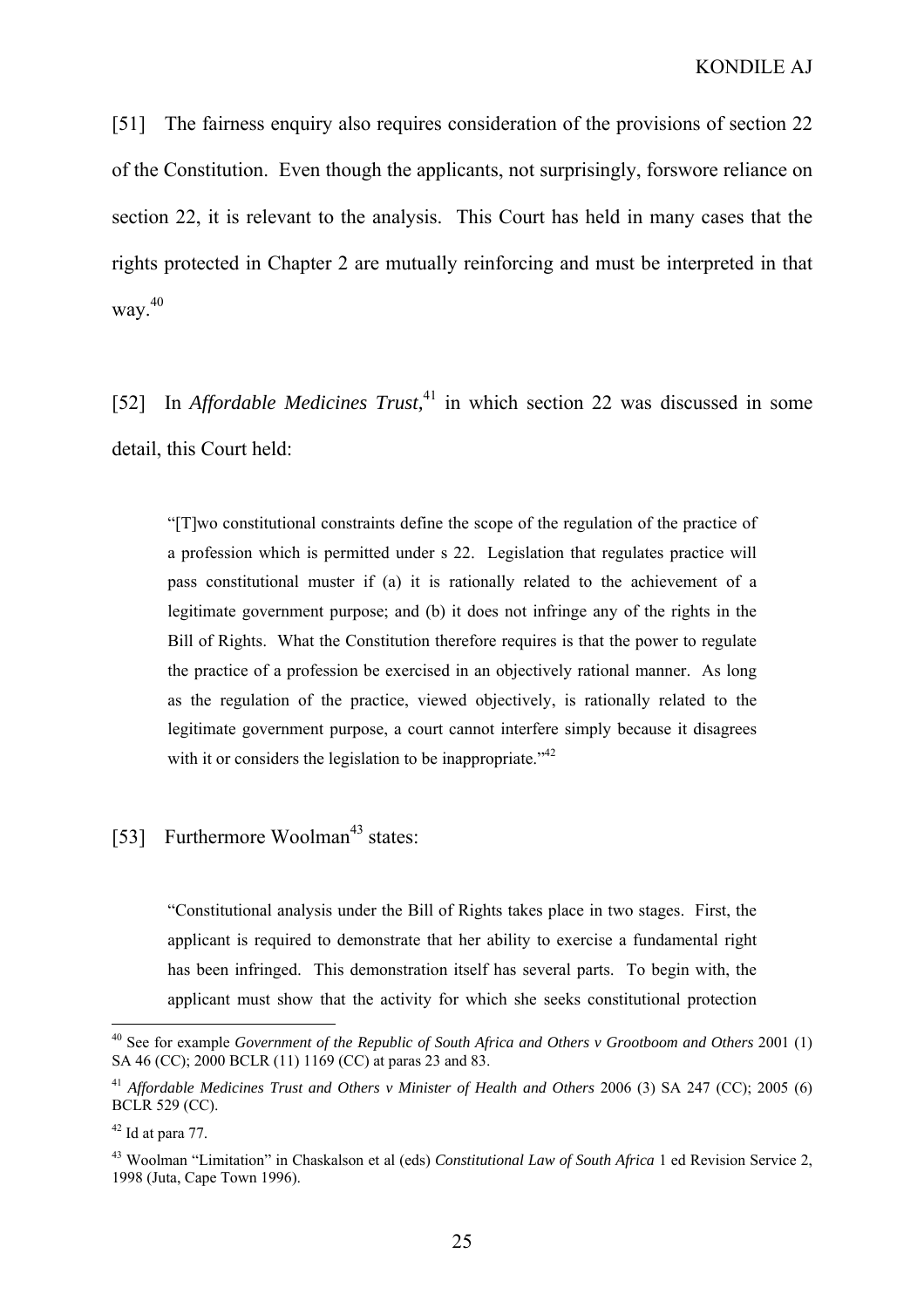falls within the sphere of activity protected by a particular constitutional right. If she is able to show that the activity for which she seeks protection falls within the valuedetermined ambit of the right, then she must show, in addition, that the law or government action in question actually impedes the exercise of her protected activity. This second showing may be satisfied by demonstrating that the law or government action either expressly intends to restrict the right or effectively restricts the exercise of the right.

If the court finds that the law in question infringes the exercise of the fundamental right, the analysis may move to its second stage. In this second stage the government – or the party looking to uphold the restriction – will be required to demonstrate that the infringement is justifiable."<sup>44</sup> (footnotes omitted)

[54] The activity for which the applicants seek constitutional protection is the enjoyment of the right to choose a vocation. The activity does not, however, fall within a sphere of activity protected by a constitutional right available to refugees and other foreigners. In the circumstances, stage two cannot be reached. Accordingly, on this approach as well, the applicants must fail.

#### *Cases distinguished or compared*

[55] In *Larbi-Odam*<sup>45</sup> this Court required the state to extend certain protection and benefits afforded to citizens to permanent residents as well. The Court reasoned as follows when distinguishing between permanent and temporary residents:

"A distinction should be drawn between the impact of the regulations on permanent residents and their impact on temporary residents. In my view, the regulations clearly constitute unfair discrimination as regards permanent residents of South Africa. They have been selected for residence in this country by the Immigrants Selection Board,

 $44$  Id at  $12-2-12-3$ .

<sup>45</sup> *Larbi-Odam and Others v Member of the Executive Council for Education (North-West Province) and Another* 1998 (1) SA 745 (CC); 1997 (12) BCLR 1655 (CC).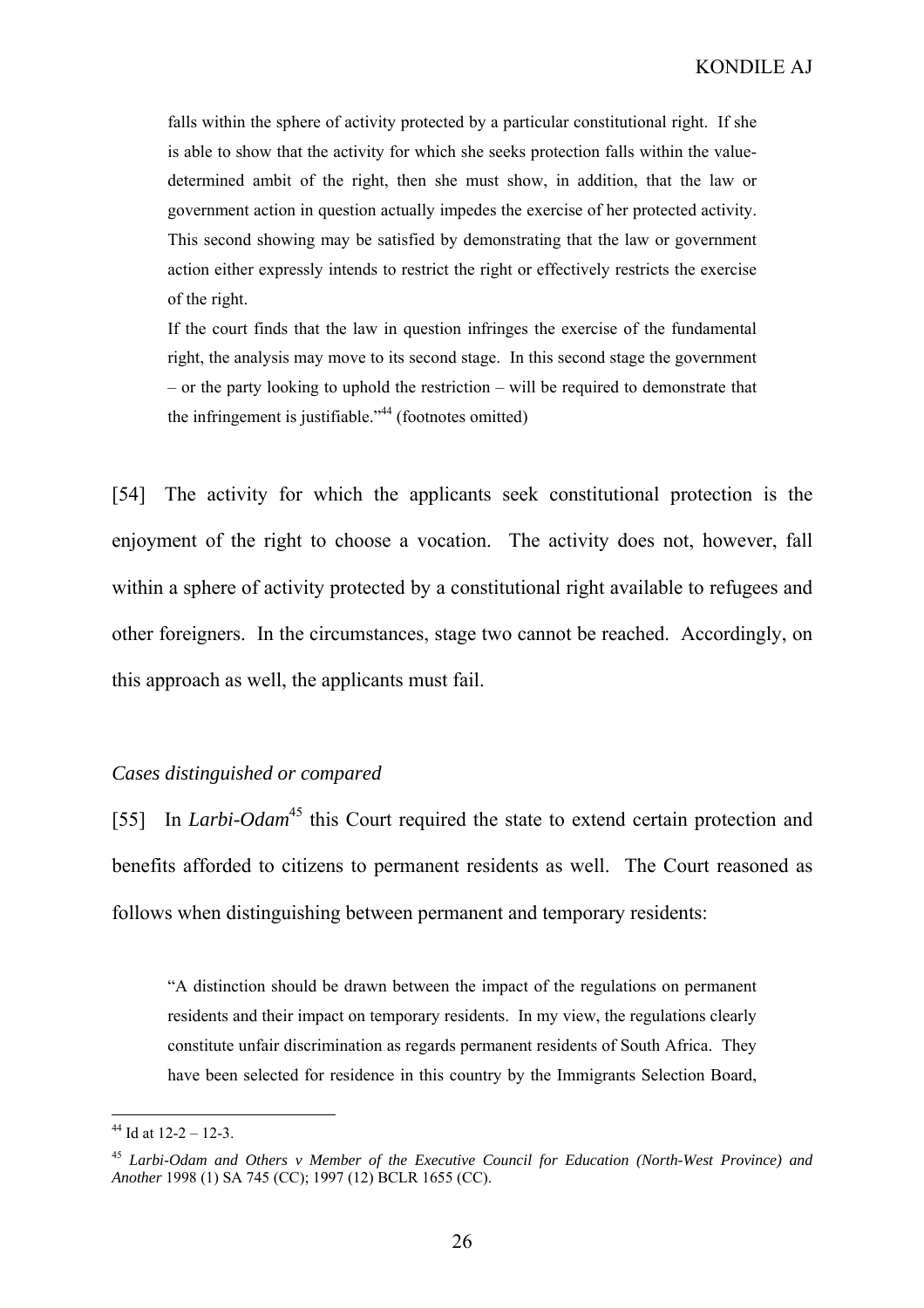some of them on the basis of recruitment to specific posts. Permanent residents are generally entitled to citizenship within a few years of gaining permanent residency, and can be said to have made a conscious commitment to South Africa. Moreover, permanent residents are entitled to compete with South Africans in the employment market. As emphasised by the appellants, it makes little sense to permit people to stay permanently in a country, but then to exclude them from a job they are qualified to perform. . . .

I hold that reg 2(2) constitutes unfair discrimination against permanent residents, because they are excluded from employment opportunities even though they have been permitted to enter the country permanently. The government has made a commitment to permanent residents by permitting them to so enter, and discriminating against them in this manner is a detraction from that commitment. Denying permanent residents security of tenure, notwithstanding their qualifications, competence and commitment is a harsh measure."<sup>46</sup>

[56] In *Khosa*<sup>47</sup> this Court required the state to extend the right of access to social security, previously limited to citizens, to permanent residents. Section 23(1)(a) of the Security Act already affords permanent residents the same protection and benefits as citizens.

[57] In *Watchenuka*<sup>48</sup> every asylum seeker was totally prohibited, by the conditions in his or her permit, from taking up any employment or studying, pending the outcome of an application for asylum. What the SCA understandably found unacceptable in *Watchenuka* was the total exclusion from employment thereby rendering the asylum seeker destitute. The position of the applicants herein is totally

 $46$  Id at paras 24 - 25.

<sup>47</sup> *Khosa and Others v Minister of Social Development and Others; Mahlaule and Others v Minister of Social Development and Others* 2004 (6) SA 505 (CC); 2004 (6) BCLR 569 (CC).

<sup>48</sup> *Watchenuka* above n 36.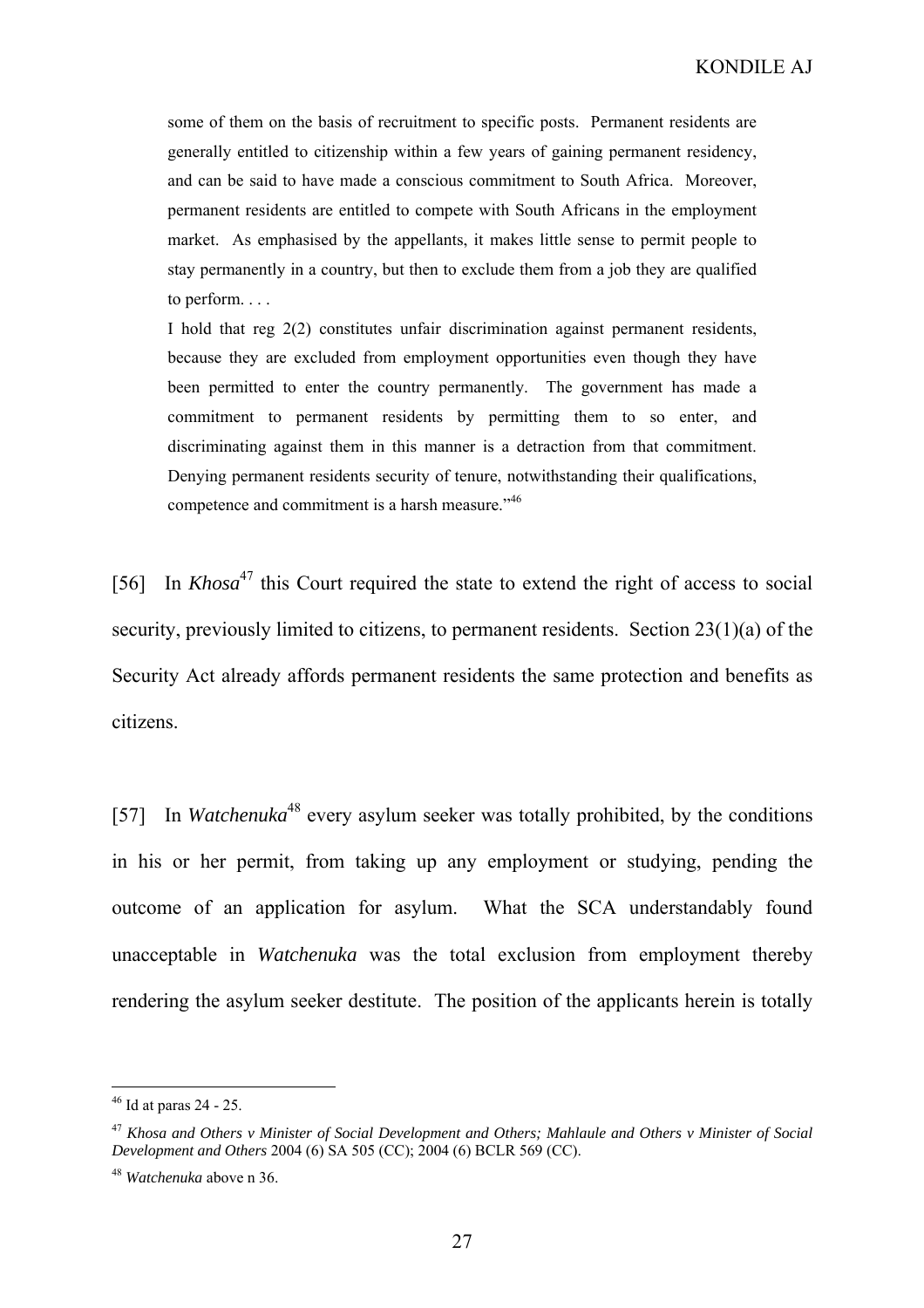different. The Refugees Act guarantees the applicants the right to seek employment. It is the *choice* of vocation that is reserved only for citizens and permanent residents.

[58] Lastly, I refer to the Canadian case of *Andrews*<sup>49</sup> which was brought by a permanent resident of Canada who had been excluded from the practice of law. The position there is unlike the position in section 23(1)(a) which ensures that the protection and benefits afforded to citizens are extended to permanent residents as well.

[59] I may add that in *Andrews*, Wilson J also acknowledged that equality may be limited and further expressed the view that in determining whether the limitation is reasonable, the object sought to be achieved by the impugned law must relate to concerns which are pressing and substantial in a free and democratic society.<sup>50</sup> It is not as if in Canada refugees would receive unlimited access to any kind of occupation.

[60] The qualifications or requirements for the activities of a security service provider and of a lawyer are different. Mr Andrews probably needed to spend five years qualifying himself for the practice of law. He satisfied all the requirements for admission as a lawyer.<sup>51</sup> It was not a case of Mr Andrews claiming qualification merely by virtue of being a foreigner and member of a vulnerable group.

 $\overline{a}$ 

 $51$  Id at 6.

<sup>49</sup> *Law Society of British Columbia et al. v Andrews et al*. (1989) 56 DLR (4d) 1.

 $50$  Id at 33.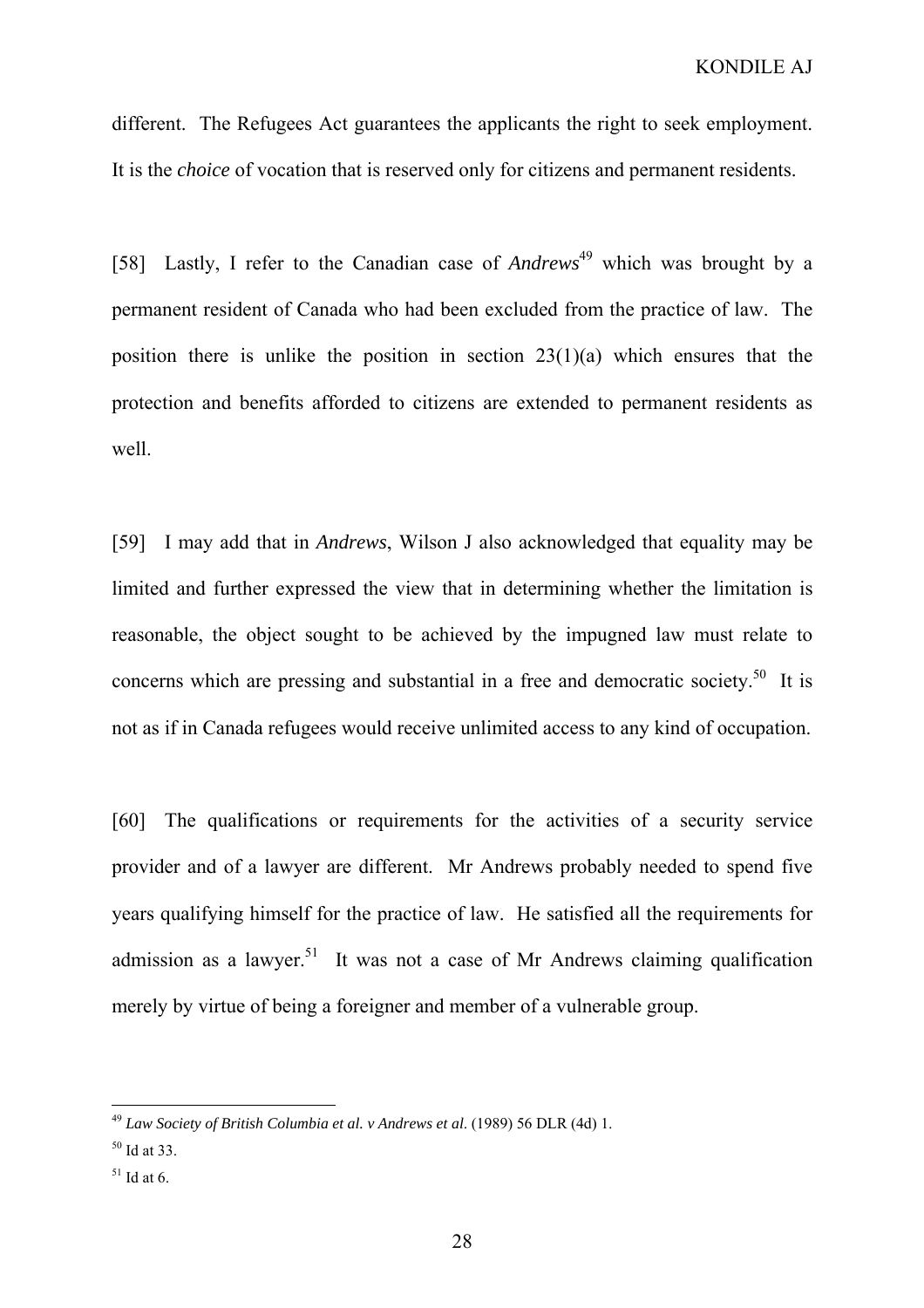[61] It would seem that the private security industry has its own special requirements for qualification: trustworthiness, reliability, genuine devotion to and readiness to defend the paramount interest of the community or the public including life, limb and property. The legislature determined that it requires five years<sup>52</sup> within which to investigate and check on the background of the applicant and to verify information received against direct observation of actions and reactions in a variety of situations and thereafter to decide whether an applicant is a fit and proper person to render a security service.

#### *International instruments*

[62] South Africa is a signatory to the UN Convention. The applicants have relied on article 17(1) of the UN Convention which provides that signatory states "shall accord to refugees lawfully staying in their territory the most favourable treatment accorded to nationals of a foreign country in the same circumstances as regards the right to engage in wage-earning employment."

[63] Article 6 of the UN Convention elaborates on the phrase 'in the same circumstances' as follows:

"For the purposes of this Convention, the term 'in the same circumstances', implies that any requirements (including requirements as to length and conditions of sojourn or residence) which the particular individual would have to fulfil for the enjoyment of the right in question, if he were not a refugee, must be fulfilled by him, with the exception of requirements which by their nature a refugee is incapable of fulfilling."

 $52$  See section 26 of the Immigration Act.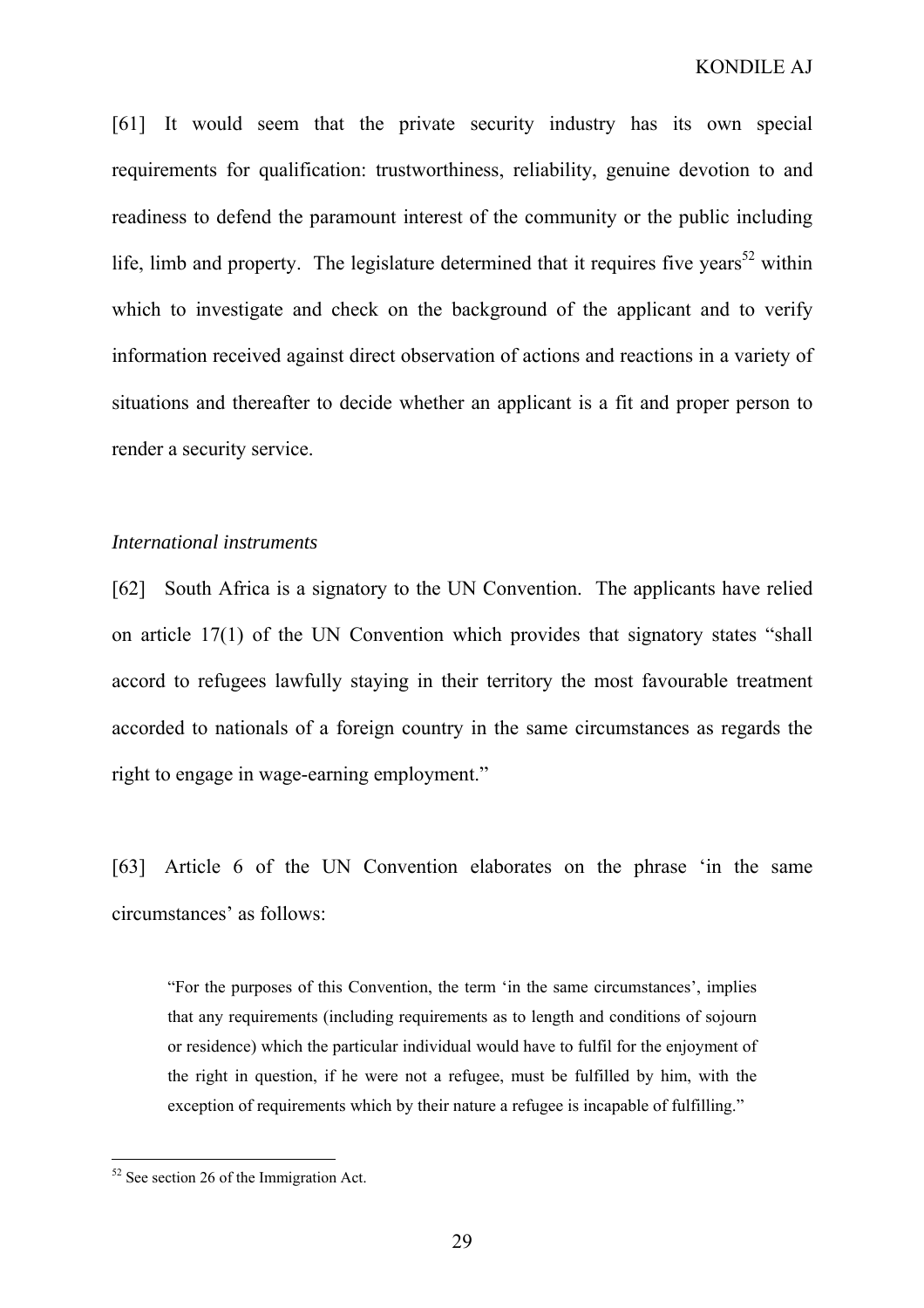KONDILE AJ

[64] The respondents contend that the obligation imposed by article 17(1) is not breached because permanent residents are the only foreigners treated more favourably than refugees. In the respondents' view, the question thus resolves itself into whether article 17(1) entitles refugees to be afforded the same treatment as permanent residents.

[65] Insofar as the application of article 17(1) in the present circumstances is concerned, the refugees *are* accorded the most favourable treatment afforded to a national of a foreign country in the same circumstances as regards the right to engage in wage-earning employment. The applicants may not be treated as permanent residents because they are not in the same circumstances for the simple reason that they have yet to meet the requirements for permanent residence.

[66] Accordingly, the discrimination in this matter, objectively determined, has very little, if any, potential to impair the essential content of the dignity of the applicants in any significant or substantial manner and is fair.

[67] I recapitulate, the discrimination is not unfair and does not breach the equality right at the threshold. This is particularly so if the entire statutory scheme of the employment qualification is taken into consideration. The scheme is for a limited fixed period; it is not a blanket ban on employment in general but is narrowly tailored to the purpose of screening entrants to the security industry; it is flexible and has the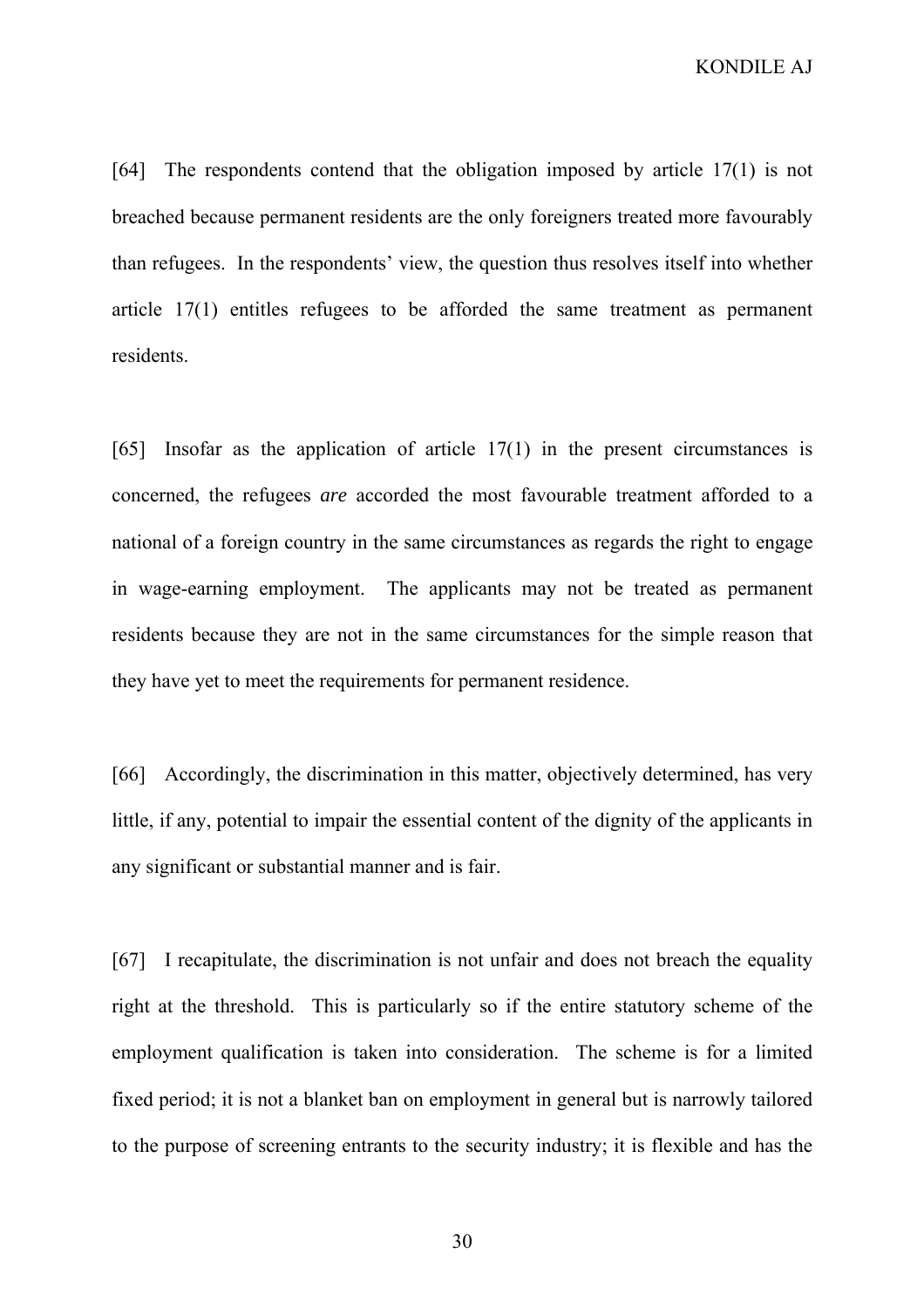capacity to let in any foreigner when it is appropriate and to avoid hardship against any foreigner. It permits blanket exemption of categories of work within the industry and permits departure from the strict requirements of section 23(1)(a) on "good cause shown". In short, the discrimination is a legitimate legislative choice on a highly prized public interest which is safety and security, in a country where security workers in this industry exceed the police and the army in number.

#### *Do the respondents' decisions constitute administrative action?*

[68] Should the argument pertaining to the constitutionality of section 23(1)(a) fail, as in my judgment it must, the applicants seek, in the alternative, judicial review of the individual decisions of the Authority and the Appeal Committee.<sup>53</sup> This takes us into the realm of administrative law. In terms of section 6(1) of the Promotion of Administrative Justice Act 3 of 2000 ("PAJA"), any person may institute proceedings for judicial review of administrative action. The initial question is thus whether the decisions constitute administrative action in terms of PAJA. The applicants' contention is that these decisions constitute administrative action as defined in PAJA.

[69] The relevant part of the definition of administrative action in section 1 of PAJA reads:

"'Administrative action' means any decision taken, or any failure to take a decision,

 $by-$ 

- $(a)$  an organ of state, when—
	- $(i)$  ...

<sup>&</sup>lt;sup>53</sup> Which will be collectively referred to as the decisions.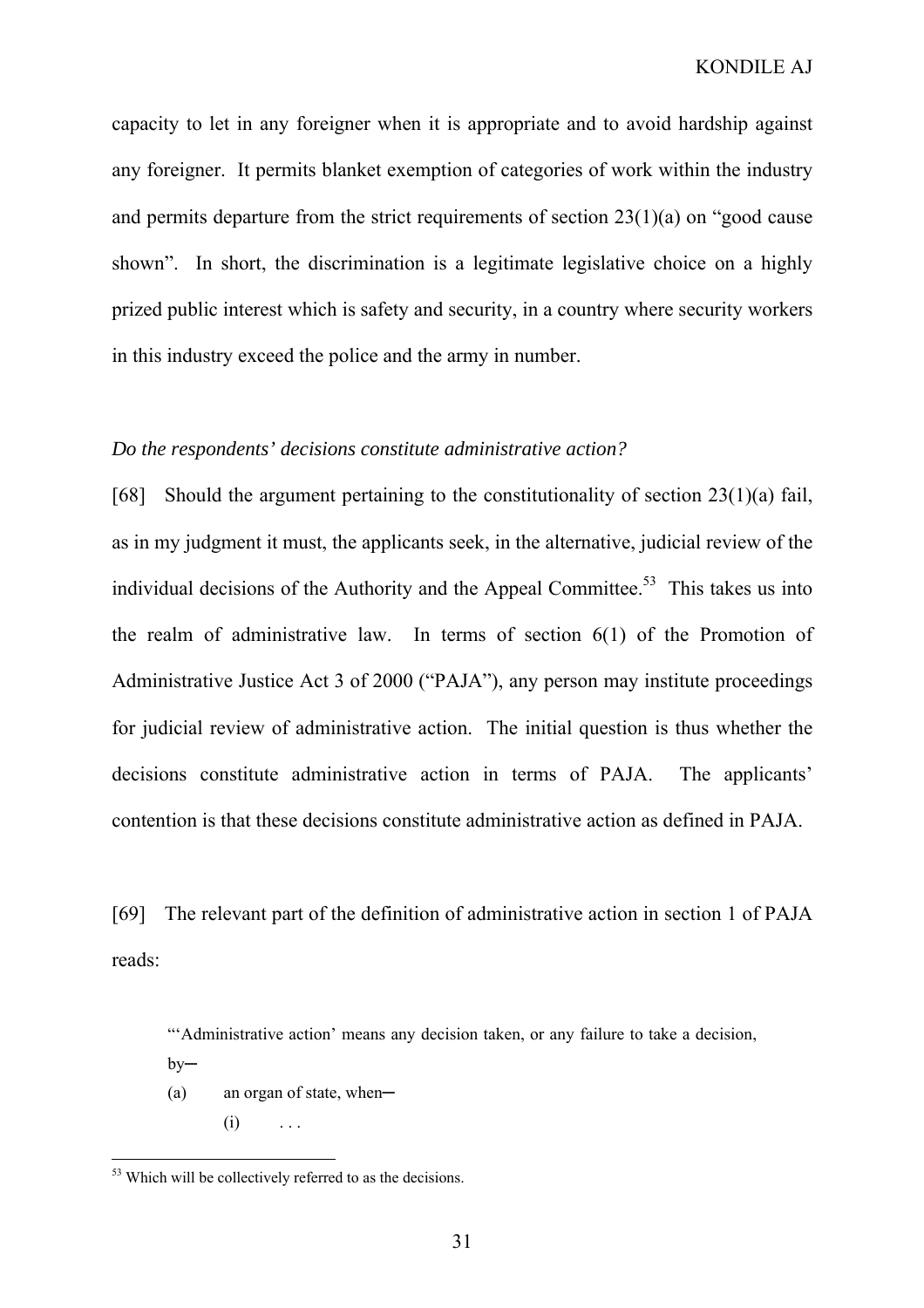- (ii) exercising a public power or performing a public function in terms of any legislation; or
- (b) a natural or juristic person, other than an organ of state, when exercising a public power or performing a public function in terms of an empowering provision,

which adversely affects the rights of any person and which has a direct, external, legal effect".

[70] The respondents have, in answering affidavits in the High Court, denied that the aforesaid decisions constitute administrative action. The denial is based on the assertion that the decisions do not have a direct external legal effect on the applicants. The assertion is erroneous. The refusal to register an applicant as a private security service provider is an adverse determination of the applicants' rights. The determination has an immediate, final and binding impact on the applicants, who have no connection with the Authority. The decisions therefore do have a direct, external, legal effect and constitute administrative action in terms of PAJA.

### *The right to institute judicial review*

[71] As mentioned above, in terms of section 6(1) of PAJA, any person may institute proceedings for judicial review of administrative action. However, section 7(2)(a) provides that persons dissatisfied with an administrative action must exhaust their internal remedies before instituting proceedings for judicial review.<sup>54</sup> Notwithstanding this provision, section 7(2)(c) confers a discretion on a court to exempt an applicant for judicial review of administrative action, in exceptional

 $54$  Section 7(2)(a) provides that "[s]ubject to paragraph (c), no court or tribunal shall review an administrative action in terms of this Act unless any internal remedy provided for in any other law has first been exhausted."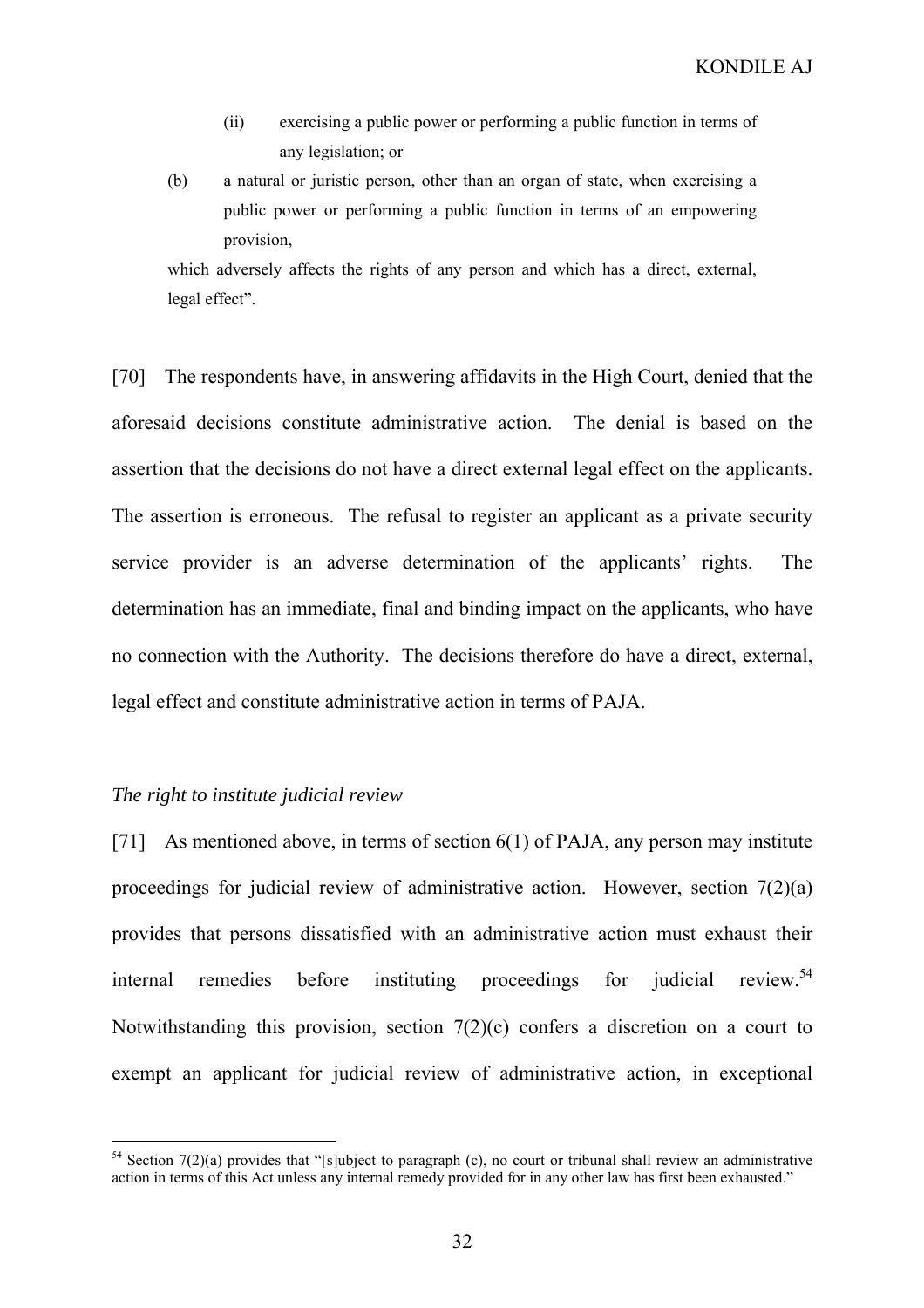circumstances and on application, from exhausting internal remedies if to do so is in the interests of justice.<sup>55</sup> The fifth, sixth, twelfth and thirteenth applicants have not appealed to the Appeal Committee and consequently have not exhausted their internal remedies. Neither did they apply for exemption from the provisions of section 7(2)(a) in terms of section  $7(2)(c)$ . It is not necessary to come to a firm conclusion on this matter. Should these applicants so choose, they may approach the Authority in terms of section 23(6) as discussed below.

#### *Reasons*

[72] The applicants raise many grounds of review, allegedly flowing from reasons given by the respondents. However, the applicants base their grounds of review on reasons the applicants themselves gleaned from submissions made by the Authority to the Appeal Committee in response to the appeals lodged to the Appeal Committee, as well as on the reasons implied in a memorandum of the Authority dated 27 August 2002.

[73] There seems to be some confusion between the parties as to whether the applicants were in fact given reasons for the decisions of the Authority and the Appeal Committee. The applicants seem to be of the view that reasons were given by the Appeal Committee at least. In their written argument, the applicants refer twice to reasons given by the Appeal Committee. The respondents on the other hand, take the

 $55$  Section 7(2)(c) provides that:

<sup>&</sup>quot;A court or tribunal may, in exceptional circumstances and on application by the person concerned, exempt such person from the obligation to exhaust any internal remedy if the court or tribunal deems it in the interest of justice."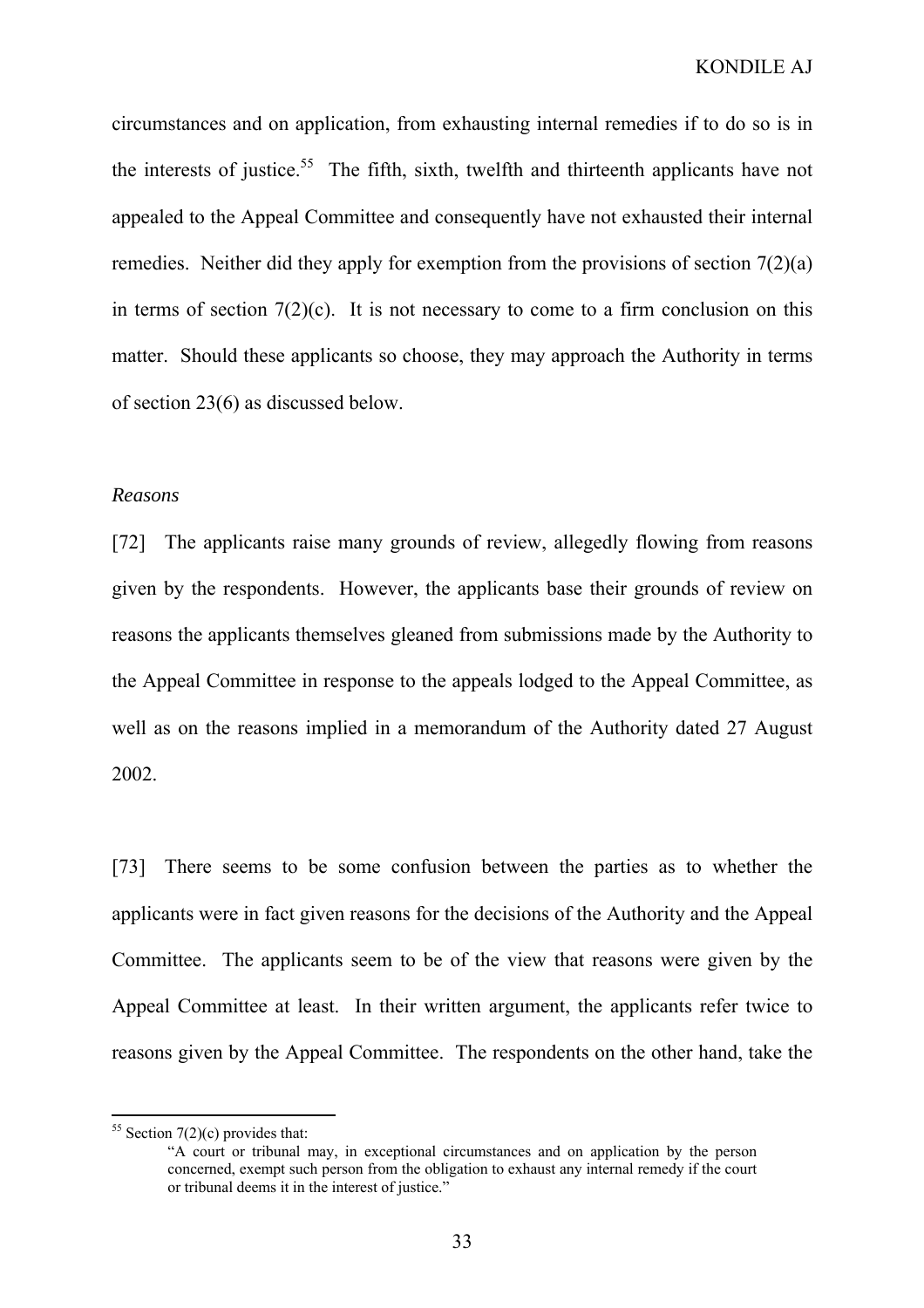position that no reasons were given until the following reasons were provided in the course of this litigation:

- (a) The applicants failed to comply with the requirement of citizenship or permanent residence in terms of section 23(1)(a); and
- (b) The applicants did not, in terms of section 23(6), show good cause for exemption from these requirements.

[74] It must be pointed out that even if review were to be based on the grounds of review relied upon by the applicants, most of these grounds<sup>56</sup> seem to be directed more at the validity of section 23(1)(a) itself than at the validity of the decisions. Once it is accepted, as has been done above, that the requirement enshrined in section 23(1)(a) is rationally connected to a legitimate government purpose and does not amount to unfair discrimination, then absent some other problem with the decisions made, they have been correctly made under the relevant empowering provision which in this case is section 23(1)(a).

#### *Section 23(6) of the Security Act*

 $\overline{a}$ 

[75] The applicants challenge the approach of the Authority that exercises its discretion in terms of section 23(6) only when it is specifically asked to do so. They submit that the Authority should, in every case in which an applicant does not comply with any of the requirements of section 23(1), consider exemption in terms of section

<sup>&</sup>lt;sup>56</sup> Primary among them being alleged irrationality and an alleged infringement of equality.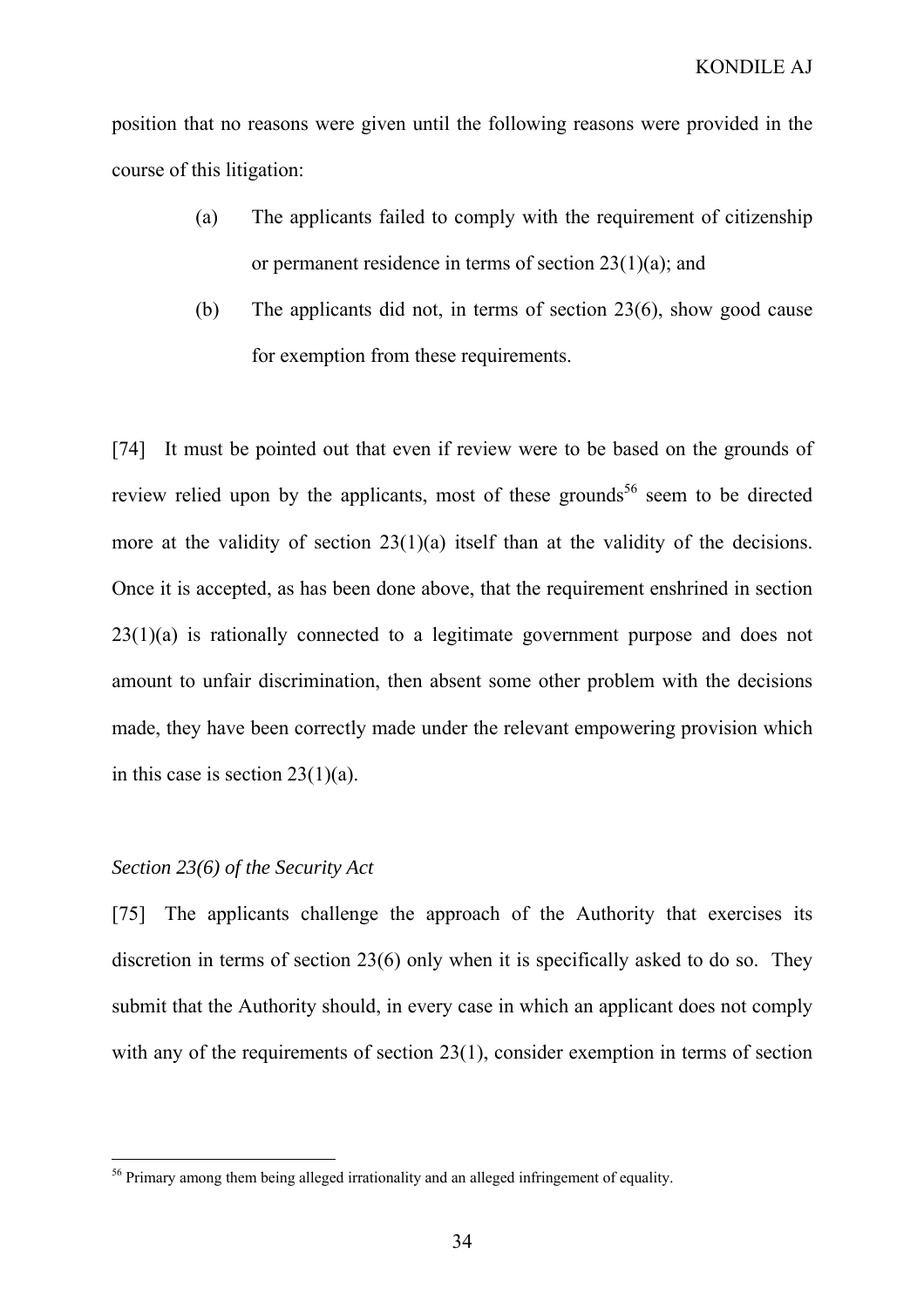23(6) of its own accord, even when the applicant has not asked it to do so and has not advanced any good cause for exemption.

[76] The submission that the Authority should consider exemption even when the applicant has not advanced good cause for it is misconceived. In terms of section 23(6) of the Security Act, the Authority dispenses with the requirements of sections 23(1) and (2) of the Security Act "on good cause shown". Therefore, if the applicants in this case required exemption in terms of section 23(6), it was incumbent upon them to advance good reasons for it.

[77] The applicants misunderstand the kind of discretionary power conferred on the Authority by section 23(6) of the Security Act. As noted by Professor Yvonne Burns, there is a distinction between the discretion proper and conditions precedent to the exercise of a discretion. A discretion proper is the power to choose between legally valid but different courses of action. The official "has a free choice within limits set by law, and that choice determines the legal consequences of the action."57

[78] The conditions precedent are those facts that must be complied with before the discretion may be exercised. They are determined by the legislature. The official has no choice in respect of these conditions.<sup>58</sup> The exercise of a discretionary statutory power by an administrative official therefore, must be linked to compliance with the

<sup>57</sup> Prof Burns *Administrative Law under the 1996 Constitution* 2 ed (Butterworths, Durban 2003) at 115. Compare in regard to judicial discretion, *Trevor B Giddey NO v JC Barnard and Partners* (per O'Regan J), case no CCT65/05, 1 September 2006, as yet unreported at para 19, fn 16 and the authorities cited therein.

<sup>58</sup> Burns id.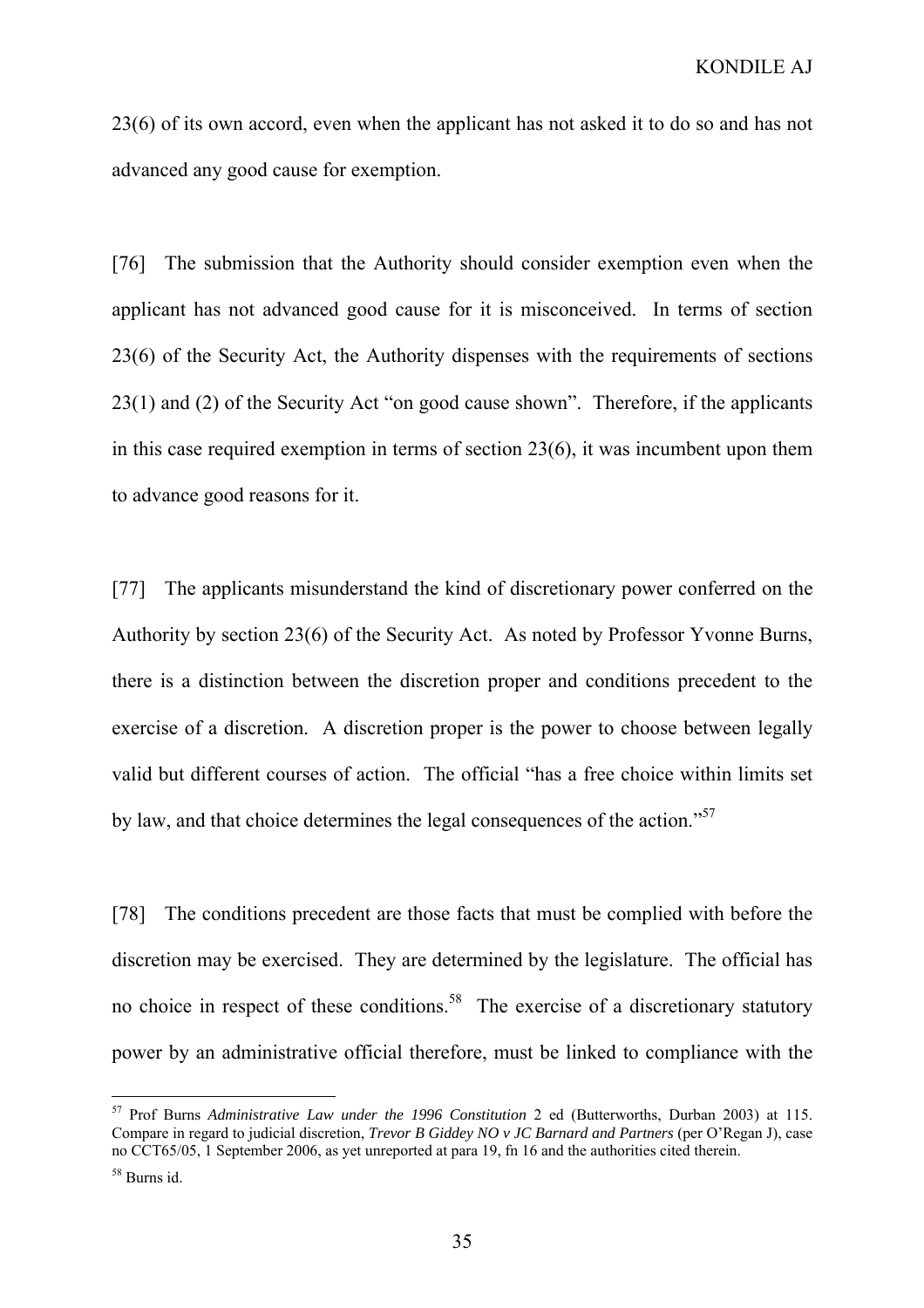conditions precedent. The official must be satisfied that the conditions precedent or jurisdictional facts are present before exercising the discretionary power. In the circumstances of this case, the existence of good cause shown functions as a condition precedent to the exercise of the discretion conferred on the Authority by section 23(6). If good cause is not shown therefore, the Authority cannot invoke its discretion under section 23(6) of the Security Act. What will constitute good cause in any particular case is discussed below.

[79] One of the problems associated with this case is the apparent lack of information and assistance provided by the Authority to refugee applicants in relation to their applications. The applicants submit that, at the absolute least, the respondents could and should have informed the applicants and other refugees wishing to apply for registration that they must submit applications in terms of section 23(6) if they wished to be exempt from the provisions of section  $23(1)(a)$ . This expectation is well founded in the light of the extent of refugee participation in this industry at the time of the introduction of the regulatory scheme. Is the provision of this information not an element of procedurally fair administrative action envisaged in section 3 of PAJA?

[80] In fact it is not at all clear how an applicant is required to apply for exemption in terms of section 23(6) if that is what they wish to do. The standard application form makes no mention of section 23(6). Mr Seth Mogapi, Director of the Authority and deponent to the first respondent's answering affidavit in the High Court, says of the application form that: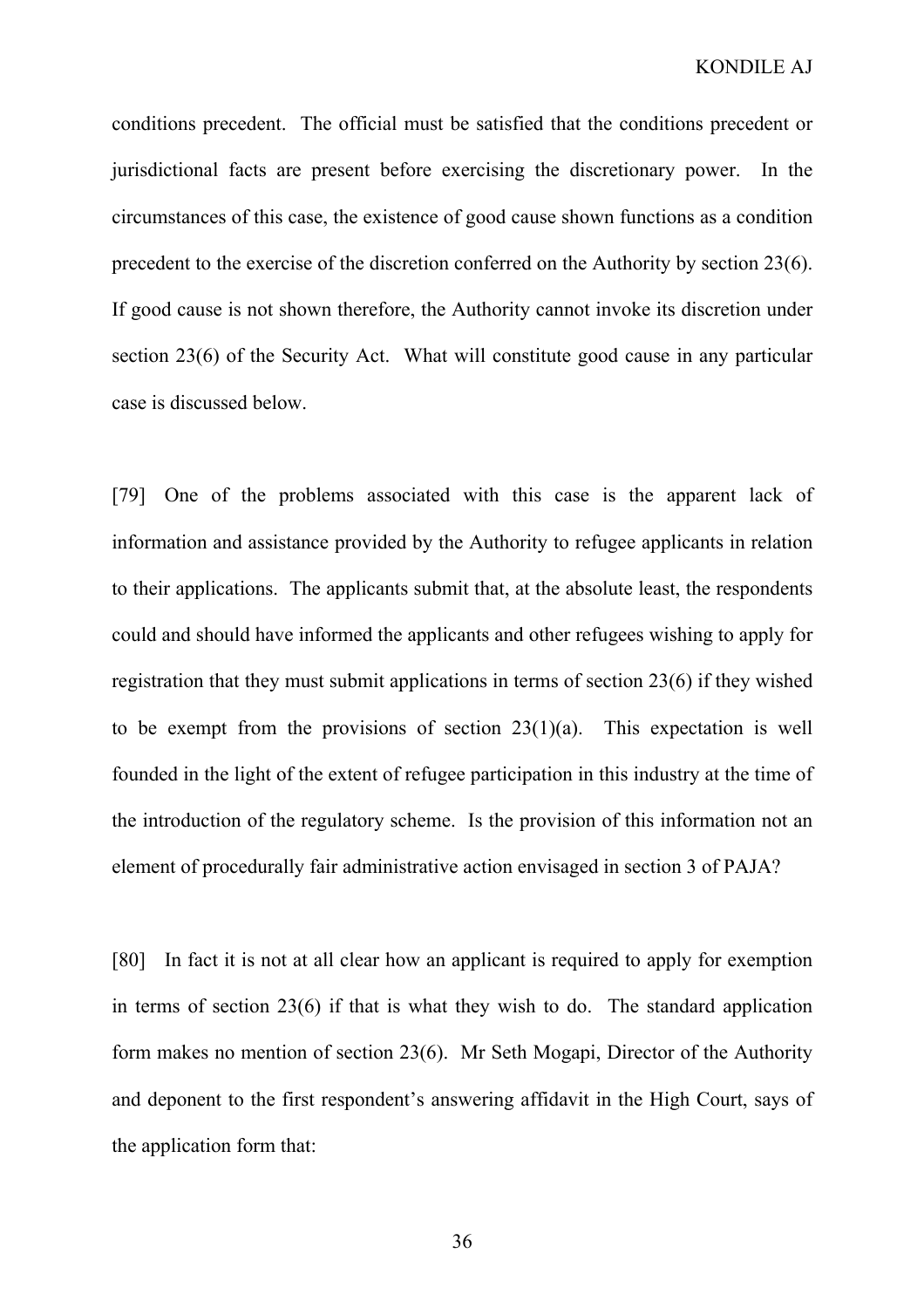KONDILE AJ

"The purpose of such form is not to invite submissions in terms of Section 23(6) of the Act but to determine whether an applicant for registration complies with the standard and general statutory criteria for registration".

There is no evidence of information about applications for exemption in terms of section 23(6) being provided to refugee applicants, nor about the possibility of exemption in terms of section  $1(2)$  of the Security Act.<sup>59</sup>

[81] The Authority has indicated that a supplementary application is needed to invoke section 23(6). In response to an appeal launched by a refugee applicant, Mr Rutimba, the Authority stated that:

"It may be argued that if an application does not *prima facie* meet the requirements for an application (or any other registration requirements), but is accompanied by a further substantive application – which Appellant did not do – setting out a case in terms of section 23(6) of the PSIRA Act, the Respondent will have no choice but to accept and consider such application in terms of the relevant provisions. For example a refugee submits an application not accompanied by proof of permanent resident status, but also submits a document containing representations intended to indicate that Respondent should act in terms of section 23(6) of the PSIRA Act and grant registration. The deficient application is then accompanied by a further application."

[82] It is noted that the information about a supplementary application for exemption is provided only in response to an appeal launched by an applicant against the withdrawal of registration. It does not appear to be information available to applicants in general, nor to refugees specifically, who are internationally and nationally

 $59$  See section 1(2) of the Security Act above n 38.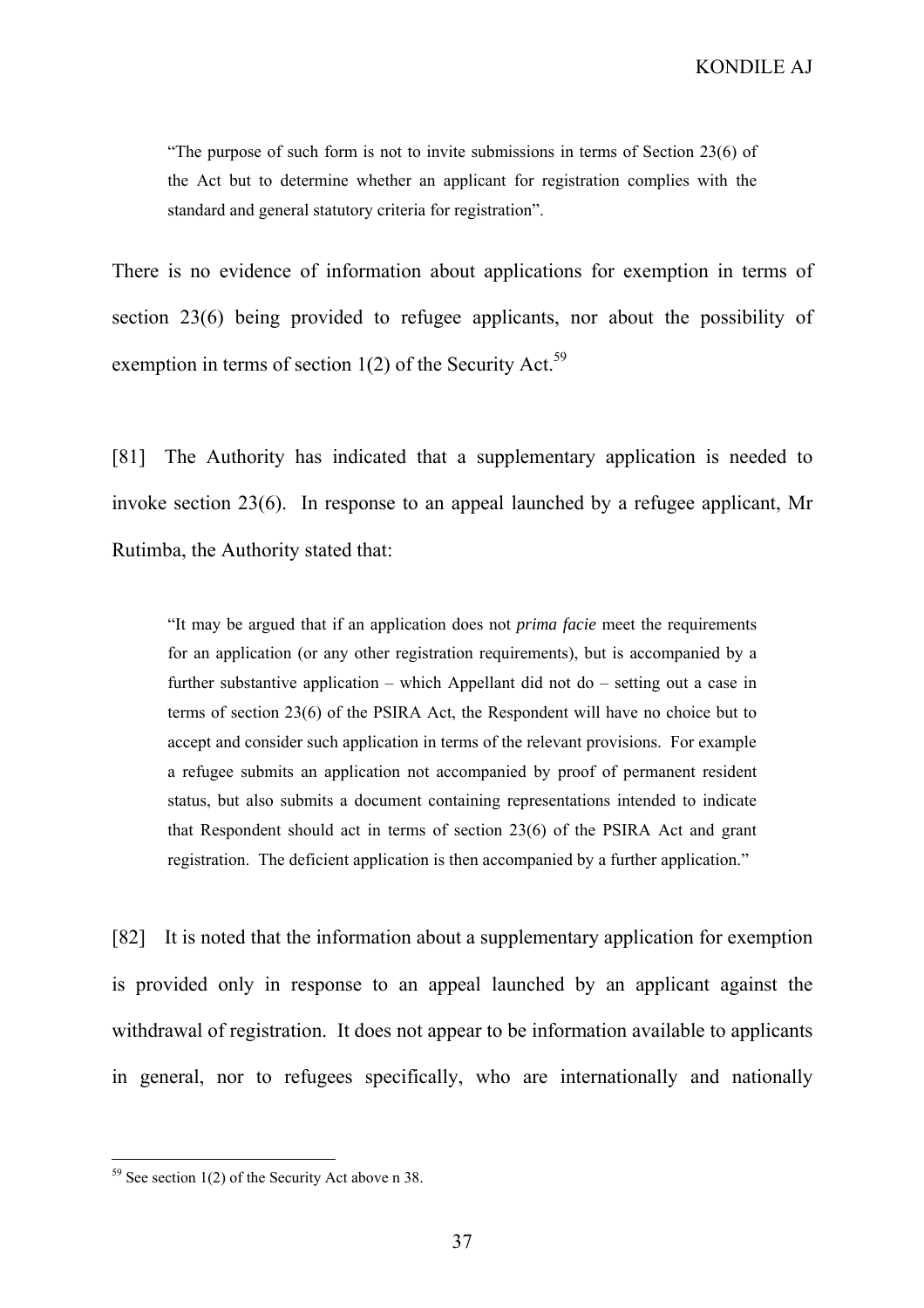recognised as a vulnerable group in society, with limited resources to secure the protection of their rights.

[83] According to section  $195(1)(g)$  of the Constitution, transparency must be fostered in public administration by providing the public with timely, accessible and accurate information. The least that can be done by the Authority is to furnish the refugee applicants with information regarding the existence of various categories of security activities and information regarding the possibility of exemptions and the procedure for applying for them. Of course, for his/her part, an applicant or his/her legal adviser must also be co-operative, providing the material in the form needed.

[84] At least some of the applicants invoked section 23(6) in their appeals to the Appeal Committee<sup>60</sup> but none of the applicants applied for exemption directly to the Authority. This failure is understandable given the paucity of information emanating from the Authority as to the existence of the possibility of exemption and the procedure for applying for it.

[85] The real issue, which is whether or not there are facts which should have been provided and considerations which should have been taken into account in judging whether "good cause" has been shown within the meaning of section 23(6) of the Security Act, has been overshadowed by the question of at whose instance section 23(6) should be raised. It should be emphasised that section 23(6) expressly

 $60$  As has been mentioned previously, these applications to the Appeal Committee were unsuccessful.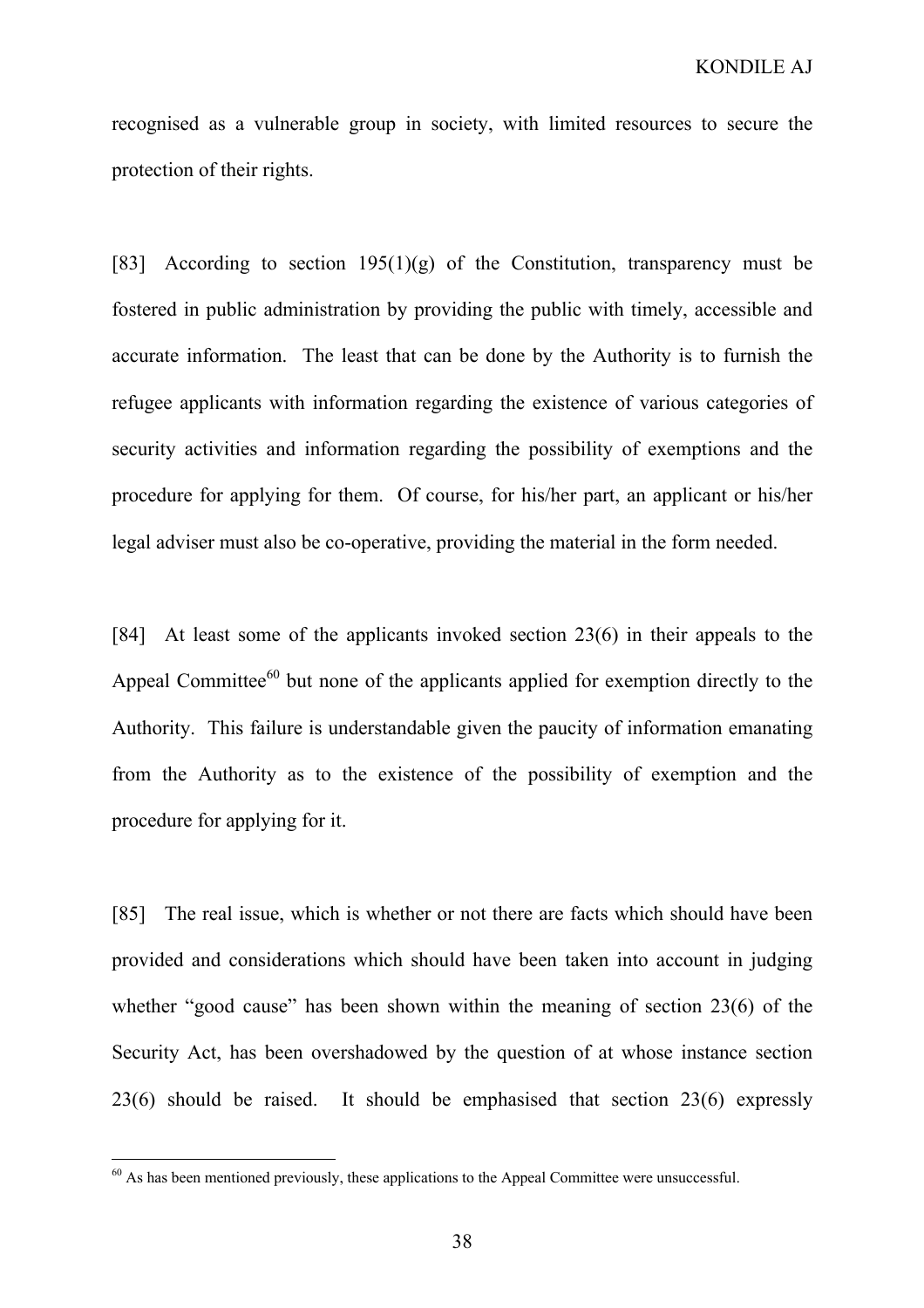contemplates that at times the requirements of section 23(1) will not be met by a particular applicant but that nevertheless that applicant may be entitled to be registered as a security service provider. It is not open to the Authority therefore, in refusing to grant exemption in terms of section 23(6), simply to point to the fact that a particular applicant is not a citizen or permanent resident of South Africa. The Authority needs to consider all relevant facts placed before it by the applicant and decide whether those facts amount to "good cause" for the purposes of section 23(6).

[86] The Security Act does not specify the factors which are relevant to determining whether "good cause" exists for purposes of section 23(6). Ordinarily, "good cause" will depend on the particular circumstances of each case. However, it seems clear that important considerations will include: the personal circumstances of the applicant seeking employment in the private security industry; the length of his/her stay in the country as a refugee; the character of the work applied for; whether the applicant has previously worked in a similar or comparable industry and whether he/she has earned the requisite trust in other ways. It appears so that the spectrum of security service providers extends from car guards without weapons to cash-in-transit security guards with weapons. This feature of the industry indicates that the Authority must exercise a reasonable measure of flexibility. This will avoid a blanket exclusion of refugee applicants without properly weighing whether their employment is likely to frustrate the objects of the Security Act. Should the Authority fail to do so, it would be acting in a manner inconsistent with the power given to it by the provisions of section 23(6).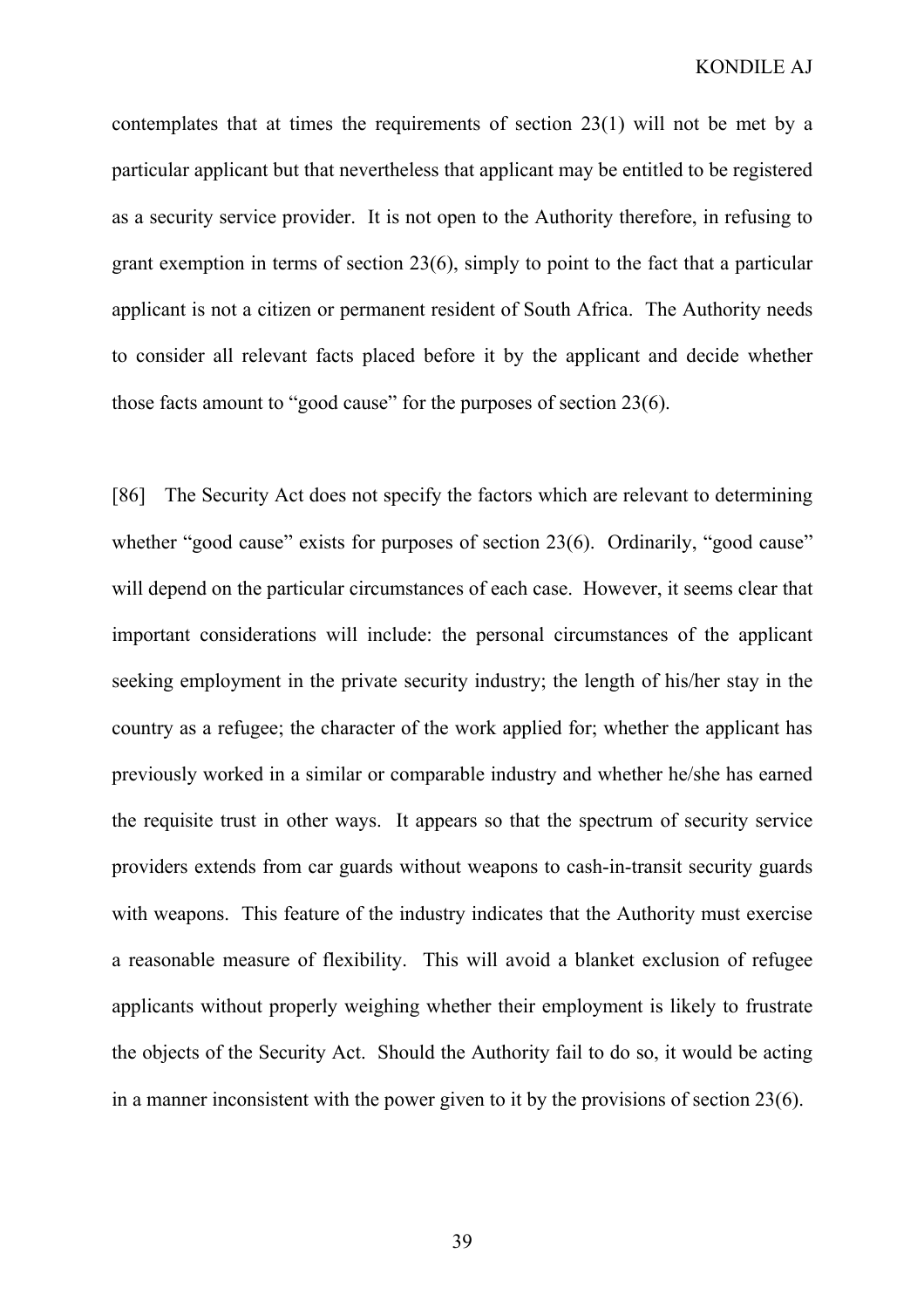[87] An application for exemption to the Authority is an internal remedy still available to the applicants. It is only fair, now that the applicants are aware of what is expected as regards an application for exemption, and the Authority has the guidance of this judgment at its disposal when considering exemption applications, that they be given an opportunity to so apply. Accordingly, in terms of section 7(2)(a) of PAJA, this Court is not called upon to make any determination on the granting of exemption. This decision is strengthened by the fact that the correctness or otherwise of the particular administrative decisions was not pronounced upon by the High Court. It should be added however, that in considering the applications, the Authority is obliged to do so in the light of the considerations relevant to "good cause" set out above.

[88] Since preparing this judgment, I have had the opportunity to read the thoughtful and eloquent judgment of my colleague Sachs J. I would like to express my support for the spirit and tenor of his judgment.

#### *Costs*

[89] The applicants are indigent people in a particularly vulnerable position in society. While the application for a declaratory order that section  $23(1)(a)$  is unconstitutional was not successful, they have raised important constitutional issues of practical relevance to the functioning of an industry which is becoming increasingly important in South Africa. The applicants had to resort to constitutional litigation to clarify practical aspects of the operation of the regulatory scheme due to the lack of information and guidance on the part of the respondents. It is thus appropriate to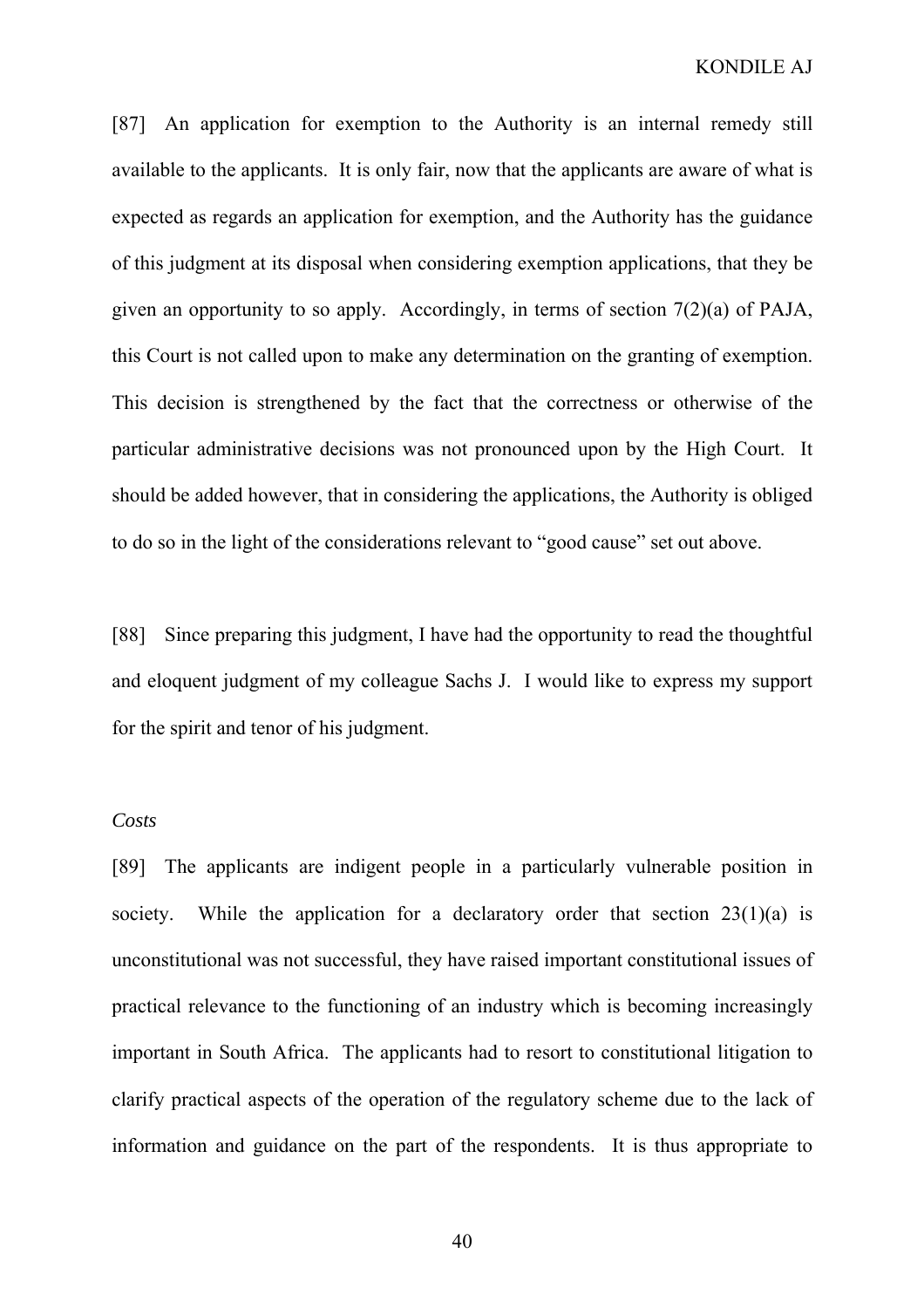order the respondents to bear the costs of the applicants including the costs attendant on the employment of two counsel in the High Court and this Court.

# *Order*

[90] The following order is therefore made:

- 1. Leave to appeal is granted.
- 2. The challenge to the constitutionality of section  $23(1)(a)$  of the Private Security Industry Regulation Act 56 of 2001 is dismissed.
- 3. The second to thirteenth applicants be given an opportunity to apply for exemption in terms of section 23(6) of the Private Security Industry Regulation Act 56 of 2001.
- 4. The respondents must ensure that all applicants and potential applicants for exemption as security service providers are made aware of the nature of the information that must be furnished in their applications for exemption in terms of section 23(6) of the Private Security Industry Regulation Act 56 of 2001.
- 5. All applications for exemption referred to in paragraphs 3 and 4 of this order must be considered in the light of this judgment.
- 6. The respondents are ordered to pay the applicants' costs jointly and severally, the one paying the others to be absolved, including the costs of two counsel in the High Court and this Court.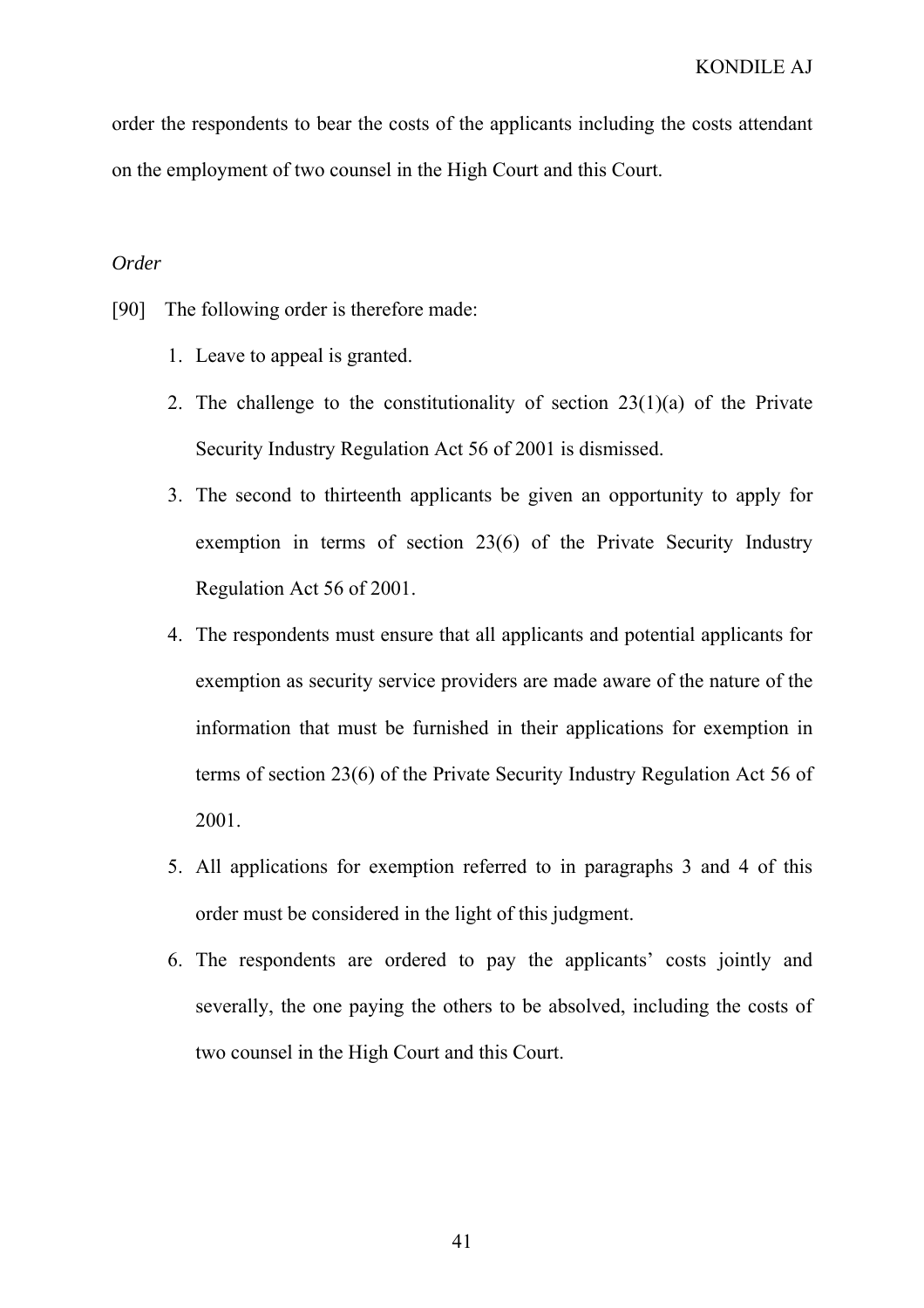Moseneke DCJ, Madala J, Nkabinde J, Sachs J and Yacoob J concur in the judgment of Kondile AJ.

## MOKGORO J and O'REGAN J:

[91] We have had the pleasure of reading the judgment prepared in this matter by Kondile AJ. We have one substantive disagreement with his judgment and that relates to whether section 23(1)(a) of the Private Security Industry Regulation Act 56 of 2001 (the Act) is inconsistent with section 9(3) of the Constitution. Kondile AJ concludes it is not. We cannot agree.

#### [92] Section 23(1)(a) provides that:

"Any natural person applying for registration in terms of section 21(1), may be registered as a security service provider if the applicant is a fit and proper person to render a security service, and –

(a) is a citizen or has permanent resident status in South Africa".

The further qualifications for registration contained in section 23(1) include that the applicant must be at least 18 years old,<sup>1</sup> must have completed the prescribed training

<sup>&</sup>lt;sup>1</sup> Section 23(1)(b) of the Act.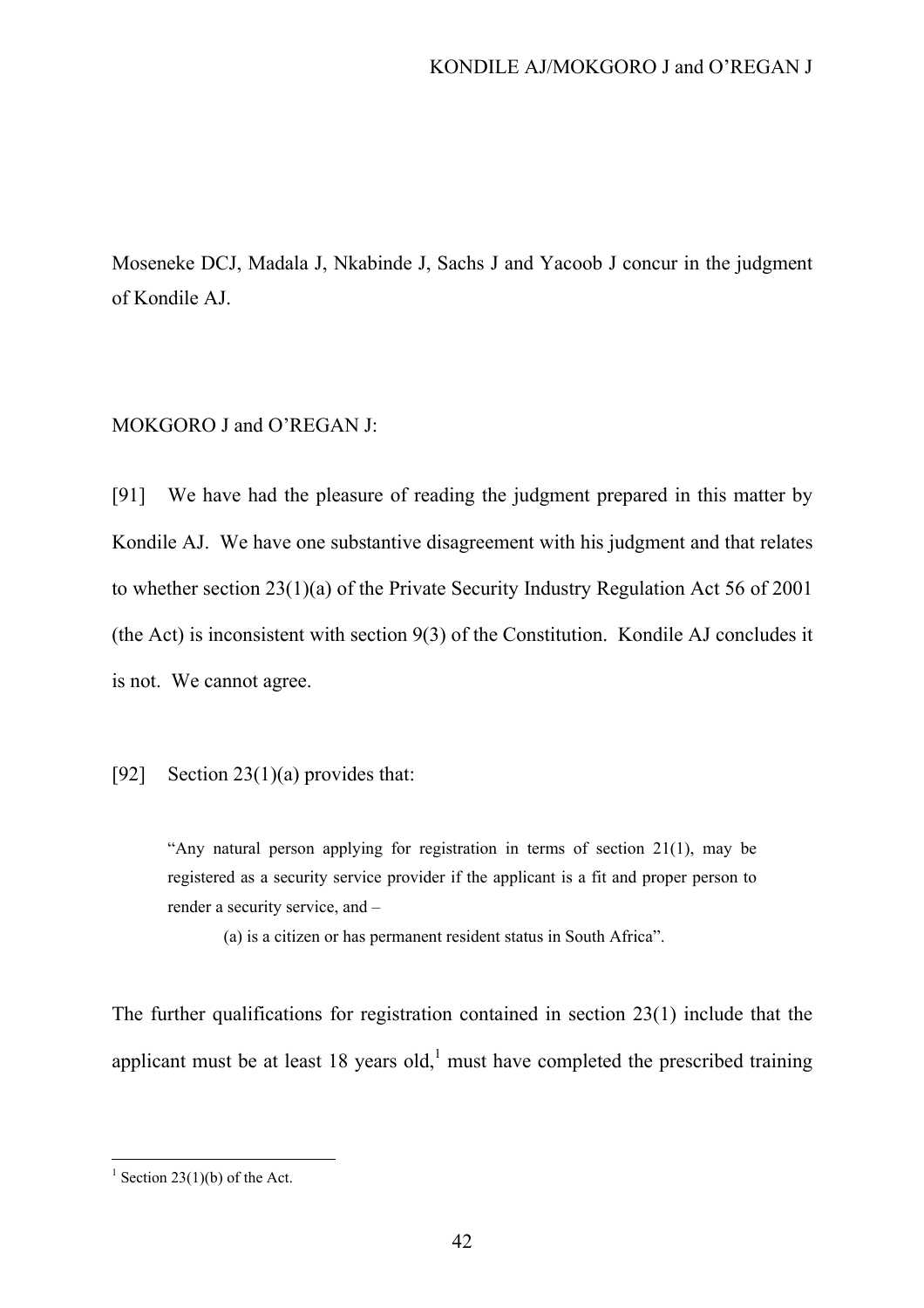requirements, $<sup>1</sup>$  must not have been found guilty of any offence<sup>2</sup> specified in the</sup> Schedule to the Act within a period of ten years of the application, $3$  must submit a prescribed clearance certificate if the applicant has formerly been a member of any official military, security or police force in South Africa or elsewhere,<sup>4</sup> and be mentally sound.<sup>5</sup> It is clear from this list that an applicant must satisfy the Private Security Industry Regulatory Authority (the Authority) that he or she complies with these requirements. Of particular note is the requirement that an applicant must show that he or she has not been convicted of a criminal offence in the previous ten years. In the case of those applicants who have not been resident in South Africa for the last ten years, the regulations promulgated under the Act by the Minister for Safety and Security, provide for an applicant to lodge an "original police or other official clearance certificate on his or her criminal record status from every country outside South Africa where he or she has been resident within the relevant period".<sup>6</sup>

[93] A "security service provider" is defined in the Act as a person who renders a security service to another for reward.<sup>7</sup> A "security service" is also widely defined, to mean –

<sup>&</sup>lt;sup>1</sup> Section 23(1)(c) of the Act.

 $2^2$  The offences listed in the Schedule to the Act include high treason, sedition, public violence, arson, malicious damage to property, rape, murder, robbery, culpable homicide involving the use of a weapon, kidnapping, assault with intention to cause serious bodily harm, and a variety of other offences.

 $3$  Section 23(1)(d) of the Act.

 $4$  Section 23(1)(f) of the Act.

 $5$  Section 23(1)(g) of the Act.

 $6$  Regulation 2(6) of Regulations made under the Private Security Industry Regulation Act, 56 of 2001 dated 14 February 2002 published in GN 23120, Regulation Gazette 7279.

<sup>&</sup>lt;sup>7</sup> Section 1 of the Act provides that a security service provider means "a person who renders a security service to another for a remuneration, reward, fee or benefit and includes such a person who is not registered as required in terms of this Act."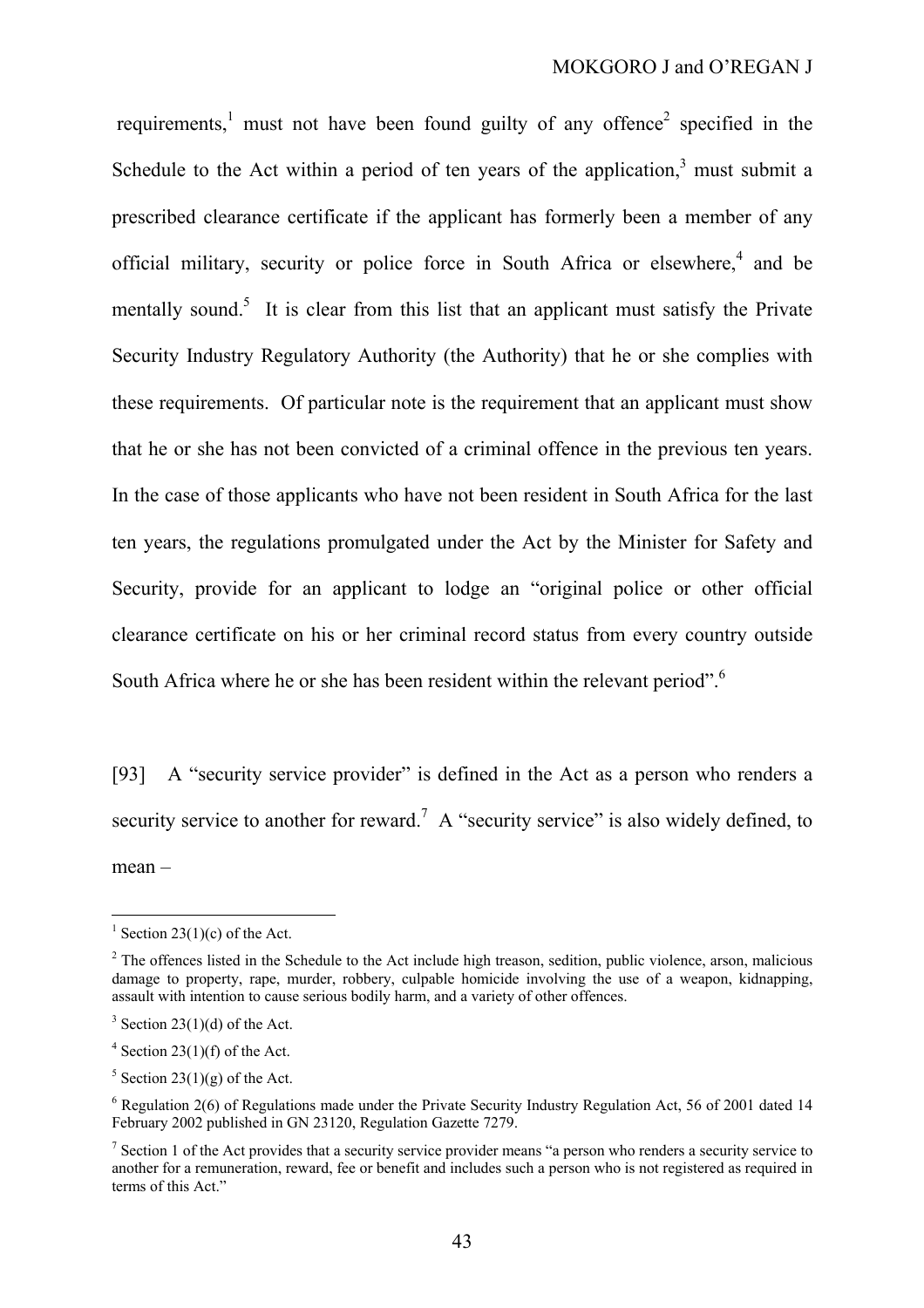"one or more of the following services or activities:

(a) protecting or safeguarding a person or property in any manner;

(b) giving advice on the protection or safeguarding of a person or property, on any other type of security service as defined in this section, or on the use of security equipment;

(c) providing a reactive or response service in connection with the safeguarding of a person or property in any manner;

(d) providing a service aimed at ensuring order and safety on the premises used for sporting, recreational, entertainment or similar purposes;

(e) manufacturing, importing, distributing or advertising of monitoring devices contemplated in section 1 of the Interception and Monitoring Prohibition Act, 1992 (Act No. 127 of 1992);

(f) performing the functions of a private investigator;

(g) providing security training or instruction to a security service provider or prospective security service provider;

(h) installing, servicing or repairing security equipment;

(i) monitoring signals or transmissions from electronic security equipment;

(j) performing the functions of a locksmith;

(k) making a person or the services of a person available, whether directly or indirectly, for the rendering of any service referred to in paragraphs (*a*) to (*j*) and (*l*), to another person;

(l) managing, controlling or supervising the rendering of any of the services referred to in paragraphs (*a*) to (*j*);

(m) creating the impression, in any manner, that one or more of the services in paragraphs (*a*) to (*l*) are rendered".

[94] It can be seen from this definition that a wide range of security services are included. The definition embraces unarmed people who guard parked cars as well as armed bodyguards. The Act prohibits the provision of any of these services by any person who is not registered as a security service provider in terms of the Act. $8$  It does not appear expressly from the terms of the Act that the Authority may register a

 $8$  Section 20(1)(a) of the Act.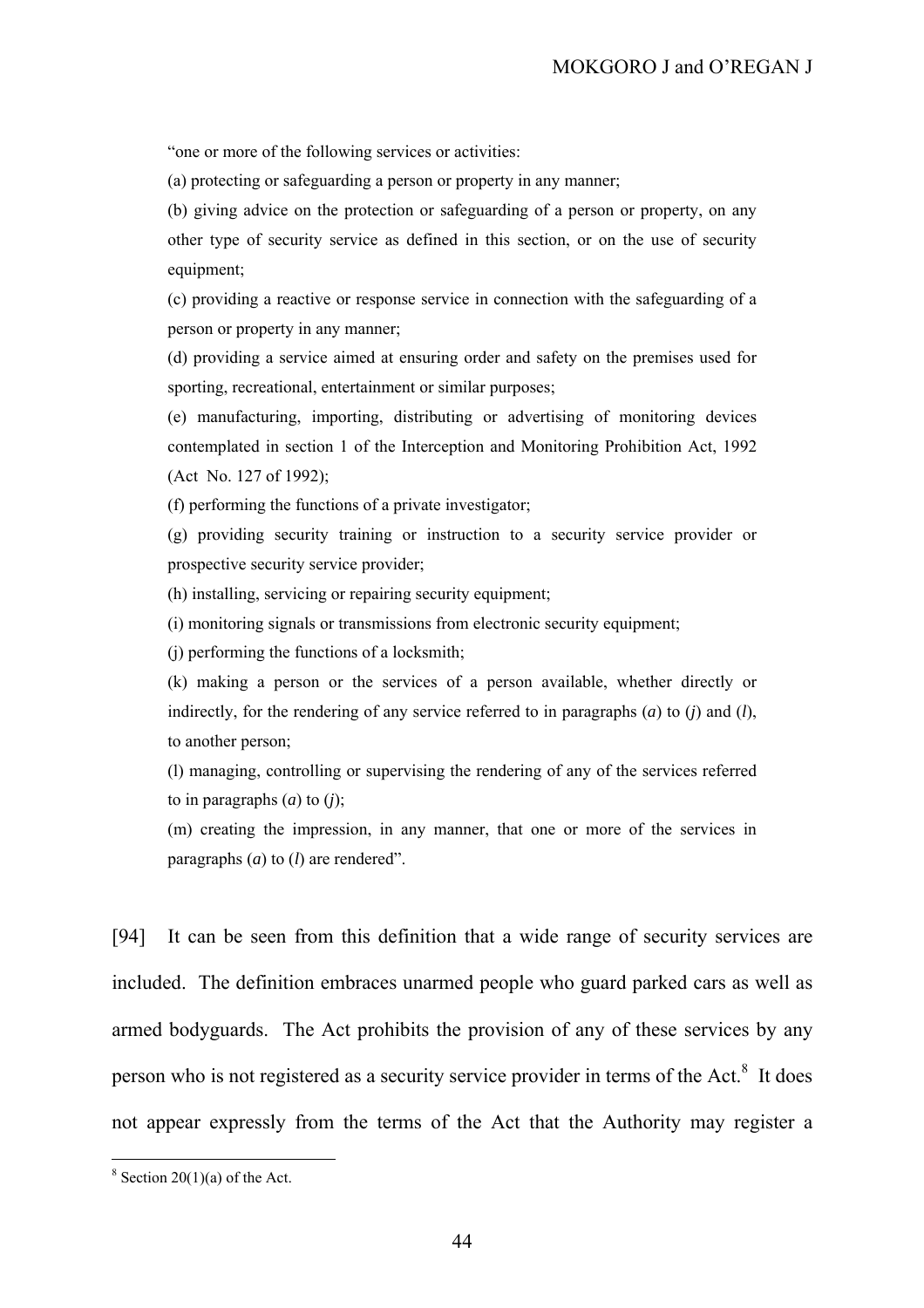security service provider for a narrow range of security duties, for example, as an unarmed security service provider. In our view, it would be practical if the Authority were able to register security service providers for specific forms of security service. It is not necessary to decide in this case whether the Act does permit this or not.

[95] An application to be registered as a security service provider is made to the Authority. The Authority may refuse the registration of an applicant if, at the time of the consideration of the application, the applicant is under investigation in respect of an offence included in the schedule<sup>9</sup> or even if the applicant was convicted of such an offence more than ten years prior to the application.<sup>10</sup> The Authority may, despite the provisions of section 23(1) and (2), on good cause shown and on grounds not in conflict with the purposes of the Act, register a person as a security service provider.<sup>11</sup> In our view, Kondile AJ is correct when he concludes that section 23(6) must be read to mean that a person who does not comply with all of the provisions of section 23(1) and (2) may nevertheless be registered if good cause is shown for such registration.<sup>12</sup> As Kondile AJ therefore holds, the Authority may not simply rely on non-compliance with a requirement under section 23(1) or (2) when reaching its conclusion that "good cause" has not been shown for the purposes of section 23(6).

 $9^9$  Section 23(4)(a) of the Act.

 $10$  Section 23(4)(b) of the Act.

<sup>&</sup>lt;sup>11</sup> Section 23(6) of the Act provides that: "Despite the provisions of subsections (1) and (2), the Authority may on good cause shown and on grounds which are not in conflict with the purpose of this Act and the objects of the Authority, register any applicant as a security service provider."

 $12$  Kondile AJ at paras 85 - 86.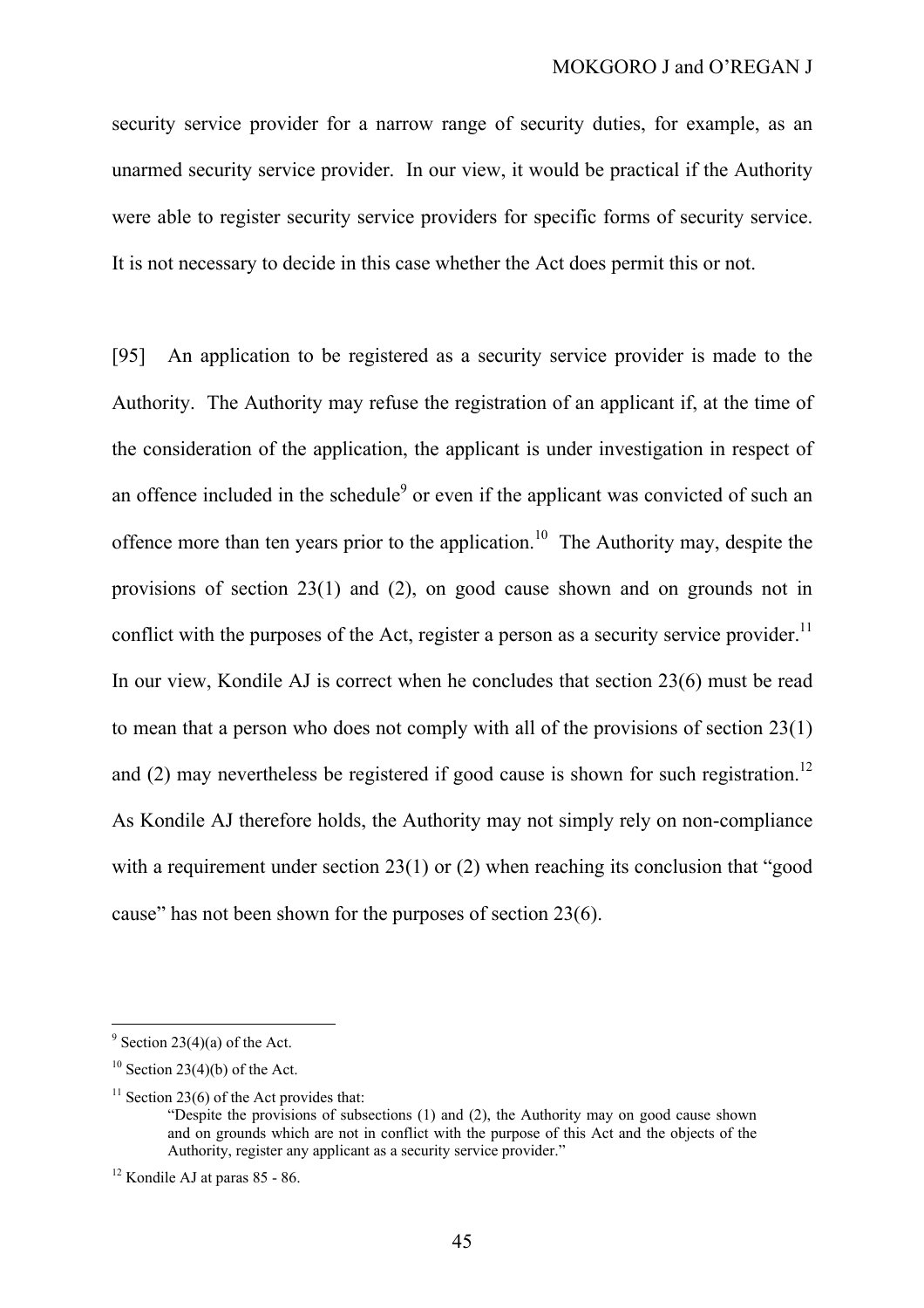[96] If an application is refused by the Authority, the unsuccessful applicant may appeal to an appeal committee within 60 days of receiving notice that the application has been refused.<sup>13</sup> The appeal committee is independent of the Authority and the members of the appeal committee may have no interest in the private security industry.14 Eight of the applicants in the present proceedings lodged appeals against the decisions of the Authority, three in respect of the withdrawal of their registration as security service providers,  $15$  and five in respect of the refusal to register them as security service providers.<sup>16</sup> All these appeals were unsuccessful.

[97] The simple question is whether section  $23(1)(a)$ , in excluding recognised refugees from being registered as security service providers, constitutes unfair discrimination within the meaning of section  $9(3)$  of the Constitution.<sup>17</sup>

[98] Before turning to consider the status of refugees, it is important to note that the differentiation drawn in section 23(1)(a) is between citizens and permanent residents on the one hand and all foreign nationals on the other. The only issue that arises in this case, however, is whether the provision to the extent it excludes "refugees" from its scope is unconstitutional. The constitutionality of the exclusion of all other foreign nationals by section 23(1)(a) does not arise for decision in this case. This group

 $13$  Section 30(1)(a) of the Act.

 $14$  Section 30(3) of the Act.

<sup>&</sup>lt;sup>15</sup> Second, third and fourth applicants.

<sup>&</sup>lt;sup>16</sup> Seventh, eighth, ninth, tenth and eleventh applicants.

 $17$  Section 9(3) provides that:

<sup>&</sup>quot;The state may not unfairly discriminate directly or indirectly against anyone on one or more grounds, including race, gender, sex, pregnancy, marital status, ethnic or social origin, colour, sexual orientation, age, disability, religion, conscience, belief, culture, language and birth."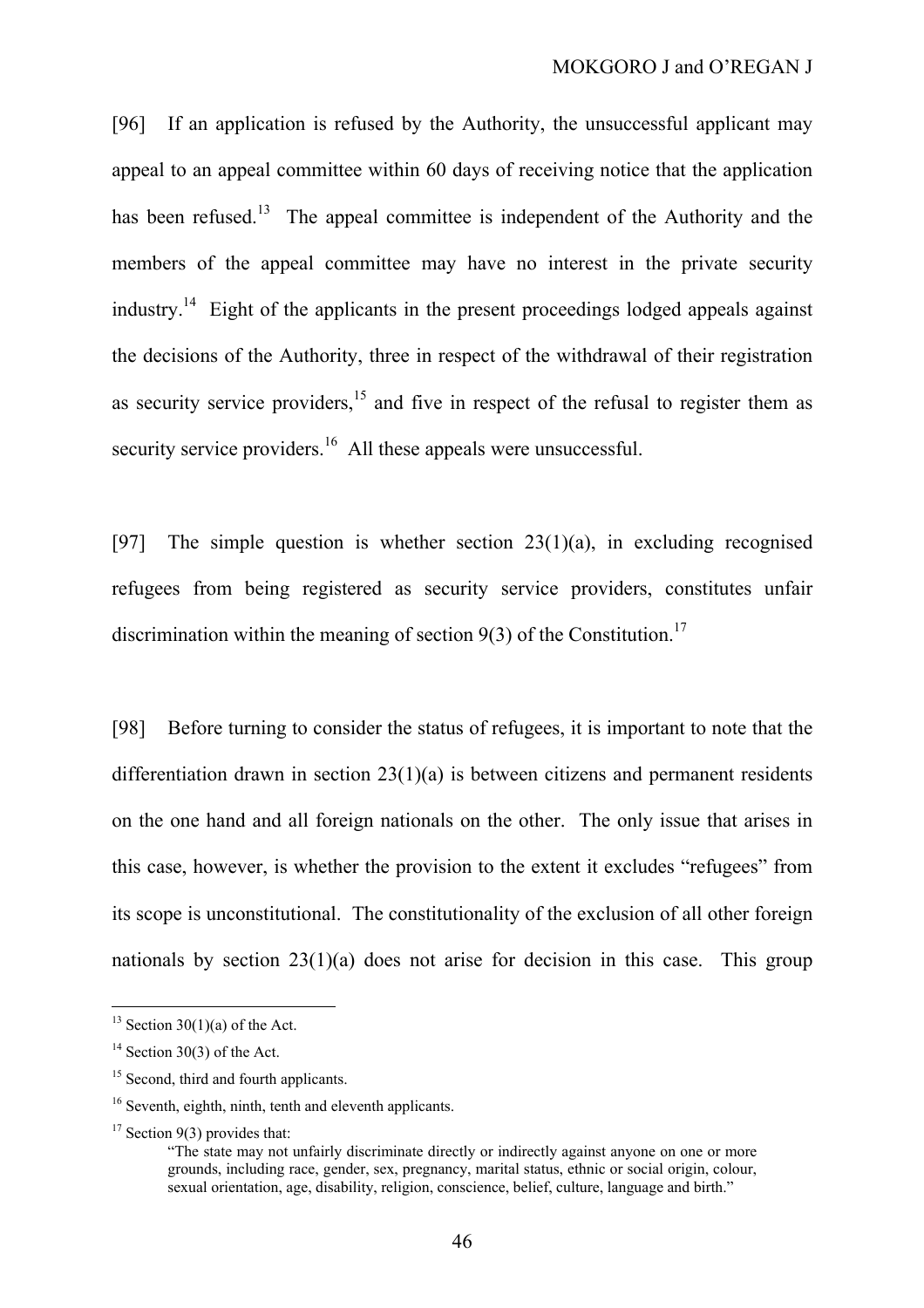includes foreign nationals who have rights to reside in South Africa; that is foreign nationals who are in South Africa on temporary work permits or study permits or even tourist visas, and foreign nationals who are in the country unlawfully.

[99] Refugees who have been granted asylum are a special category of foreign nationals. They are more closely allied to permanent residents than to those foreign nationals who have rights to remain in South Africa temporarily only. Permanent residents have a right to reside in South Africa and enjoy "all the rights, privileges, duties and obligations" of citizens save for those which a law or the Constitution explicitly ascribes to citizenship.<sup>18</sup> Recognised refugees also have a right to remain in South Africa indefinitely in accordance with the provisions of the Refugees  $Act^{19}$  so their position is closer to that of permanent residents than it is to foreign nationals who have only a temporary right to be in South Africa or foreign nationals who have no right to be here at all. To understand the special position of refugees, it is important to understand how refugee status is conferred in our law, as well as South Africa's international obligations in respect of refugees.

 $18$  Section 25(1) of the Immigration Act 13 of 2002 provides that:

<sup>&</sup>quot;The holder of a permanent residence permit has all the rights, privileges, duties and obligations of a citizen, save for those rights, privileges, duties and obligations of a citizen, save for those rights, privileges, duties and obligations which a law or the Constitution explicitly ascribes to citizenship."

See also Larbi-Odam v MEC for Education (North-West Province) and Another 1998 (1) SA 745 (CC); 1997 (12) BCLR 1655 (CC).

<sup>&</sup>lt;sup>19</sup> Section 27(b) of the Refugees Act 130 of 1998, cited below at para 103.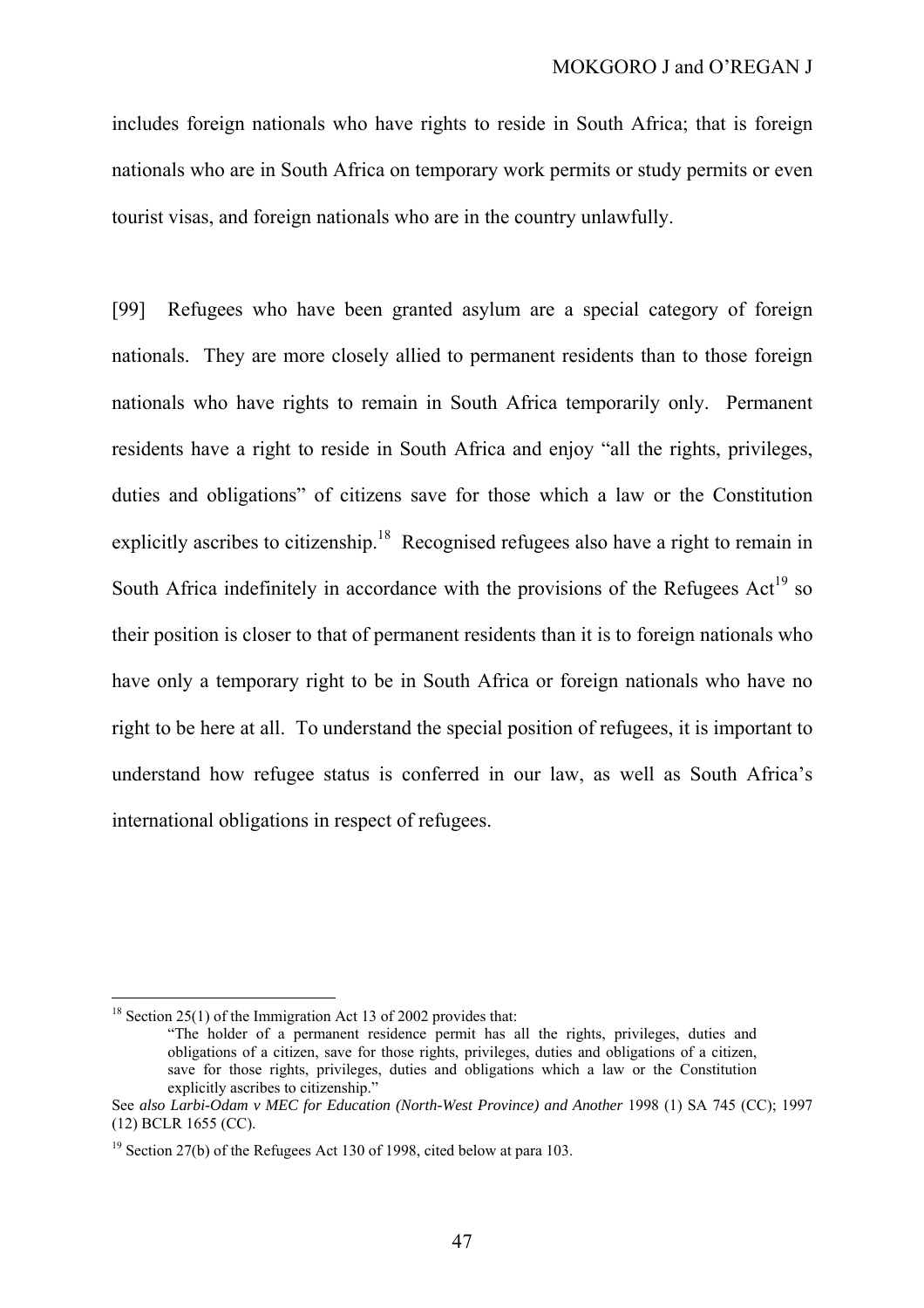[100] Refugee status may be conferred upon a person in terms of the Refugees Act. Section 3 of that Act provides that a person will qualify for refugee status if that person –

"(a) owing to a well-founded fear of being persecuted by reason of his or her race, tribe, religion, nationality, political opinion or membership of a particular social group, is outside the country of his or her nationality and is unable or unwilling to avail himself or herself of the protection of that country, or, not having a nationality and being outside the country of his or her former habitual residence is unable or, owing to such fear, unwilling to return to it; or

(b) owing to external aggression, occupation, foreign domination or events seriously disturbing or disrupting public order in either a part or whole of his or her country of origin or nationality, is compelled to leave his or her place of habitual residence in order to seek refuge elsewhere.". <sup>20</sup>

[101] A reading of these provisions gives some understanding of the predicament in which refugees generally find themselves. Refugees have had to flee their homes, and leave their livelihoods and often their families and possessions either because of a well-founded fear of persecution on the grounds of their religion, nationality, race or political opinion or because public order in their home countries has been so disrupted by war or other events that they can no longer remain there. Often refugees will have left their homes in haste and find themselves precariously in our country without family or friends, and without any resources to sustain themselves.

<sup>&</sup>lt;sup>20</sup> The text of subsection (a) is based broadly on the provisions of article  $1A(2)$  of the United Nations Geneva Convention Relating to the Status of Refugees (1951) (the UN Convention); and the text of subsection (b) is based broadly on the provisions of article 1(2) of the Organisation of African Unity Convention Governing the Specific Aspects of Refugee Problems in Africa (the OAU Convention). The successor organisation to the OAU is the African Union. To avoid confusion we refer to the Convention as the OAU Convention.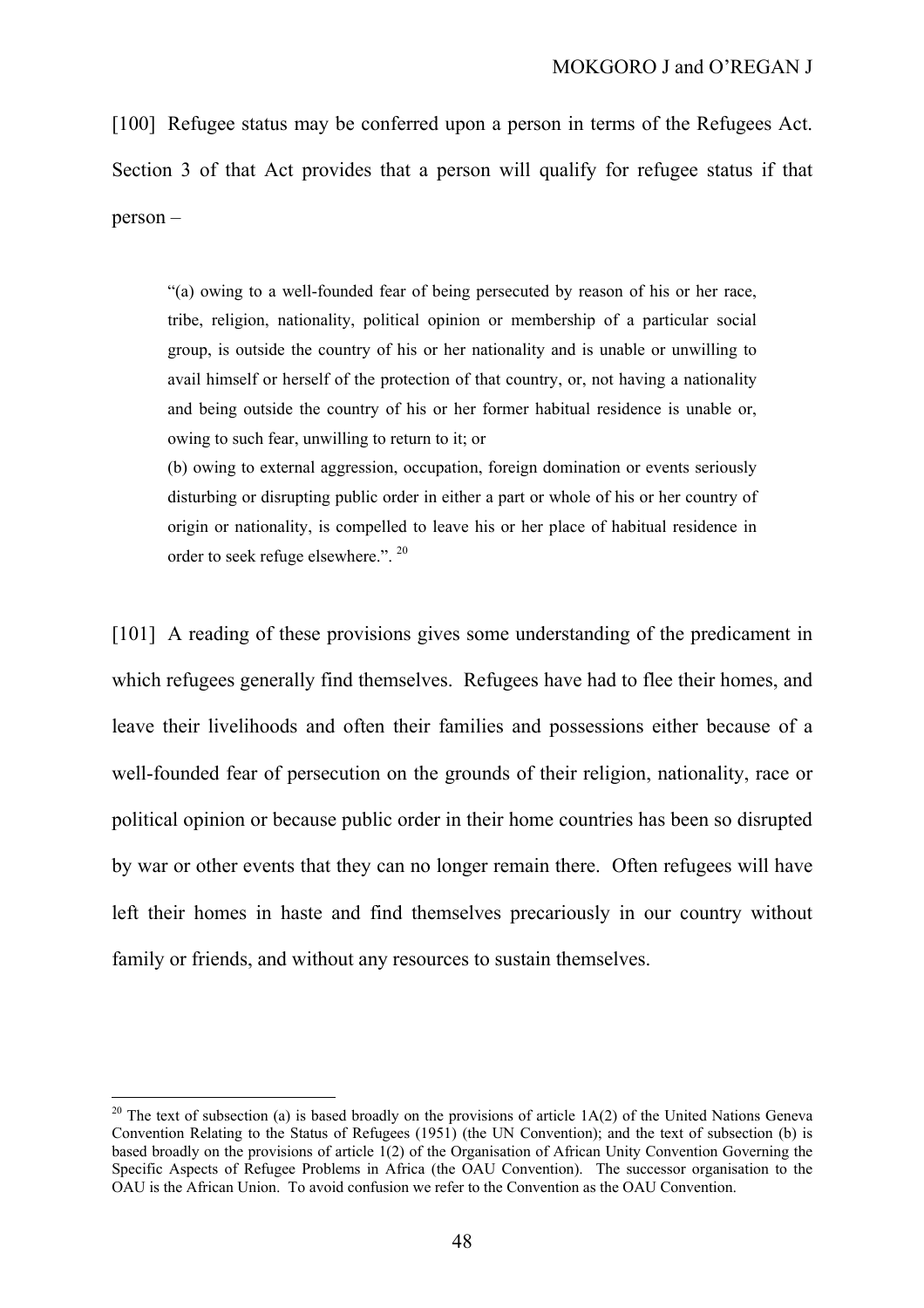[102] Not every person who flees their home in the circumstances referred to in section 3 of the Refugees Act will obtain refugee status in South Africa. A prospective refugee needs to apply for refugee status. People will be excluded from refugee status if they have been guilty of serious crimes or war crimes. Section 4 of the Refugees Act provides –

"(1) A person does not qualify for refugee status for the purposes of this Act if there is reason to believe that he or she –

(a) has committed a crime against peace, a war crime or a crime against humanity, as defined in any international legal instrument dealing with any such crimes; or (b) has committed a crime which is not of a political nature and which, if

committed in the Republic, would be punishable by imprisonment; or (c) has been guilty of acts contrary to the objects and principles of the United Nations Organisation or the Organisation of African Unity; or

(d) enjoys the protection of any other country in which he or she has taken residence."<sup>21</sup>

The first step in the process is to make an application for an asylum-seeker permit.<sup>22</sup> Thereafter, an applicant applies for asylum. Once a person has satisfied the authorities that he or she qualifies for refugee status, asylum will be granted, and he or she is then deemed to be a refugee for the purposes of the Refugees Act.<sup>23</sup>

[103] A recognised refugee has a range of rights. These rights are to be found in section 27 of the Refugees Act but many of them arise from the obligations South

<sup>&</sup>lt;sup>21</sup> This provision is broadly based on article  $1(5)$  of the OAU Convention.

 $22$  See chapter 3 of the Refugees Act.

 $23$  See definition of "refugee" in section 1 of the Refugees Act.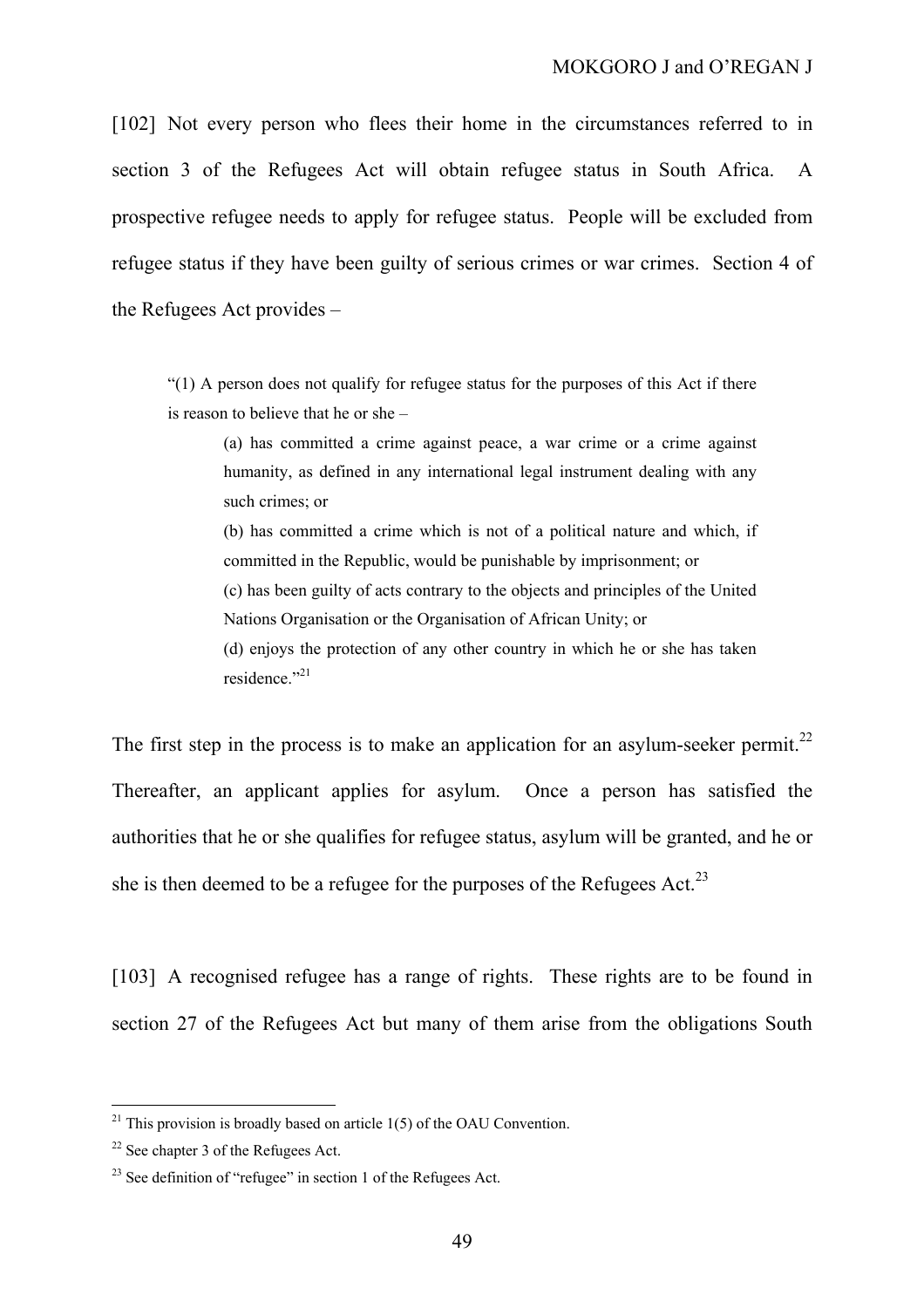Africa has undertaken in terms of international law. Section 27 provides that a refugee –

"(a) is entitled to a formal written recognition of refugee status in the prescribed form;

(b) enjoys full legal protection, which includes the rights set out in Chapter 2 of the Constitution and the right to remain in the Republic in accordance with the provisions of this Act;

(c) is entitled to apply for an immigration permit in terms of the Aliens Control Act, 1991, after five years' continuous residence in the Republic from the date on which he or she was granted asylum, if the Standing Committee certifies that he or she will remain a refugee indefinitely;

(d) is entitled to an identity document referred to in section 30;

(e) is entitled to a South African travel document on application as contemplated in section 31;

(f) is entitled to seek employment; and

(g) is entitled to the same basic health services and basic primary education which the inhabitants of the Republic receive from time to time."

[104] As many of these rights arise from international law, they need to be understood in the light of our international obligations arising under the Refugees Convention and the 1967 Protocol relating to the Status of Refugees.<sup>24</sup> The long title to the Refugees Act acknowledges that the purpose of the Act is to –

". . . give effect within the Republic of South Africa to the relevant international legal instruments, principles and standards relating to refugees. . . ."

And the Preamble to the Act provides that –

<sup>&</sup>lt;sup>24</sup> The 1951 Convention Relating to the Status of Refugees. South Africa acceded to this Convention on 12 January 1996. The 1967 Protocol Relating to the Status of Refugees was ratified on the same day. It acceded to the OAU Convention on 15 December 1995.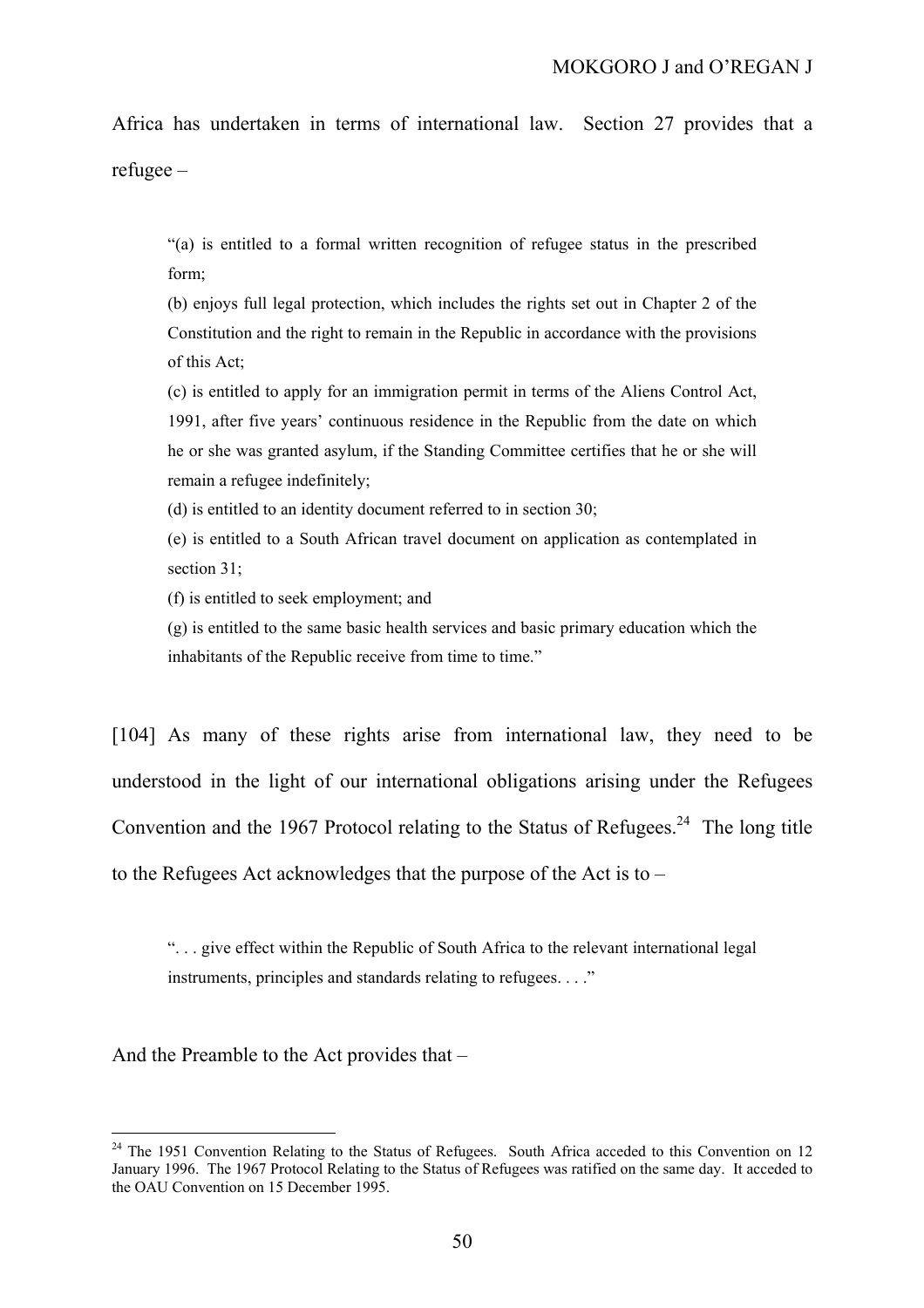"Whereas the Republic of South Africa has acceded to the 1951 Convention Relating to the Status of Refugees, the 1967 Protocol relating to the Status of Refugees and the 1969 Organisation of African Unity Convention Governing the Specific Aspects of Refugee Problems in Africa as well as other human rights instruments, and has in so doing, assumed certain obligations to receive and treat in its territory refugees in accordance with the standards and principles established in international law."

[105] The circumstances that qualify an applicant for refugee status in section 3 of the Act are drawn from the provisions of the 1951 UN Convention and the OAU Convention.<sup>25</sup> It is important to note that political events on our continent have resulted in many people becoming refugees. South Africa has played its own tragic role in this history. Many South Africans fled South Africa during the apartheid era to avoid persecution at home. They were welcomed warmly and given support and sustenance by countries all over our continent and elsewhere. Africa's special refugee problem was recognised in the late 1960s by the Organisation of African Unity which led to the adoption of the OAU Convention regulating refugees.<sup>26</sup>

[106] The rights of refugees provided for in section 27 of the Refugees Act are based on the provisions of the UN Convention and need to be understood in terms of that Convention. Where there is any doubt as to the meaning of these provisions, preference should be given to a meaning which is consistent with our international obligations, for section 233 of our Constitution provides that –

  $^{25}$  Id.

<sup>&</sup>lt;sup>26</sup> See note 20 above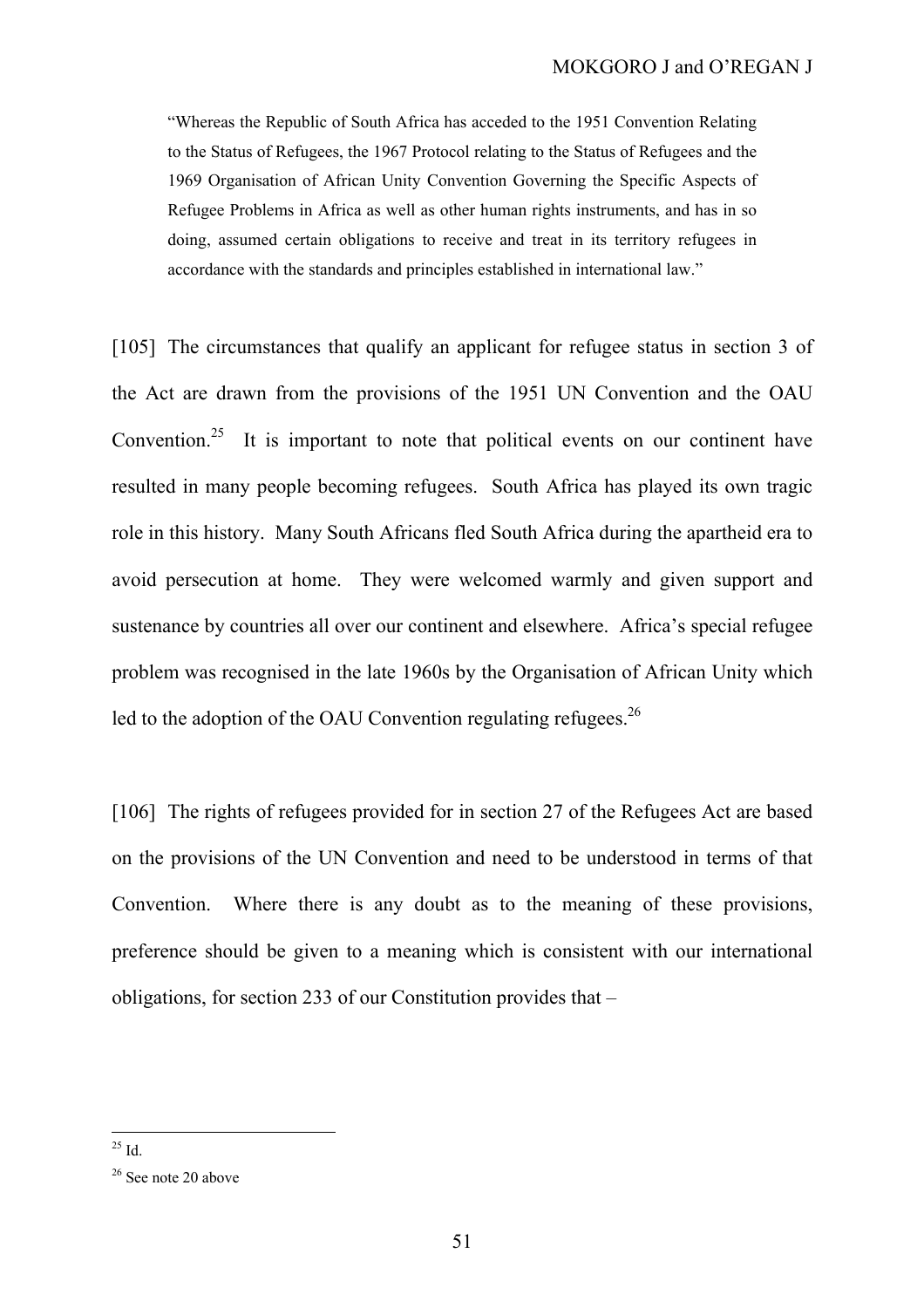"When interpreting any legislation, every court must prefer any reasonable interpretation of the legislation that is consistent with international law over any alternative interpretation that is inconsistent with international law."

In addition, the Constitution enjoins us to consider international law when interpreting the rights in the Bill of Rights.<sup>27</sup> Our international law obligations are therefore relevant to the interpretation both of the legislation under consideration in this case, and of interpreting section 9(3) of the Constitution.

[107] One of the most important obligations of a state in relation to refugees relates to the refugees' right to work. This is of particular importance in South Africa as no form of grant or social assistance is available to refugees and a refugee will generally have no other way of providing for the basic necessities of life unless he or she is able to find work. Article 17 of the 1951 UN Convention provides that –

"(1) The Contracting State shall accord to refugees lawfully staying in their territory the most favourable treatment accorded to nationals of a foreign country in the same circumstances, as regards the right to engage in wage-earning employment.

(2) In any case, restrictive measures imposed on aliens or the employment of aliens for the protection of the national labour market shall not be applied to a refugee who was already exempt from them at the date of entry into force of this Convention for the Contracting State concerned, or who fulfils one of the following conditions:

(a) He [or she] has completed three years' residence in the country;

(b) He [or she] has a spouse possessing the nationality of the country of residence. A refugee may not invoke the benefits of this provision if he has abandoned his [or her] spouse;

 $\overline{a}$ 

. . . .

<sup>&</sup>lt;sup>27</sup> Section 39(1)(b) of the Constitution provides that:

<sup>&</sup>quot;When interpreting the Bill of Rights, a court, tribunal or forum –

<sup>(</sup>b) must consider international law".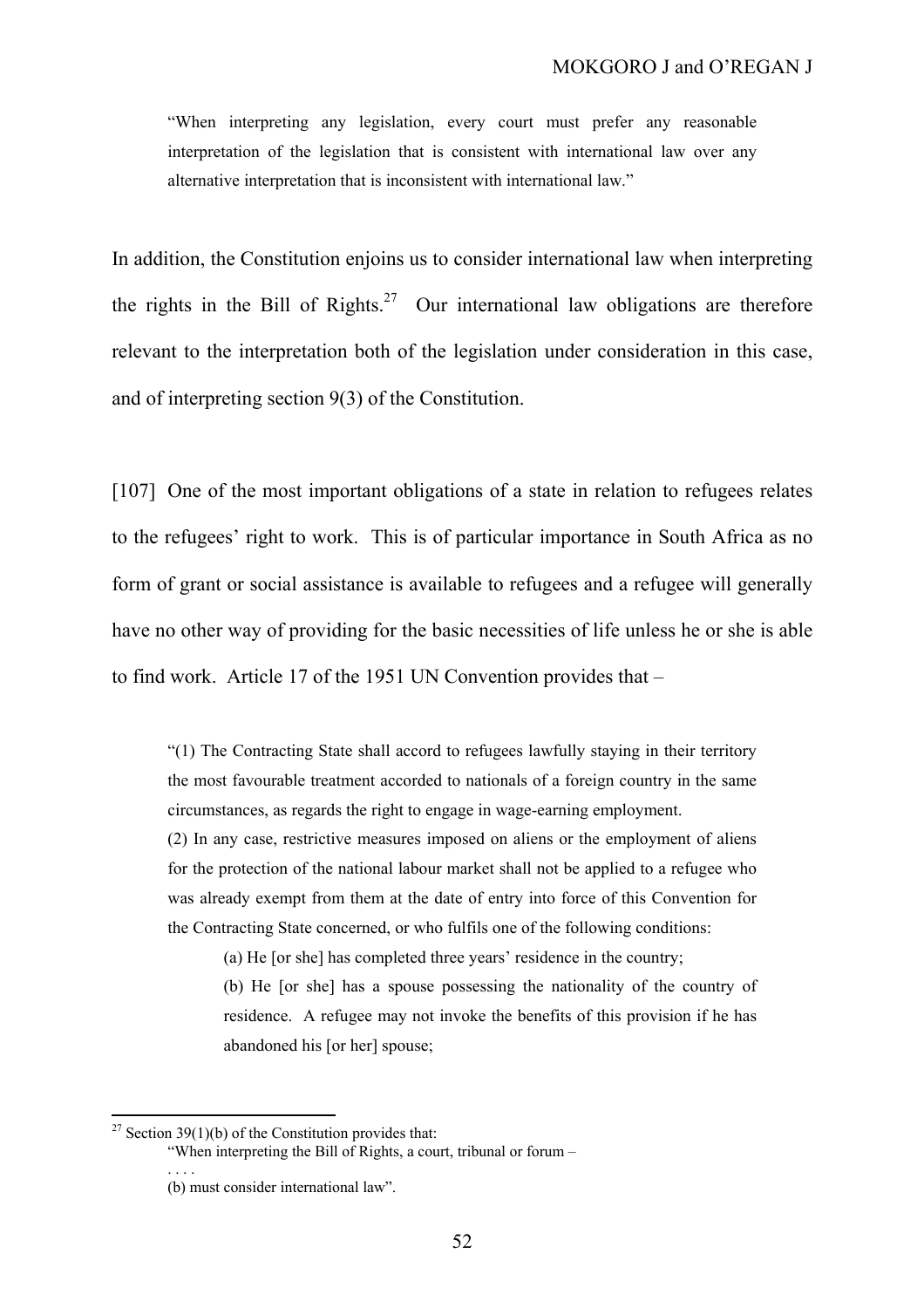(c) He [or she] has one or more children possessing the nationality of the country of residence."

[108] Article 17 is not easy to interpret. Subsection (1) provides that refugees must be accorded "the most favourable treatment accorded to nationals of a foreign country in the same circumstances" as refugees. One of the difficulties with this formulation is that, whatever the situation may be in other countries, there are no nationals of a foreign country in South Africa who are identically situated to refugees. The status of being a refugee is unique in our law and not identical to any of the other categories of foreign national. Yet if article 17(1) were to have application only where the situation of refugees is identical to the situation of other foreign nationals in South Africa, the effect would be that article 17(1) would accord little or no protection to the right to work for recognised refugees in South Africa, as there would be no comparator group to which refugees could compare themselves. Such an approach would be inconsistent with the spirit and purport of the international convention which clearly seeks to confer, at the very least, a limited right to work on refugees.

[109] In our view, article 17(1) needs to be given a meaning that carries with it some substantive protection for refugees. To achieve this purpose, the article should be interpreted to mean that refugees should be given "the most favourable treatment" accorded to those foreign nationals in South Africa whose status is most similar to "refugees". In our view, recognised refugees are most similarly situated to permanent residents. All other foreign nationals who are lawfully in the country only have temporary rights of residence, unlike recognised refugees who according to section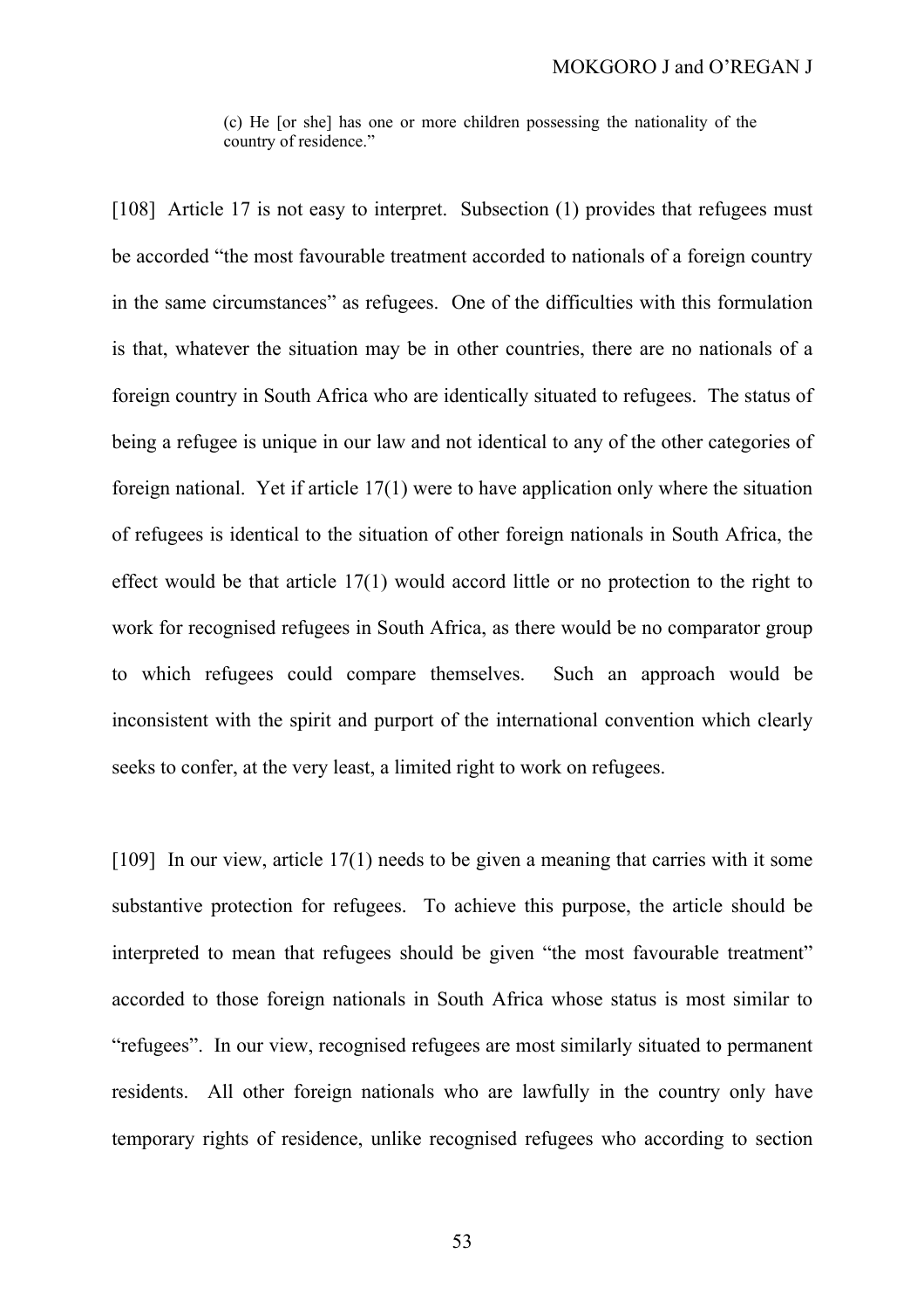$27(b)$  of the Refugees Act<sup>28</sup> have a right to remain indefinitely in the Republic. Moreover, like permanent residents, refugees are entitled to seek employment in terms of section 27(f) of the Act.<sup>29</sup> Ordinarily, in our view, therefore, the obligation imposed by article 17(1) of the UN Convention would require recognised refugees to be afforded the same work opportunities as permanent residents.

[110] Subsection (2) of article 17 relates to restrictions on the employment of refugees where the purpose of that restriction is "for the protection of the national labour market". The Convention provides that such protection may not operate to restrict refugees who have been in South Africa for three years or more, or who are married to South African citizens, or who have children who are South African citizens. Section 23(1)(a) contains no such qualification. Counsel for the respondents expressly disavowed that the purpose of section 23(1)(a) is to protect the labour market for South African citizens. If that is so, and we assume it to be so for the purposes of this argument, article 17(2) would have no application to the facts of this case.

[111] One last issue needs to be considered before we turn to the question of unfair discrimination. Section 22 of the Constitution provides that:

"Every citizen has the right to choose their trade, occupation or profession freely. The practice of a trade, occupation or profession may be regulated by law."

<sup>28</sup> The text of section 27 is cited in paragraph 103 above.<br><sup>29</sup> Id.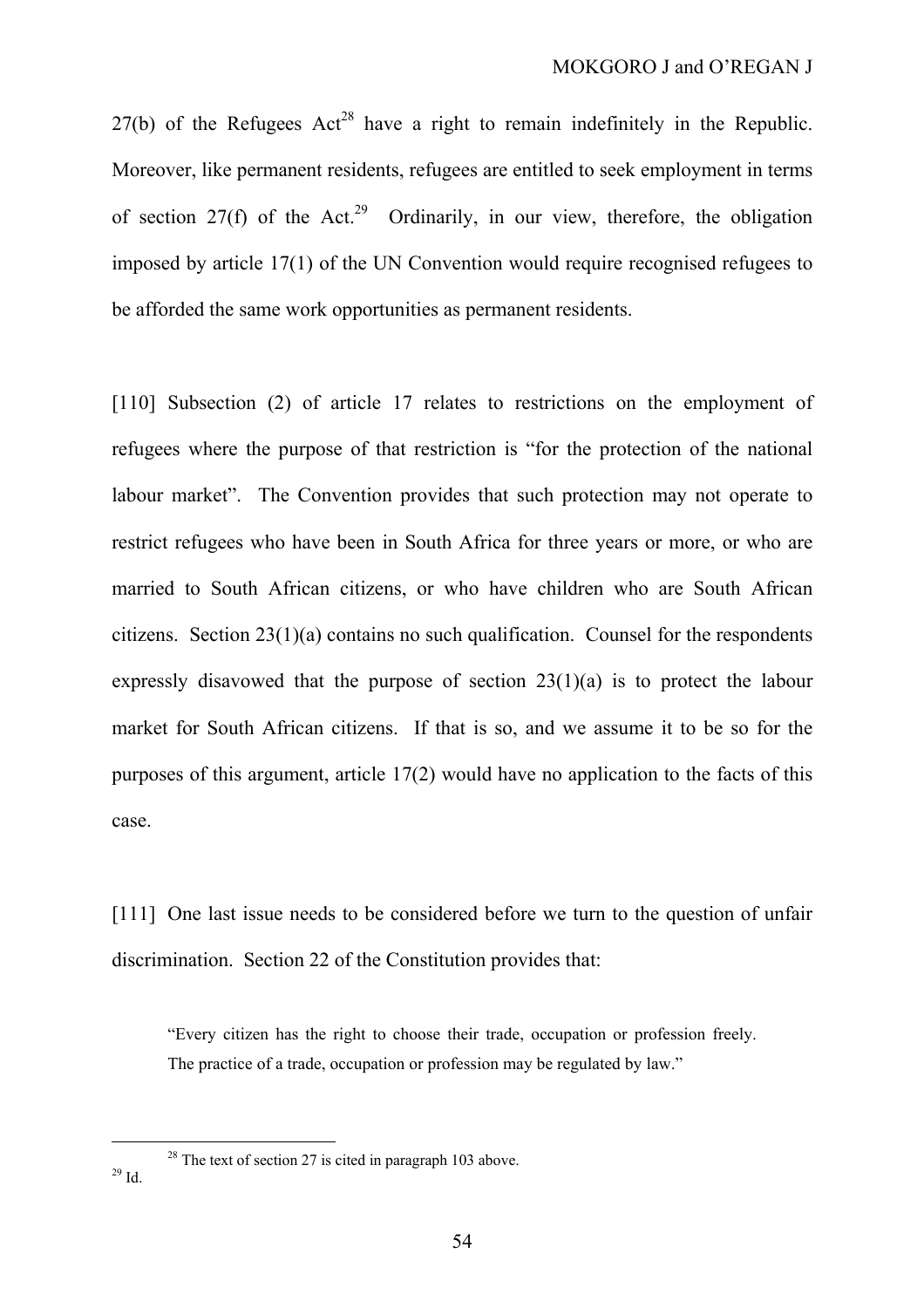The applicants do not seek to rely on this provision. Nevertheless, this Court has held that the rights in the Bill of Rights must be interpreted in a manner which recognises that they are mutually reinforcing and inter-dependent.<sup>30</sup> The question is what effect, if any, section 22 has on the applicants' claim in this case. Section 23(1)(a) does not limit the right to work as a security service provider to South African citizens only, it permits permanent residents to work as security service providers. Whether it would have been open to the applicants to challenge section 23(1)(a) on the basis of unfair discrimination, were its provisions to have been limited to citizens, is not an issue we need to decide here. It is clear from section 27(b) of the Refugees Act that recognised refugees are protected by the Bill of Rights which includes the entitlement not to be the subject of unfair discrimination on the grounds of their refugee status. The discrimination in this case therefore does not involve the reservation of certain occupations for South African citizens only. In our view section 22 has no application to the applicants' claim.

[112] It is against this background that the question whether section 23(1)(a) constitutes unfair discrimination must be considered. The first question is whether discrimination against the group of recognised refugees is discrimination on a ground unspecified in section 9(3), but nevertheless falling within the scope of the constitutional prohibition of unfair discrimination contained in that subsection. In *Harksen v Lane NO and Others*, this Court held that:

<sup>30</sup> See *Government of the Republic of South Africa and Others v Grootboom and Others* 2001 (1) SA 46 (CC); 2000 (11) BCLR 1169 (CC) at paras 23 and 83; *Khosa and Others v Minister of Social Development and Others; Mahlaule and Others v Minister of Social Development and Others* 2004 (6) SA 505 (CC); 2004 (6) BCLR 569 (CC) at para 40 and *Kaunda and Others v President of the Republic of South Africa and Others* 2005 (4) SA 235 (CC); 2004 (10) BCLR 1009 (CC) at para 274.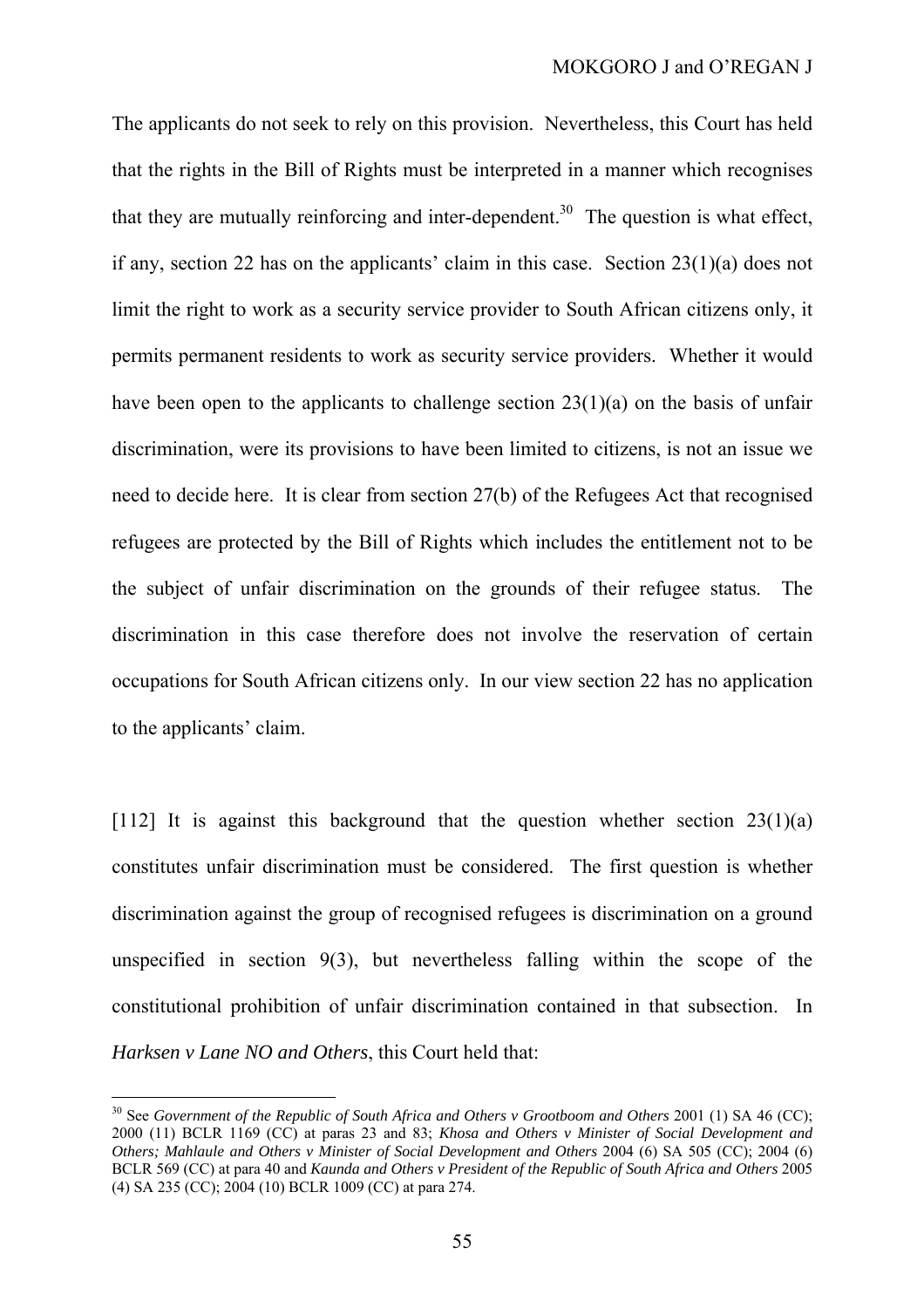"There will be discrimination on an unspecified ground if it is based on attributes or characteristics which have the potential to impair the fundamental dignity of persons as human beings, or to affect them adversely in a comparably serious manner."<sup>31</sup>

[113] The question is thus whether discriminating against recognised refugees is likely to infringe their human dignity or impair their rights in some comparatively serious manner.<sup>32</sup> In our view, discriminating against refugees as a group may well infringe their dignity or impair their rights in a comparatively serious manner. Recognised refugees in South Africa are, by definition, a group of people who have been found by the Standing Committee for Refugee Affairs to have established that they qualify for refugee status as defined in section 3 of the Act, and not to have been excluded from that status under any of the statutory exclusions. To be afforded refugee status a refugee has to establish that they have had to flee their homeland because of a well-founded fear of persecution or owing to the fact that external aggression or other events have so disrupted their lives that they need to flee. By definition, too, refugees are not in their home country and are therefore deprived of the security that family and friends can ordinarily provide. Having fled their homes, they are in no position to return to their own countries while the reason for their flight persists. In addition, should they be found guilty of committing a serious offence,

<sup>31 1998</sup> (1) SA 300 (CC) at para 47; 1997 (11) BCLR 1489 (CC) at para 46, relying on *Prinsloo v Van der Linde and Another* 1997 (3) SA 1012 (CC); 1997 (6) BCLR 759 (CC) at para 31. Although both *Harksen* and *Prinsloo* were dealing with the interim Constitution, this Court has held that there are no material differences between section 8 of the interim Constitution and section 9 of the 1996 Constitution for the purposes of this analysis. *National Coalition for Gay and Lesbian Equality and Another v Minister of Justice and Others* 1999 (1) SA 6 (CC); 1998 (12) BCLR 1517 (CC) at paras 15-19.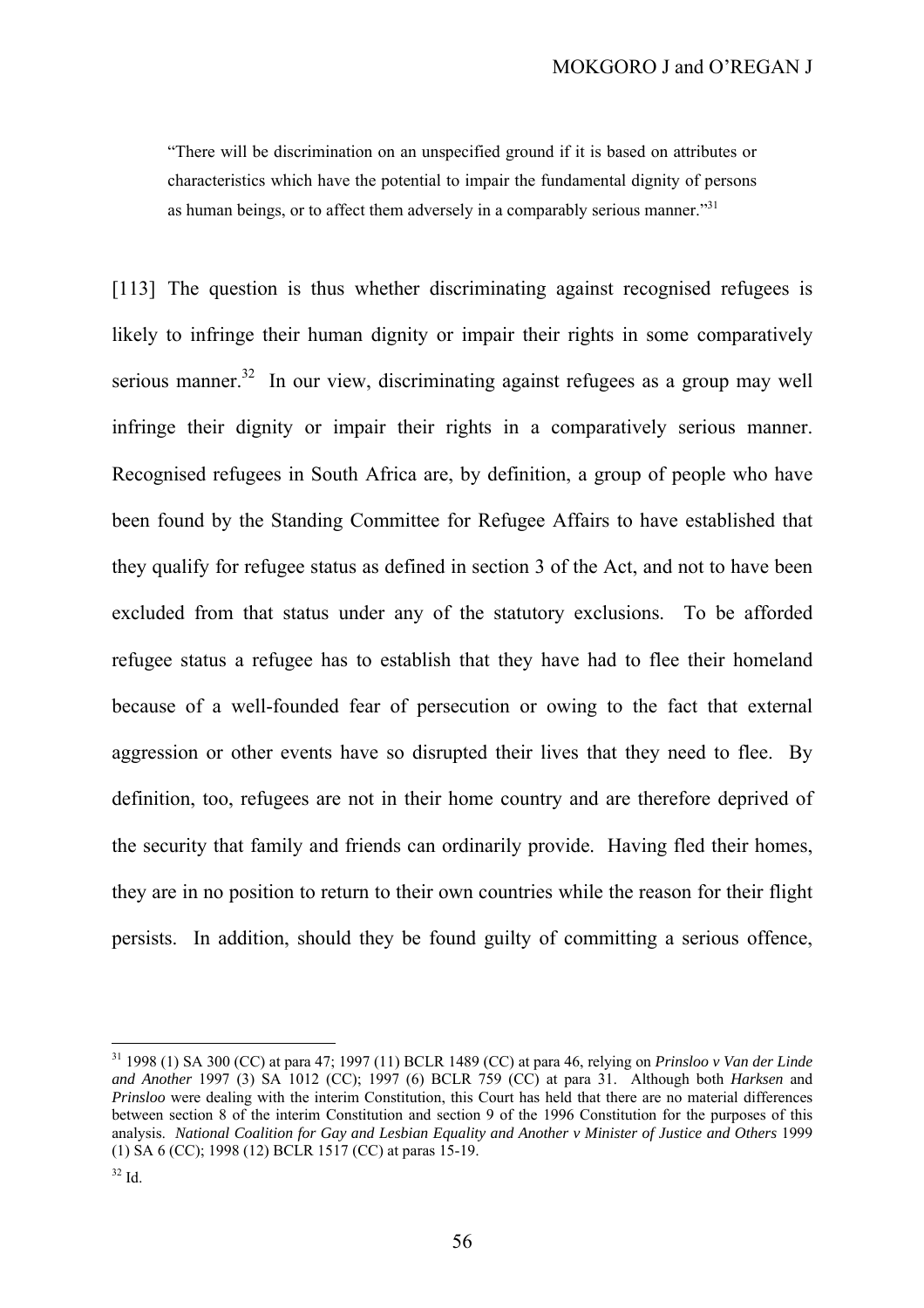they may be at risk of losing their refugee status and being expelled.<sup>33</sup> In our view, therefore, discriminating against refugees involves discriminating against a vulnerable group of people such that discrimination against them will often impair their dignity or their rights in a serious manner.

[114] We are fortified in this conclusion by the provisions of article 17(1) of the UN Convention which requires recognised refugees to be afforded the most favourable treatment in relation to the right to work as other similarly situated foreign nationals. We have concluded that the foreign nationals most similarly situated to refugees in South Africa are permanent residents. Distinguishing between permanent residents and recognised refugees, as section  $23(1)(a)$  does, is a form of discrimination contemplated by section  $9(3)$  of the Constitution. Construing section  $9(3)$  in this way

<sup>&</sup>lt;sup>33</sup> Article 33 of the UN Convention provides that:

<sup>&</sup>quot;1. No Contracting State shall expel or return ('refouler') a refugee in any manner whatsoever to the frontiers of territories where his life or freedom would be threatened on account of his race, religion, nationality, membership of a particular social group or political opinion. 2. The benefit of the present provision may not, however, be claimed by a refugee whom there

are reasonable grounds for regarding as a danger to the security of the country in which he is, or who, having been convicted by a final judgment of a particularly serious crime, constitutes a danger to the community of that country."

Section 28 of the Refugees Act provides that:

<sup>&</sup>quot;(1) Subject to section 2, a refugee may be removed from the Republic on grounds of national security or public order.

<sup>(2)</sup> A removal under subsection (1) may only be ordered by the Minister with due regard for the rights set out in section 33 of the Constitution and the rights of the refugee in terms of international law.

<sup>(3)</sup> If an order is made under this section for the removal from the Republic of a refugee, any dependant of such refugee who has not been granted asylum, may be included in such an order and removed from the Republic if such dependant has been afforded a reasonable opportunity to apply for asylum but has failed to do so or if his or her application for asylum has been rejected.

<sup>(4)</sup> Any refugee ordered to be removed under this section may be detained pending his or her removal from the Republic.

<sup>(5)</sup> Any order made under this section must afford reasonable time to the refugee concerned to obtain approval from any country of his or her own choice, for his or her removal to that country."

Section 34 of the Refugees Act provides that "[a] refugee must abide by the laws of the Republic."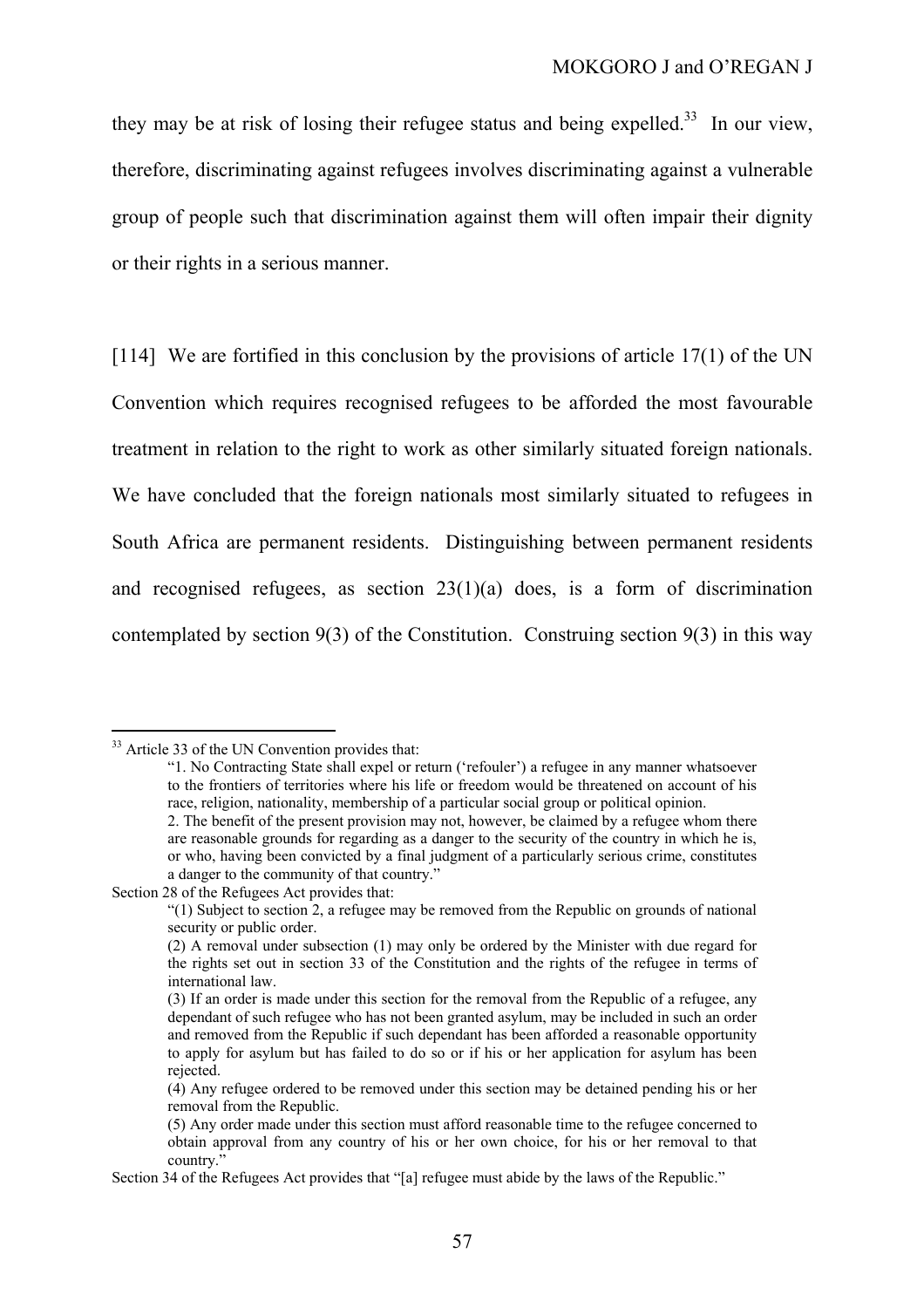gives proper weight to our international law obligations in the light of the constitutional injunction to do so.

[115] The next question that arises is whether in precluding recognised refugees from being registered as security service providers, section 23(1)(a) of the Act discriminates unfairly against them. In answering this question, the approach established in *Harksen's* case must be followed.<sup>34</sup> Three factors are of particular importance: the position of the complainants in society; the nature of section 23(1)(a) and its purpose; and the effect of section 23(1)(a) on refugees. In relation to the second consideration, the nature of the discriminatory provision and its purpose, Goldstone J reasoned as follows in *Harksen*:

"If its purpose is manifestly not directed, in the first instance, at impairing the complainants in the manner indicated above, but is aimed at achieving a worthy and important societal goal, such as, for example, the furthering of equality for all, this purpose may, depending on the facts of the particular case, have a significant bearing on the question whether complainants have in fact suffered the impairment in question."<sup>35</sup>

[116] Before we turn to an analysis of these three factors in the context of the present case, it is useful to be reminded that the purpose of the equality provision in our Constitution is as follows:

"The prohibition on unfair discrimination in the interim Constitution seeks not only to avoid discrimination against people who are members of disadvantaged groups. It

 $34$  See note 31 above at para 52 SALR; at para 51 BCLR.

 $35$  Id at para 52(b) SALR; at para 51(b) BCLR.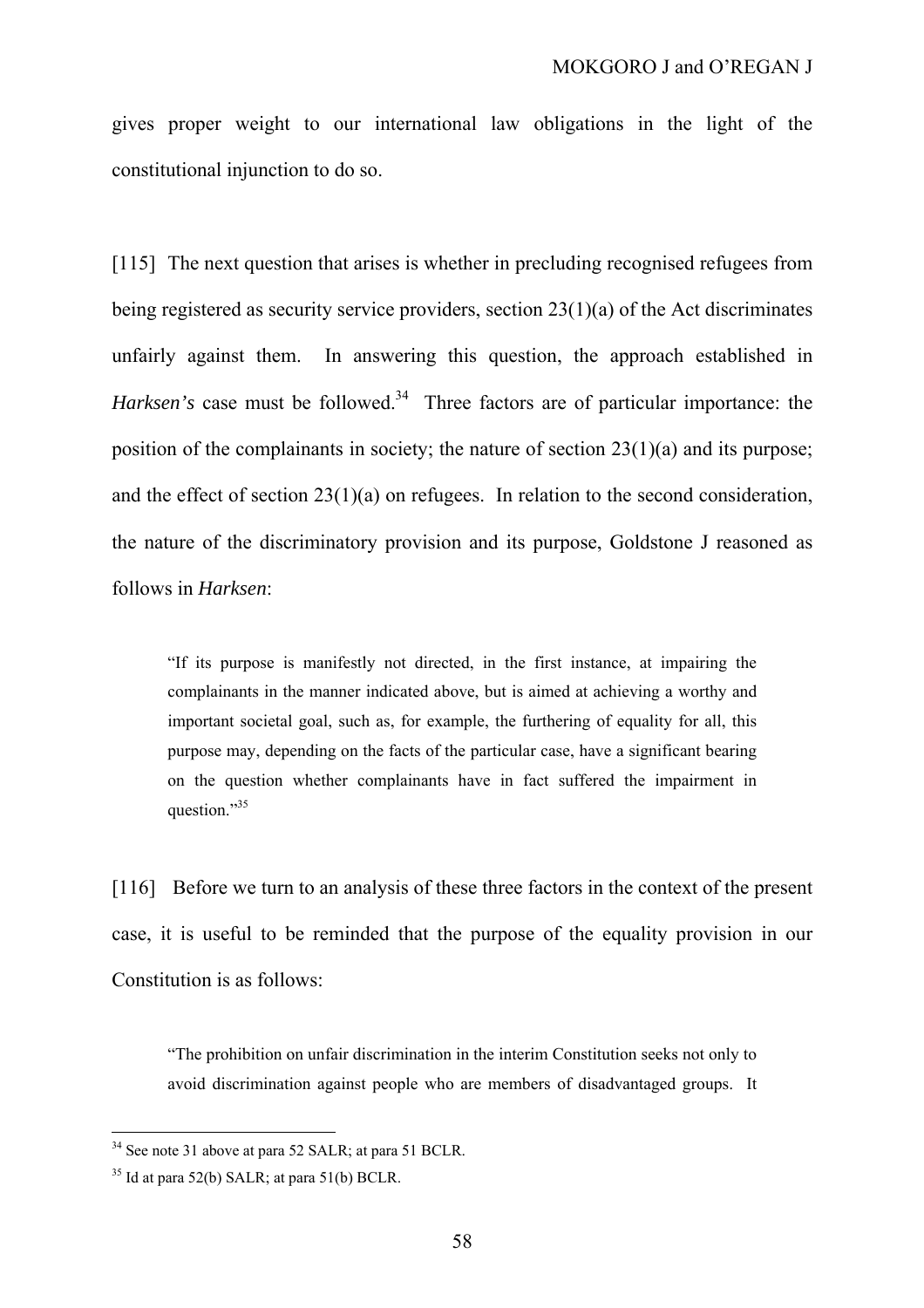seeks more than that. At the heart of the prohibition of unfair discrimination lies a recognition that the purpose of our new constitutional and democratic order is the establishment of a society in which all human beings will be accorded equal dignity and respect regardless of their membership of particular groups."36

[117] We consider now the three factors identified in *Harksen*. The group discriminated against in this case is refugees. We have already found that although refugee status is not a ground listed in section 9(3) of the Constitution, refugees as a group are by definition vulnerable. Discrimination on the ground of refugee status thus may well violate the dignity of refugees or impair their rights in a serious manner. Excluding them from work opportunities as private security service providers is a form of discrimination that may exacerbate the situation in which refugees find themselves and be harmful to them as a group.

[118] The next question that arises requires us to identify the purpose of the exclusion in section 23(1)(a). Counsel for the Minister expressly stated that the purpose of section 23(1)(a) was to ensure that those who enter the security service industry have been properly vetted to ensure that they are trustworthy and reliable security service providers. He expressly disavowed reliance on any purpose that would seek to protect the labour market for South Africans. Kondile AJ found that the purpose of section 23(1)(a) was to ensure that security services providers are trustworthy. While the purpose is worthy, we cannot agree that giving effect to the purpose through section  $23(1)(a)$  is legitimate as it appears to be based on an illegitimate silent premise. The premise may be that foreign nationals, including refugees, are as a group inherently

<sup>36</sup> *President of the Republic of South Africa and Another v* Hugo 1997 (4) SA 1 (CC); 1997 (6) BCLR 708 (CC) at para 41.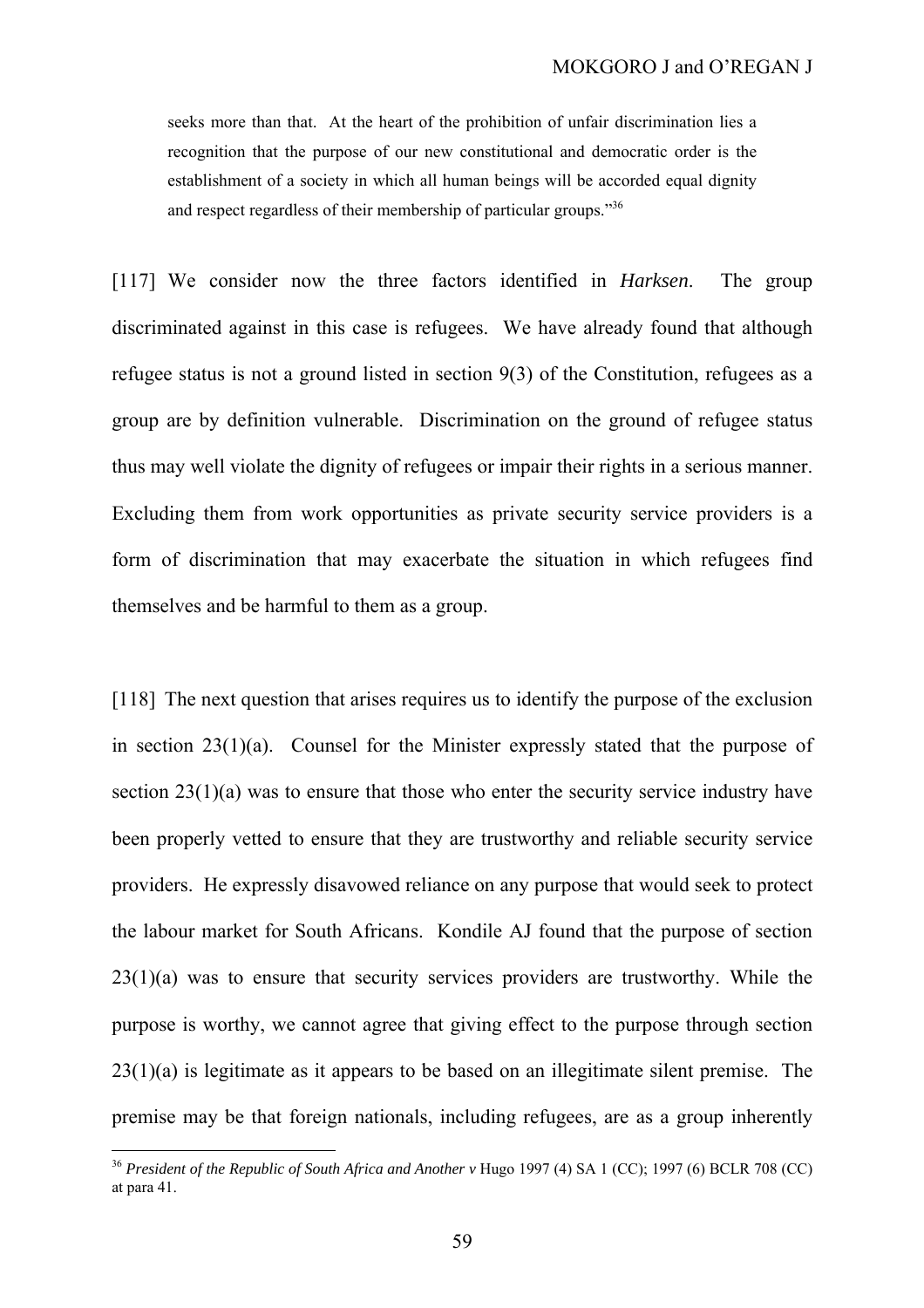less trustworthy than South Africans. In our view, such a premise is not supported by any evidence placed before the Court and would amount to unfair and damaging stereotyping of foreign nationals. For the rest, we agree with Kondile AJ that ensuring that security service providers in general are trustworthy and reliable is a legitimate government purpose. We are not persuaded however that this purpose is promoted by excluding all refugees from being registered as security service providers. In this regard, it is important to note that the regulations specifically provide for the provision of police clearance certificates or other official certificates from countries other than South Africa where applicants have resided in the last ten years.

[119] Of greater concern is that the purpose identified by counsel seems to be amply covered by the other provisions of section 23 which achieve this purpose more appropriately and without discriminating against refugees. Section  $23(1)(d)^{37}$  requires applicants for registration not to have been found guilty of an offence listed in the first schedule to the Act within ten years of the application for registration. This requirement needs to be read in the light of regulation 2 which provides for the furnishing of police clearance certificates by applicants. There may well be refugees who can satisfy the Authority that they have not been found guilty of an offence by producing the necessary clearance certificates and so comply with section 23(1)(d); yet they would still automatically be excluded by the provisions of section 23(1)(a). Although the purpose relied upon by the respondents is worthy, it does not appear that the blanket prohibition on refugees is tailored appropriately to achieve that purpose.

<sup>&</sup>lt;sup>37</sup> See note 3 above.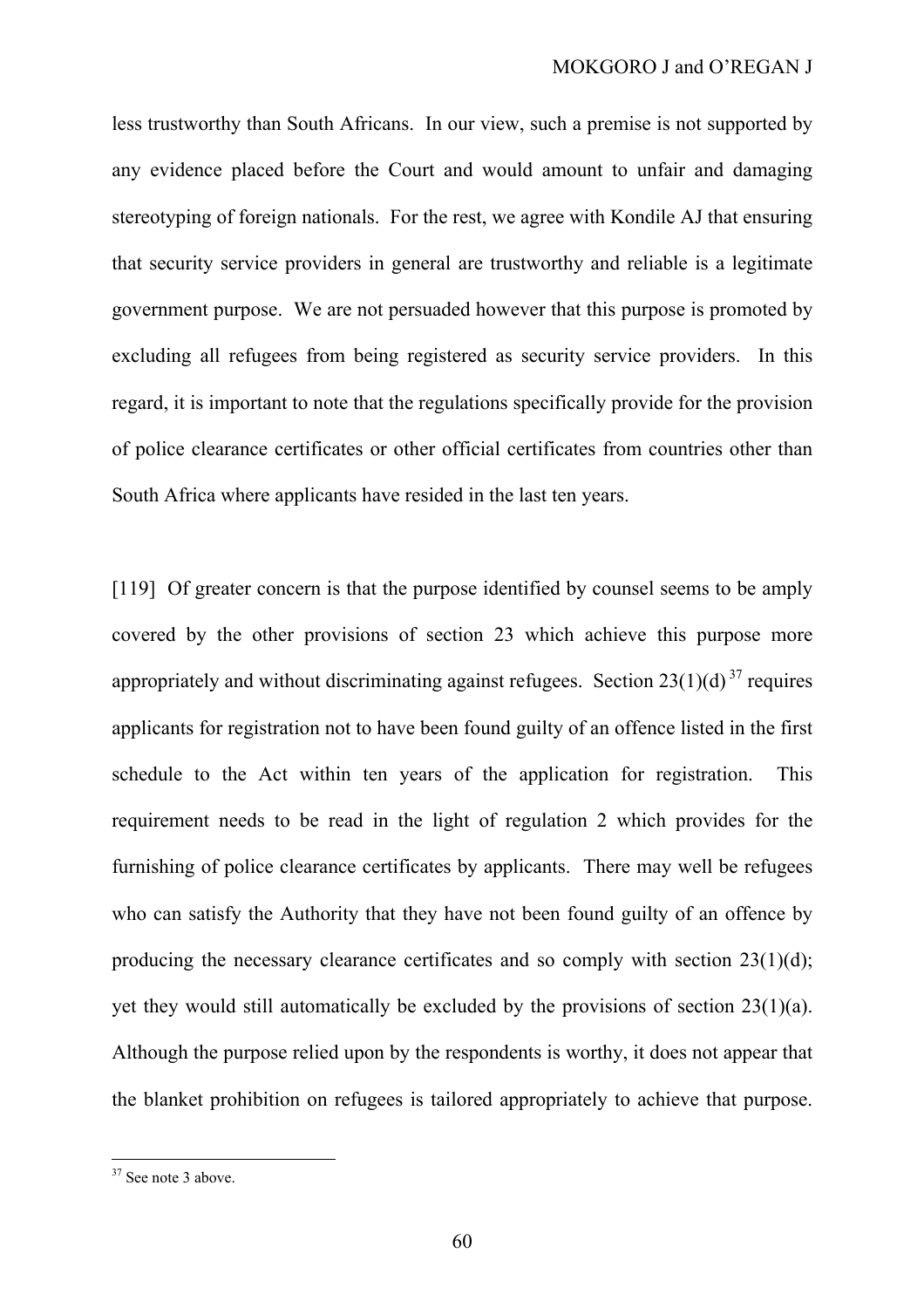By excluding all refugees whether or not they can comply with the requirements of section  $23(1)(d)$ , the clear message underlying section  $23(1)(a)$  is that whether refugees can prove their trustworthiness or not, they may not be employed as security service providers.

[120] It is true that the interpretation of section 23(6) adopted by Kondile AJ does ameliorate the effect of the discrimination caused by section 23(1)(a). In our view, however, it does not save section 23(1)(a) from inconsistency with section 9(3) of the Constitution. A refugee who complies with the requirements of section  $23(1)(b) - (m)$ of the  $Act^{38}$  should be entitled to registration without more. There seems to be no reason, or none identified by the respondents, which would require refugees to have to establish further good cause within the meaning of section 23(6). In our view, correct as Kondile AJ's interpretation may be, it is not sufficient to remove the discriminatory impact caused by the direct effect of section 23(1)(a).

[121] On the other hand, the interpretation adopted by Kondile AJ will be of great assistance to refugees who are not able to produce the necessary documentation required by the Act and the regulations. There will be many refugees who experience this impediment. Article 25 of the UN Convention appreciates this and provides that refugees who cannot obtain assistance or documentation from their own countries should be assisted by the countries in which they have sought refuge or by

<sup>&</sup>lt;sup>38</sup> See para 92 above.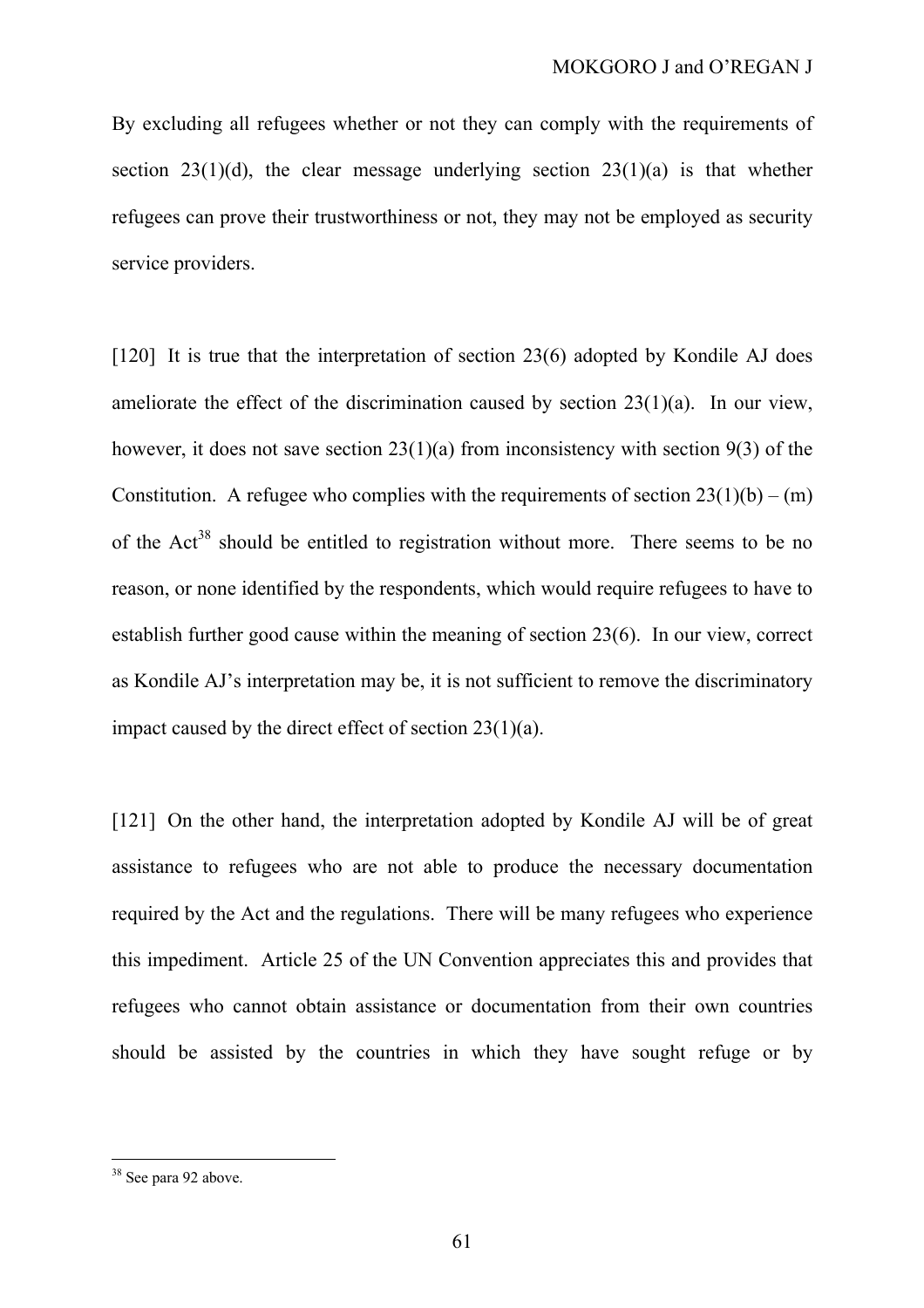international organisations.<sup>39</sup> Accordingly a refugee who cannot produce the documents necessary for registration but who can show good cause for registration should nevertheless be registered by the Authority in terms of section 23(6).

[122] We turn now to consider the impact of section  $23(1)(a)$ . Excluding refugees from the right to work as private security providers simply because they are refugees will inevitably foster a climate of xenophobia which will be harmful to refugees and inconsistent with the overall vision of our Constitution. As a group that is by definition vulnerable, the impact of discrimination of this sort can be damaging in a significant way. In reaching this conclusion it is important to bear in mind that it is not only the social stigma which may result from such discrimination, but also the material impact that it may have on refugees. As noted above, refugees will ordinarily be reliant on finding work to provide themselves with the means to maintain themselves and their families. It is true, as Kondile AJ points out, that refugees are permitted to work in other industries in South Africa,  $40$  but nevertheless there is evidence to suggest that the relatively low-skilled work available in the private

<sup>&</sup>lt;sup>39</sup> Article 25 of the UN Convention provides that:

<sup>&</sup>quot;1. When the exercise of a right by a refugee would normally require the assistance of authorities of a foreign country to whom he [or she] cannot have recourse, the Contracting States in whose territory he [or she] is residing shall arrange that such assistance be afforded to him [or her] by their own authorities or by an international authority.

<sup>2.</sup> The authority or authorities mentioned in paragraph 1 shall deliver or cause to be delivered under their supervision to refugees such documents or certifications as would normally be delivered to aliens by or through their national authorities.

<sup>3.</sup> Documents or certifications so delivered shall stand in the stead of the official instruments delivered to aliens by or through their national authorities, and shall be given credence in the absence of proof to the contrary.

<sup>4.</sup> Subject to such exceptional treatment as may be granted to indigent persons, fees may be charged for the services rendered herein, but such fees shall be moderate and commensurate with those charged to nationals for similar services.

<sup>5.</sup> The provisions of this article shall be without prejudice to articles 27 and 28."

 $40$  Kondile AJ's judgment at para 48. Section 27(f) of Refugees Act provides that "a refugee is entitled to seek employment."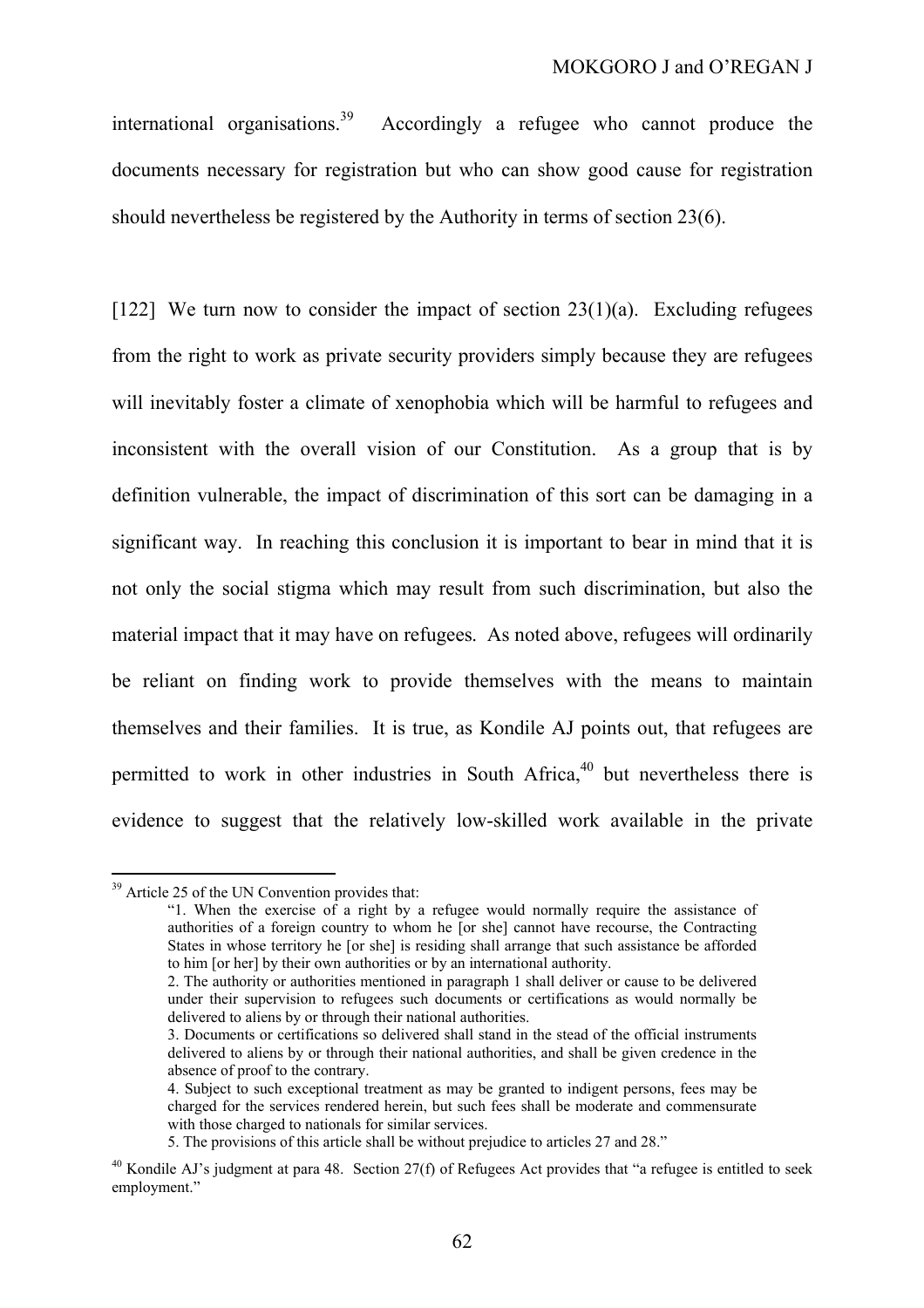security industry is a significant source of employment for many refugees.<sup>41</sup> Their exclusion from this form of employment is therefore not negligible and may well have a severe impact on the ability of refugees to earn a livelihood in South Africa.

[123] In summary, refugees are a group vulnerable to discrimination. The discrimination in this case is caused by a provision whose purpose is both legitimate and laudable, but whose terms are not narrowly tailored to that purpose. Indeed, there are provisions in the Act other than section  $23(1)(a)$  which could meet that purpose as efficaciously. The potential discriminatory impact of section  $23(1)(a)$  in excluding refugees from working as security service providers, both in terms of its material or financial impact and its social stigma are significant. Finally, South Africa's international obligations in terms of article 17 of the UN Convention require us to afford recognised refugees the most favourable treatment accorded to foreign nationals. Section 23(1)(a) does not do that and in reaching the conclusion that it constitutes unfair discrimination, we take into account South Africa's obligations in terms of article 17(1). We conclude in the light of the foregoing that section  $23(1)(a)$ is unfairly discriminatory.

[124] The last issue that needs to be considered is whether the limitation of section  $23(1)(a)$  constitutes a justifiable limitation of section  $9(3)$  within the meaning of section 36(1) of the Constitution.<sup>42</sup> For it to be so, we would have to be satisfied that

<sup>&</sup>lt;sup>41</sup> According to research conducted by the Community Agency for Social Enquiry (CASE) from 2001 to 2003 (the National Refugee Baseline Survey 2003) which formed part of the record, the occupations of security guard and car watchers are the second most sought after amongst all employed asylum seekers and refugees.

 $42$  Section 36(1) of the Constitution provides as follows: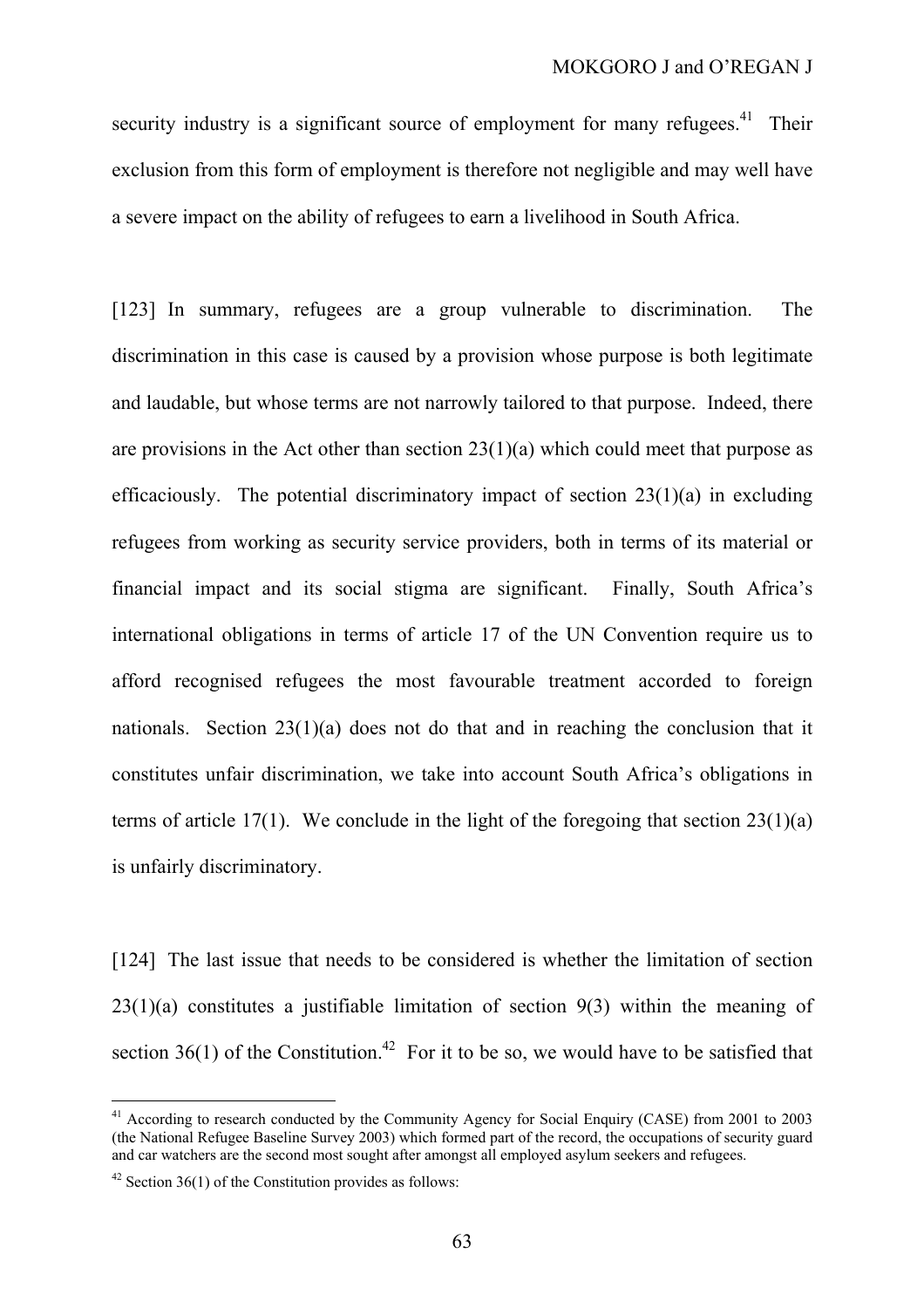the purpose and effect of section  $23(1)(a)$  is proportionate to the infringement of section 9(3). We cannot accept that it is. We accept that the purpose of section 23 is to ensure that trustworthy and reliable people are granted permission to work as security service providers. As explained above, we are not persuaded that this purpose is significantly furthered by the blanket prohibition on refugees (if it is furthered at all) and accordingly can give it little weight in the proportionality analysis. The infringement of section 9(3) that section 23(1)(a) causes, is significant. Accordingly we conclude that the limitation of section  $9(3)$  caused by section  $23(1)(a)$ is not justifiable within the meaning of section 36(1) of the Constitution.

[125] In the result, we would propose an order declaring section 23(1)(a) to be inconsistent with section 9(3) of the Constitution to the extent that it omits after the words "permanent resident status" the words "or refugee status in terms of the Refugees Act 130 of 1998".

<sup>&</sup>quot;The rights in the Bill of Rights may be limited only in terms of law of general application to the extent that the limitation is reasonable and justifiable in an open and democratic society based on human dignity, equality and freedom, taking into account all relevant factors, including –

<sup>(</sup>a) the nature of the right;

<sup>(</sup>b) the importance of the purpose of the limitation;

<sup>(</sup>c) the nature and extent of the limitation;

<sup>(</sup>d) the relation between the limitation and its purpose; and

<sup>(</sup>e) less restrictive means to achieve the purpose."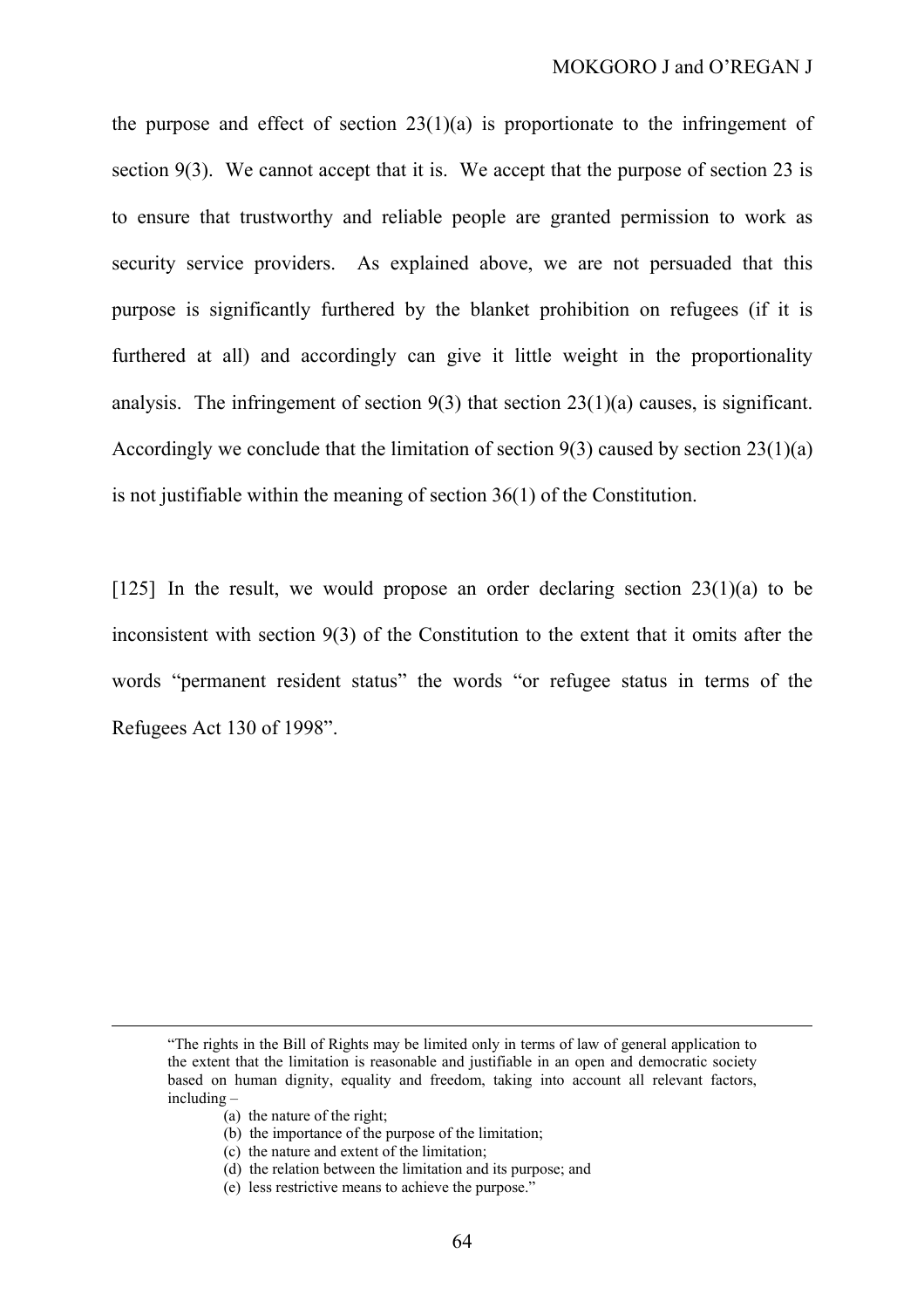Langa CJ and Van der Westhuizen J concur in the judgment of Mokgoro J and O'Regan J.

SACHS J:

[126] At the heart of this case lies tension between the legal status accorded by our law to refugees and certain objectives sought to be achieved by the law governing private security. Thus, while section  $27(f)$  of the Refugees Act<sup>1</sup> declares in an unqualified way that accredited refugees may seek employment,<sup>2</sup> section 23(1) of the Private Security Industry Regulation  $Act^3$  (Private Security Act) states broadly that non-nationals who are not permanent residents cannot enter the security industry.<sup>4</sup> In

 $1$  Act 130 of 1998.

<sup>&</sup>lt;sup>2</sup> It states that:

<sup>&</sup>quot;A refugee−

a) is entitled to a formal written recognition of refugee status in the prescribed form;

b) enjoys full legal protection, which includes the rights set out in Chapter 2 of the Constitution and the right to remain in the Republic in accordance with the provisions of this Act;

c) is entitled to apply for an immigration permit in terms of the Aliens Control Act, 1991, after five years' continuous residence in the Republic from the date on which he or she was granted asylum, if the Standing Committee certifies that he or she will remain a refugee indefinitely; d) is entitled to an identity document referred to in section 30;

e) is entitled to a South African travel document on application as contemplated in section 31;

f) is entitled to seek employment; and

g) is entitled to the same basic health services and basic primary education which the inhabitants of the Republic receive from time to time." (Emphasis added)

 $3$  Act 56 of 2001.

 $4$  Section 23(1) provides: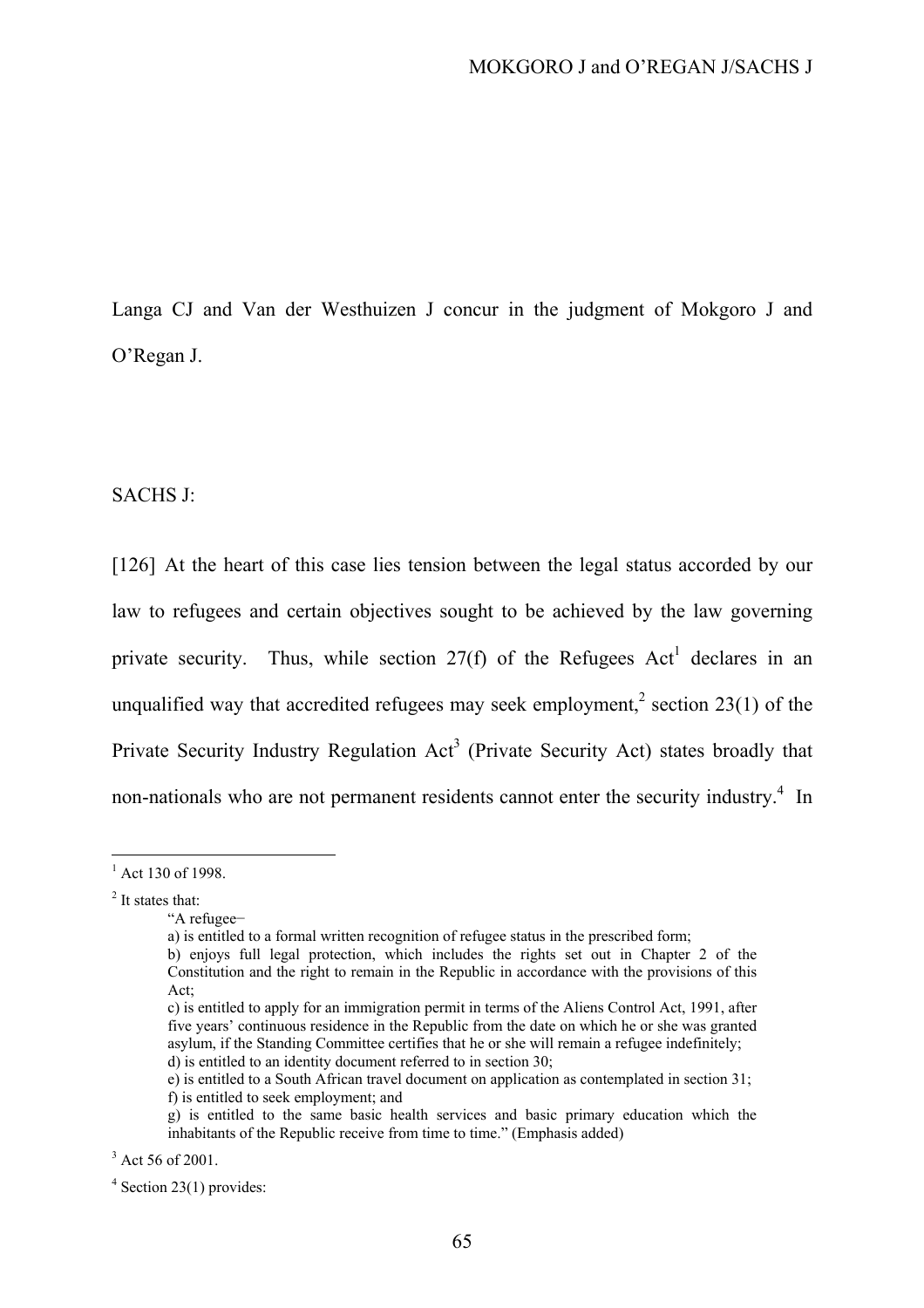my view, the impasse is not intractable. Officials may use the powers of exemption granted to them by section 23(6) of the Private Security Act<sup>5</sup> in a flexible and expansive way to ensure that refugees are kept out of the industry only when objectively speaking it is fair to do so. By this means adequate weight can be given to the status refugees enjoy, without the legitimate legislative concerns about the private security industry being ignored.<sup>6</sup>

[127] The starting point for the officials is that when determining what would constitute good cause for granting an exemption under section 23(6), they are not acting as mere purveyors of administrative largesse, nor are they simply called upon to manifest an appropriate degree of compassion for a vulnerable group that has suffered considerable trauma. They are responding to claims made under international and domestic law, and their discretion is bound by the need to take account of corresponding legal obligations. These obligations strongly favour acknowledging the right of refugees to seek employment in all spheres of economic activity. Only clear

<sup>&</sup>quot;Any natural person applying for registration in terms of section  $21(1)$ , may be registered as a security service provider if the applicant is a fit and proper person to render security service, and–

<sup>(</sup>a) is a citizen of or has permanent resident status in South Africa".

 $5$  Section 23(6) reads:

<sup>&</sup>quot;Despite the provisions of subsections (1) and (2), the Authority may on good cause shown and on grounds which are not in conflict with the purpose of this Act and the objects of the Authority, register any applicant as a security service provider."

<sup>6</sup> The preamble to the Security Act points to the need to:

<sup>&</sup>quot;. . . achieve and maintain a trustworthy and legitimate private security industry which acts in terms of the principles contained in the Constitution and other applicable law, and is capable of ensuring that there is greater safety and security in the country".

Section 1 defines "security service" as meaning one or more of the following services or activities:  $\frac{a}{\cdot}$  . . . .

c) providing a reactive or response service in connection with the safeguarding of a person or property in any manner;

d) providing a service aimed at ensuring order and safety on the premises used for sporting, recreational, entertainment or similar purposes".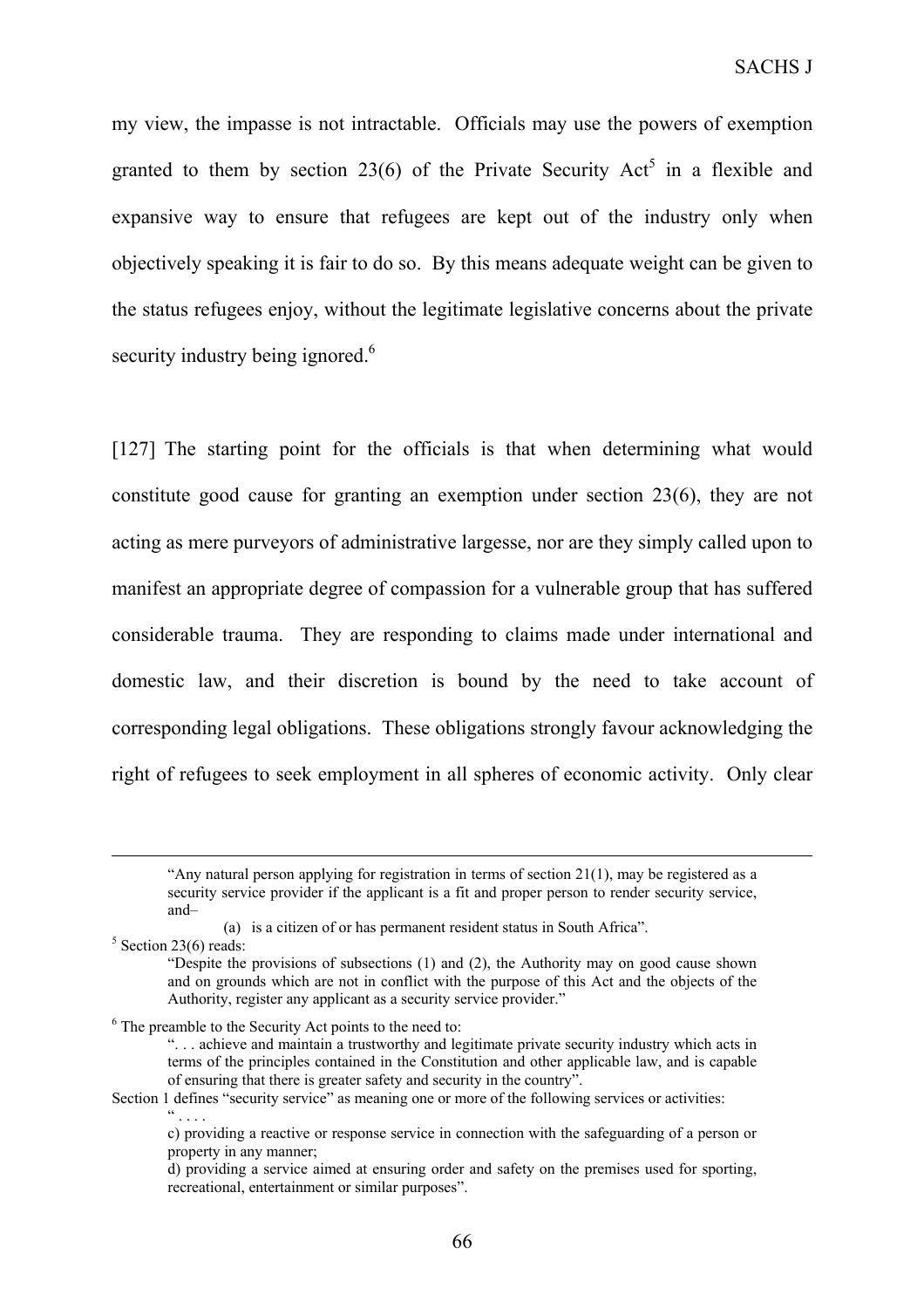and specific legislatively required reasons would authorise any avenues being closed to them.

[128] In this regard the mere fact that they are non-nationals, which is built into their status as refugees, could not on its own render it fair to keep them out. If there were no escape from the peremptory terms of section 23(1), I would agree with Mokgoro J and O'Regan J that the provision is overbroad and that words should be read in to entitle refugees to enter the security industry in the same way as permanent residents may do. I believe, however, that there are substantive grounds of an objective character that are pertinent to the nature of the activity itself, that could render it fair to exclude them.

[129] Thus, the absence of proof of a clean record, even though not attributable to the fault of the applicants, could be highly relevant in regard to people who might be called upon to guard key installations. At the same time the absence of proof could have relatively slight significance in respect of less sensitive tasks such as looking after parked cars or keeping order at a sports ground. After five years, the applicant for unqualified access to the security industry would be able to show a clean record for a considerable period, and, as a permanent resident, no longer be excluded from engaging in the more sensitive areas of security work. In these circumstances a requirement of a five year period to prove reliability for the most sensitive security tasks would not impose a bar that discriminated unfairly.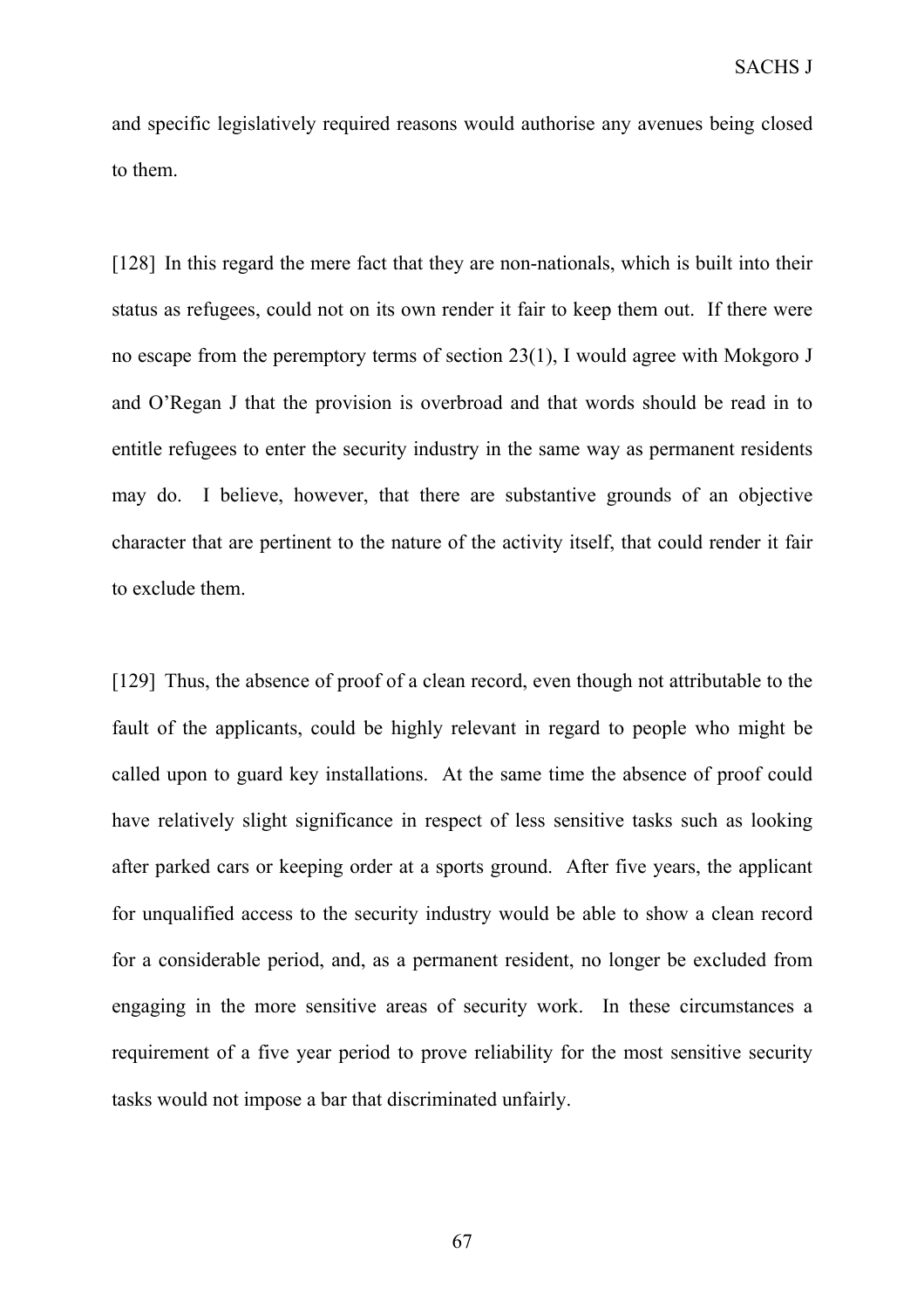[130] Accordingly, while I accept the basic thrust of the eloquent and carefully articulated judgment by Mokgoro J and O'Regan J, I do not agree that section 23(1) is constitutionally unsustainable. If it is applied properly in conjunction with section 23(6), it need not have an overbroad effect. If the two sections are read together to avoid incompatibility with the equality provisions of the Constitution, the problem ceases to be one of interpretation and becomes one of application.

[131] Thus, I agree with Kondile AJ that section 23(1) of the Private Security Act is not unconstitutional. In my view, the section can be saved from unconstitutionality if the powers granted under section 23(6) are used in a way that acknowledges and gives effective expression to the special status enjoyed by accredited refugees. I agree too with his finding that section 23(6) has not been properly applied in the present matter. Indeed, by tending to treat the applicants as being indistinguishable from the general class of non-nationals, the officials have hopelessly tilted the balance against them. The blanket negative approach adopted, reversing the flexibility formerly applied, is in flagrant disregard of the status granted to refugees by international and domestic law, an issue I will deal with below. I therefore support the order Kondile AJ makes. The applicants may reapply and seek to establish good cause as required by section 23(6). Their applications must then be considered by the relevant officials on the basis of properly prepared papers and in the light of the principles enunciated by this Court.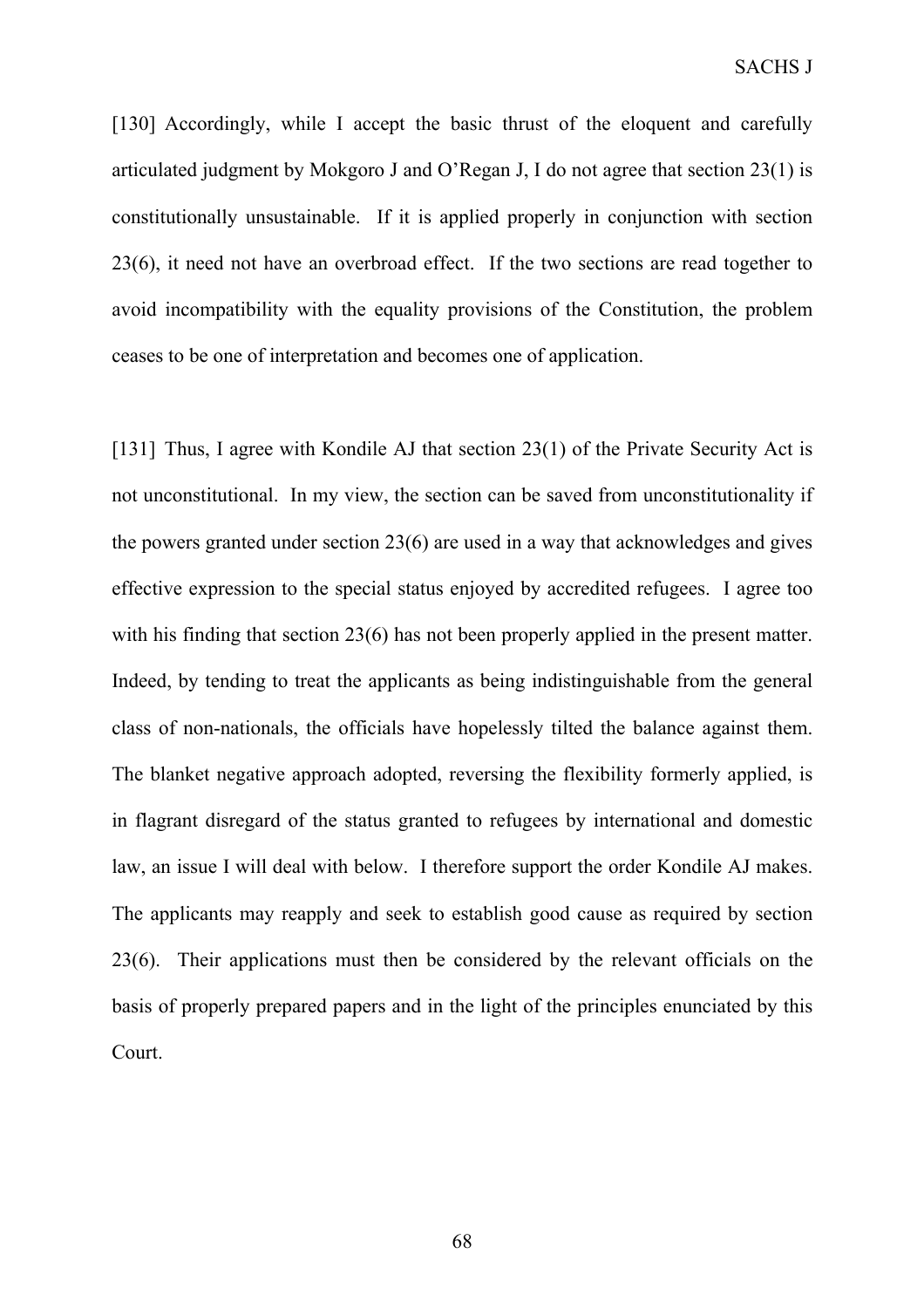[132] In this respect I wish to supplement the factors which Kondile AJ identifies as being relevant to a showing of good cause for exemption. In my view, special emphasis has to be given to four considerations, all of which bear on the status given by law to refugees. Taken together, they strongly favour the notion that being an accredited refugee in itself goes a long way to establishing good cause for exemption.

[133] The first factor to take into account is the set of obligations undertaken by South Africa in terms of international law. The second is the significance of the provisions of the Refugees Act. The third is the historical and social setting in which the rights and entitlements of refugees have to be determined. And the fourth is the constitutionally-mandated obligation to counteract xenophobia.

### *Obligations under international law*

 $\overline{a}$ 

[134] After achieving democracy in 1994, South Africa for the first time adhered to a number of international instruments dealing with refugees.<sup>7</sup> Refugees are legally entitled to a standard of treatment in host countries that encompasses both fundamental human rights and refugee-specific rights. The former are enshrined in international human rights  $law$ ,<sup>8</sup> for the latter, the 1951 UN Convention Relating to

 $<sup>7</sup>$  It is commonly assumed that South Africa only began receiving refugees in significant numbers from 1994.</sup> This is a fallacy. The history of refugee movement into the country can be tracked back to World War I and World War II. At that time, the country had not acceded to any international conventions due to political demands. Indeed the dismantling of the apartheid regime was accompanied by a new wave of immigration – asylum seekers mainly from African countries. The difference between the past and the present flows of asylum seekers is that South Africa is now a signatory to international instruments that bind the government to certain obligations. See Majodina "Introduction: The Challenges of Forced Migration in Southern Africa" in Majodina (ed) *The Challenge of Forced Migration in Southern Africa* (Africa Institute of South Africa, Pretoria 2001) at viii.

<sup>&</sup>lt;sup>8</sup> These include (but are not limited to) the rights protected under: the International Covenant on Civil and Political Rights (ICCPR); the International Covenant on Economic, Social and Cultural Rights (ICESCR); the Convention on the Elimination of All Forms of Discrimination Against Women (CEDAW); the Convention on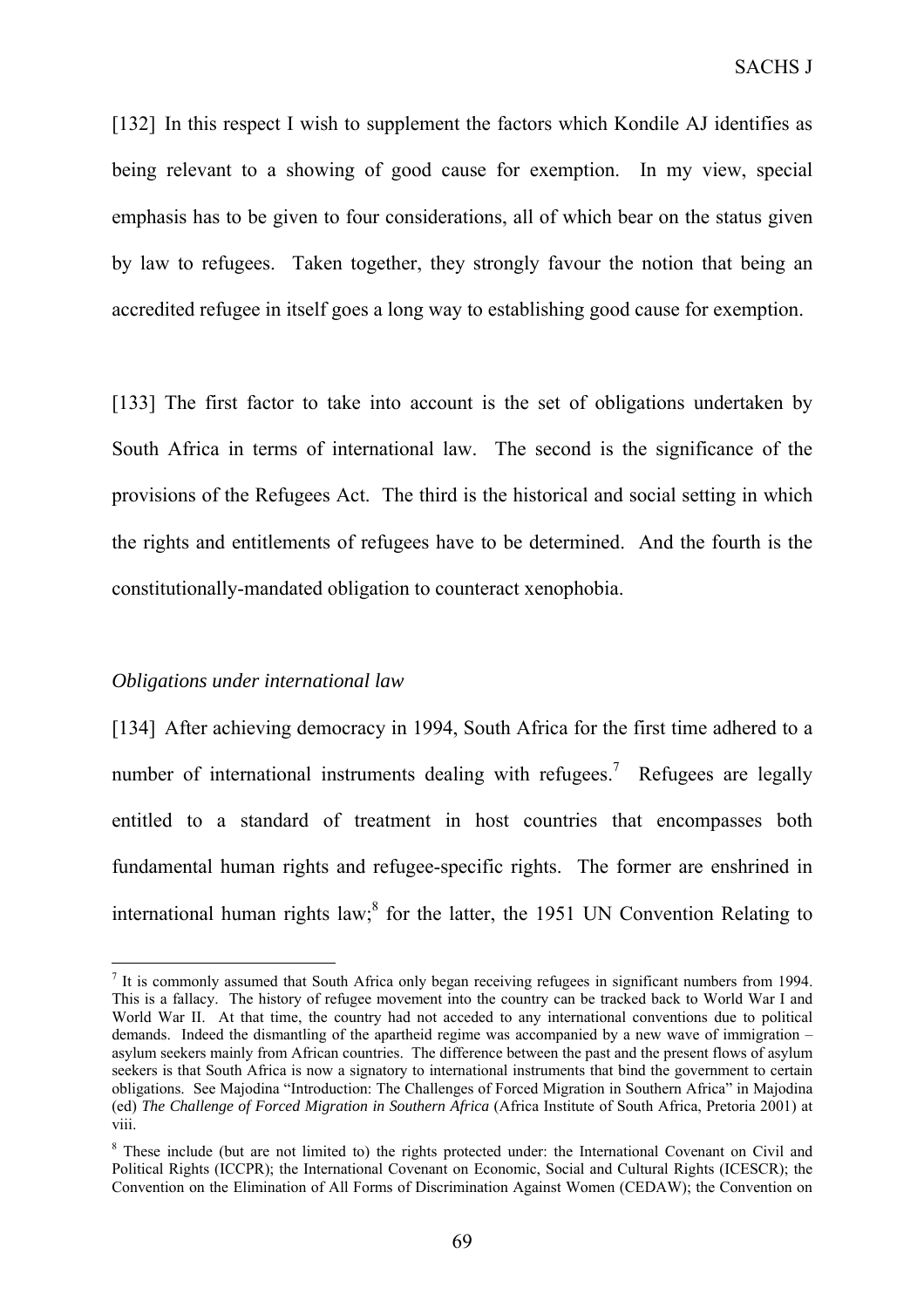the Status of Refugees (the Convention), which predates most human rights treaties, remains the main instrument and contains a relatively detailed enumeration of rights. In some cases the Convention requires state parties to extend to refugees the same standard of treatment as for nationals; in others it obliges states to accord refugees as favourable a treatment as possible, and not less favourable than that accorded to nonnationals generally in the same circumstances. In devising these two main yardsticks, those who drafted the Convention clearly sought to ensure that refugees would not end up as pariahs at the margins of host societies.<sup>9</sup>

[135] Thus the Convention obliges state parties to issue refugees with identity papers and with documentation required for international travel (the Convention travel document), prerequisites for many people to the rebuilding of their social lives and reestablishing means of livelihood. It forbids discrimination on the grounds of race, religion, or country of origin. And, of special importance, it protects refugees from being returned to the place where their lives and freedoms would be at risk (the principle of *non-refoulement*). Taken together, these obligations constitute a coherent and enforceable legal regime for refugees that are markedly more favourable than the discretionary regime generally applicable to immigrants.

the Rights of the Child (CRC) and the African Charter on Human and People's Rights. It should be noted that most of these treaties establish mechanisms for reporting and comments on the extent to which states fulfill their treaty obligations. In the case of the Refugee Convention, which is dealt with below, no such treaty body exists, which makes enforcement through national legislation particularly important.

<sup>9</sup> Verdirame and Harrell-Bond with a foreword by Justice Albie Sachs *Rights in Exile*: *Janus-Faced Humanitarianism* (Berghahn Books, New York 2005) at xiv.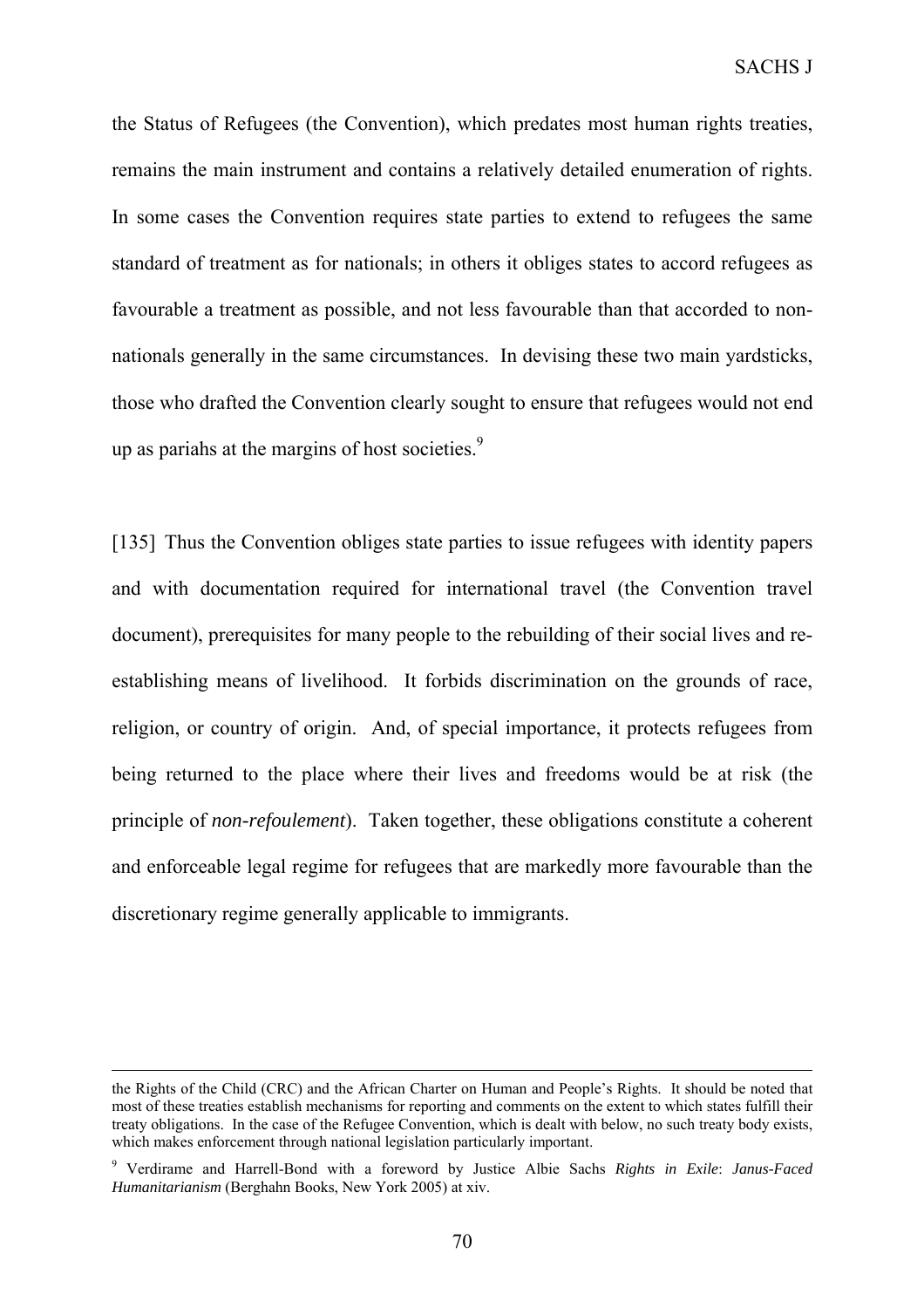[136] The rationale for this regime and its binding element comes from the very circumstances that caused the refugees to abandon their homeland in the first place. In general terms, international refugee law, and the asylum built upon that regime, are designed to extend protection to refugees in an international context so as to substitute the national protection they have lost and cannot claim at home.

"They have been forced out of their country as a result of persecution or danger, and now must receive legal protection and the opportunity to realise the most fulsome life possible in a foreign country.

. . . .

In recreating as closely as possible the national protection lost or not claimable by a refugee, the refugee regime seeks to put the refugee in a situation as close as possible to that of the national of the country of asylum."10

The positive obligation to admit refugees, provide them with asylum and treat them in accordance with specific standards, thus contrasts sharply with the absence of a mandatory obligation to admit foreigners to the state's territory. It would accordingly be inappropriate for the state to act towards refugees in a manner that is consonant with the general discretionary provisions of the regime constructed upon immigration, security, and other municipal priorities, while ignoring the specific obligations that flow from the refugee regime. $^{11}$ 

<sup>&</sup>lt;sup>10</sup> Okoth-Obbo "The Refugee Experience and Policy Issues in Southern Africa" in Majodina (ed) above n 7 at 47.

 $11$  Id at 48.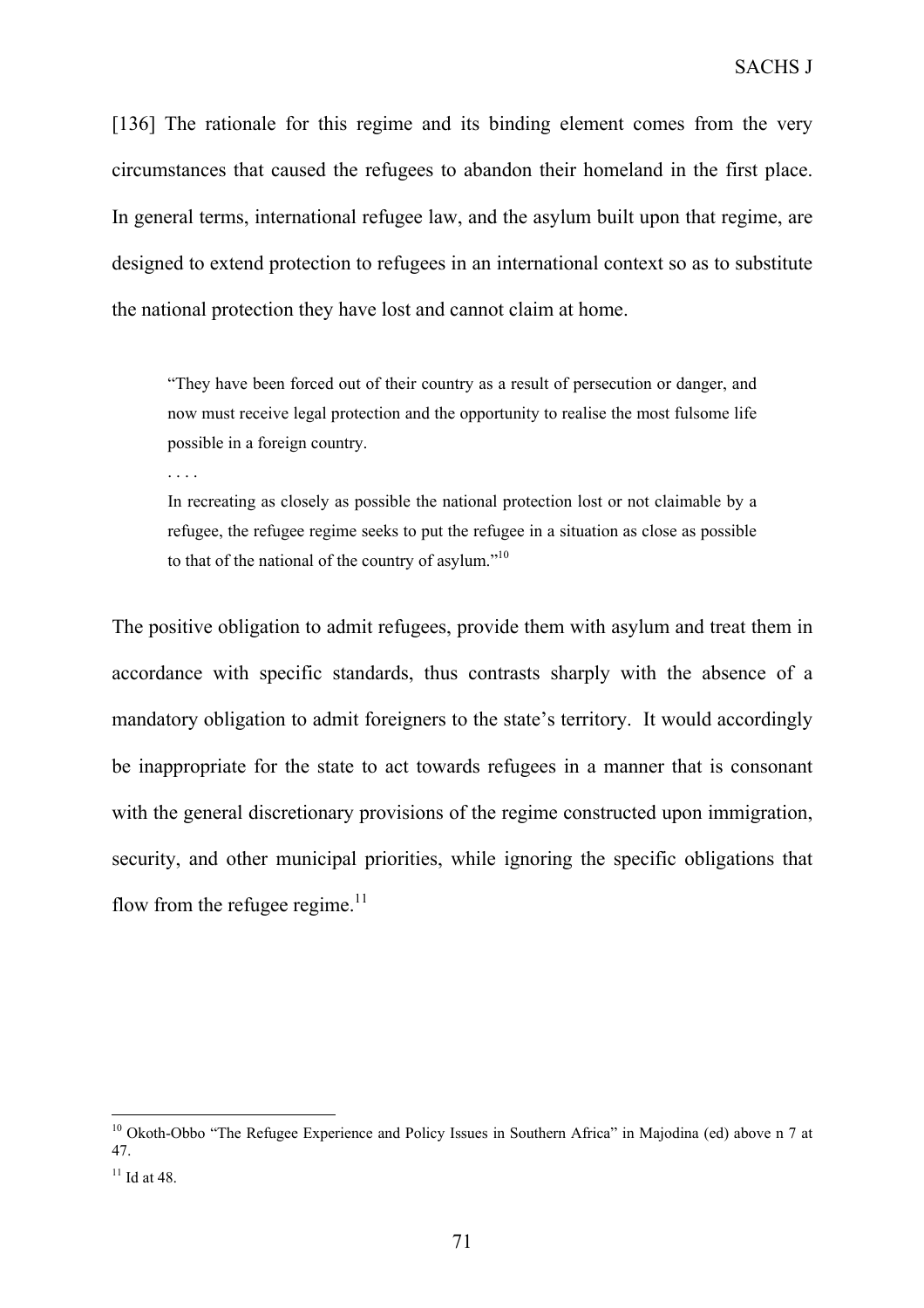[137] It is important therefore that the progressive legal construct for refugees not be dominated by and held hostage to priorities drawn from immigration control or protection of the local labour force. As Okoth-Obbo has pointed out:<sup>12</sup>

". . . the refugee protection system has, and should have, a validity all of its own. It should not be viewed as only the balance from requirements established at the level of immigration control and national penal and criminal law enforcement. It is possible to secure and even expand refugee space without this being seen as a constriction of the ability of states to pursue legitimate influx control and law and order objectives."

[138] The Convention devotes considerable attention to the question directly raised in the present matter, namely, the obligation to respect the right of a refugee to engage in wage-earning employment. This obligation requires acknowledgement of the right to receive at least the most favourable treatment accorded to nationals of a foreign country in the same circumstances; $<sup>13</sup>$  and in any case not to be subjected to restrictive</sup> measures for the protection of the national labour market after three years of residence.<sup>14</sup> Furthermore, the Contracting States are expressly required to give sympathetic consideration to assimilating the rights of all refugees with regard to

 $12$  Id at 54-55.

 $13$  Article 17(1) of the Convention. Verdirame and Harrell-Bond write that the right to work is defined in the ICESCR as the right "of everyone to the opportunity to gain his living by work which he freely chooses or accepts" (art 6). To achieve the full realisation of his right, states are also required to provide "technical and vocational guidance and training programmes" and to adopt "policies and techniques to achieve steady economic, social, and cultural development and full and productive employment under conditions safeguarding fundamental political and economic freedoms to the individual." This does not mean that individuals have an automatic right to paid employment, but, at the very least, that they should not be denied the opportunity to seek it. See above n 9 at 215. Treatment equal to the most favourable treatment given to non-nationals is a minimum requirement, the absolute base-line. The objective envisaged by the Convention is, where possible, something more. It is that Contracting States use their best endeavours consistently with their laws and constitutions to secure the settlement and the enjoyment of productive and dignified lives of refugees in their territory.

<sup>&</sup>lt;sup>14</sup> Article 17(2)(a) of the Convention.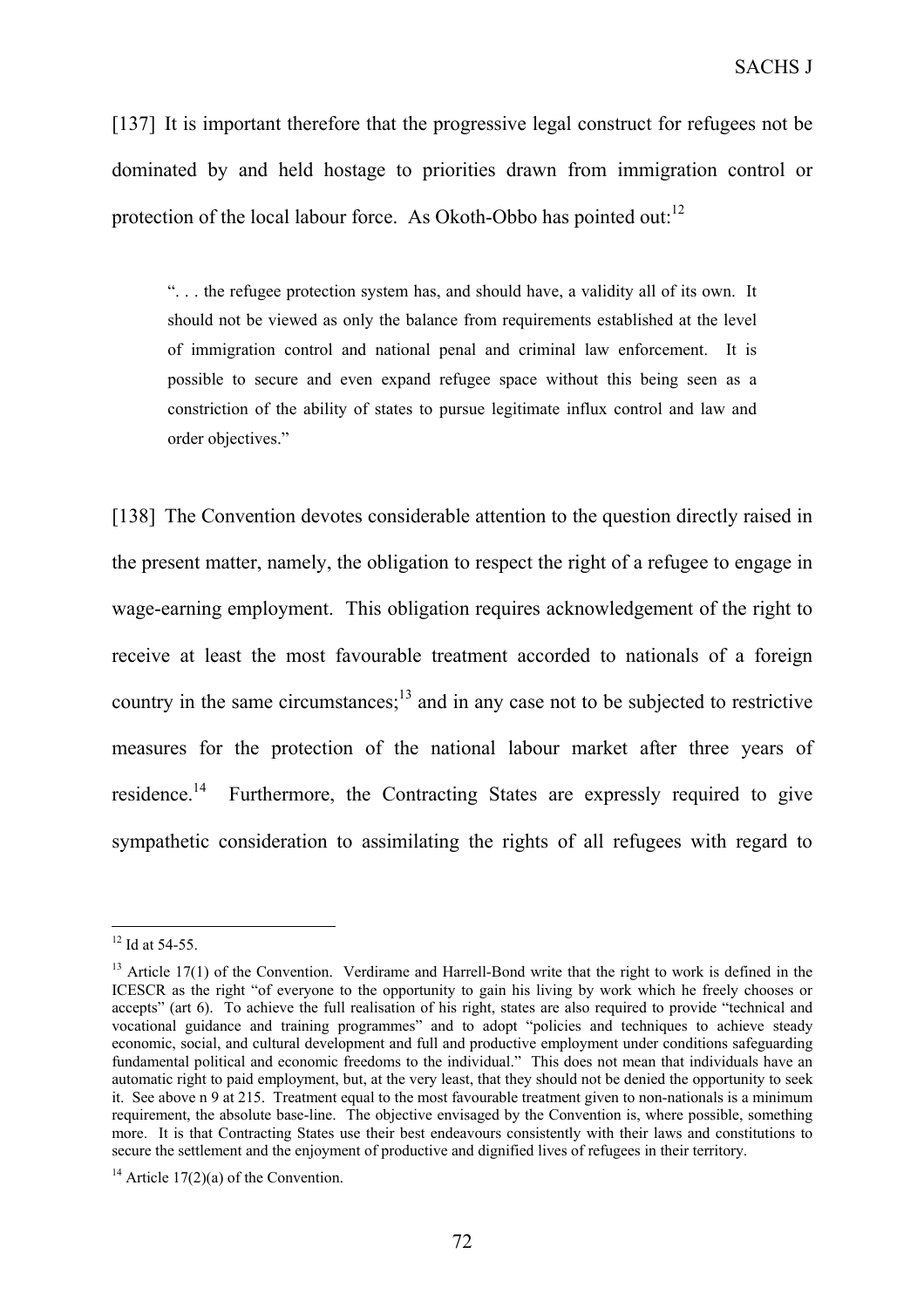wage-earning employment to those of nationals.<sup>15</sup> These provisions should not be read in a begrudging, technical way so as to limit work opportunities and to guarantee only the bare minimum. On the contrary, they should be viewed conjunctively and purposively as being designed to encourage self-reliance on the part of refugees and to promote the possibility of their being able to lead valuable, dignified and independent lives; the quality of asylum, like the quality of mercy, should not be strained.

## *Refugees Act*<sup>16</sup>

[139] The preamble to the Refugees Act notes that:

". . . the Republic of South Africa has acceded to the 1951 Convention Relating to the Status of Refugees, the 1967 Protocol Relating to the Status of Refugees and the 1969 Organization of African Unity Convention Governing the Specific Aspects of Refugee Problems in Africa as well as other human rights instruments, and has in so doing, assumed certain obligations to receive and treat in its territory refugees in accordance with the standards and principles established in international law."

Section 6 goes on to state that the Act must be applied with due regard to the abovementioned legal instruments as well as the Universal Declaration of Human Rights

<sup>&</sup>lt;sup>15</sup> Article 17(3) of the Convention. In the same spirit, Article 18 which deals with self-employment requires that:

<sup>&</sup>quot;The Contracting States shall accord to a refugee lawfully in their territory *treatment as favourable as possible* and, in any event, not less favourable than that accorded to aliens generally in the same circumstances, as regards the right to engage on his own account in agriculture, industry, handicrafts and commerce and to establish commercial and industrial companies." (My emphasis)

Similarly, Article 19(1), concerning the liberal professions provides that: "Each Contracting State shall accord to refugees lawfully staying in their territory who hold diplomas recognized by the competent authorities of that State, and who are desirous of practising a liberal profession, *treatment as favourable as possible* and, in any event, not less favourable than that accorded to aliens generally in the same circumstances." (My emphasis)

 $16$  Above n 1.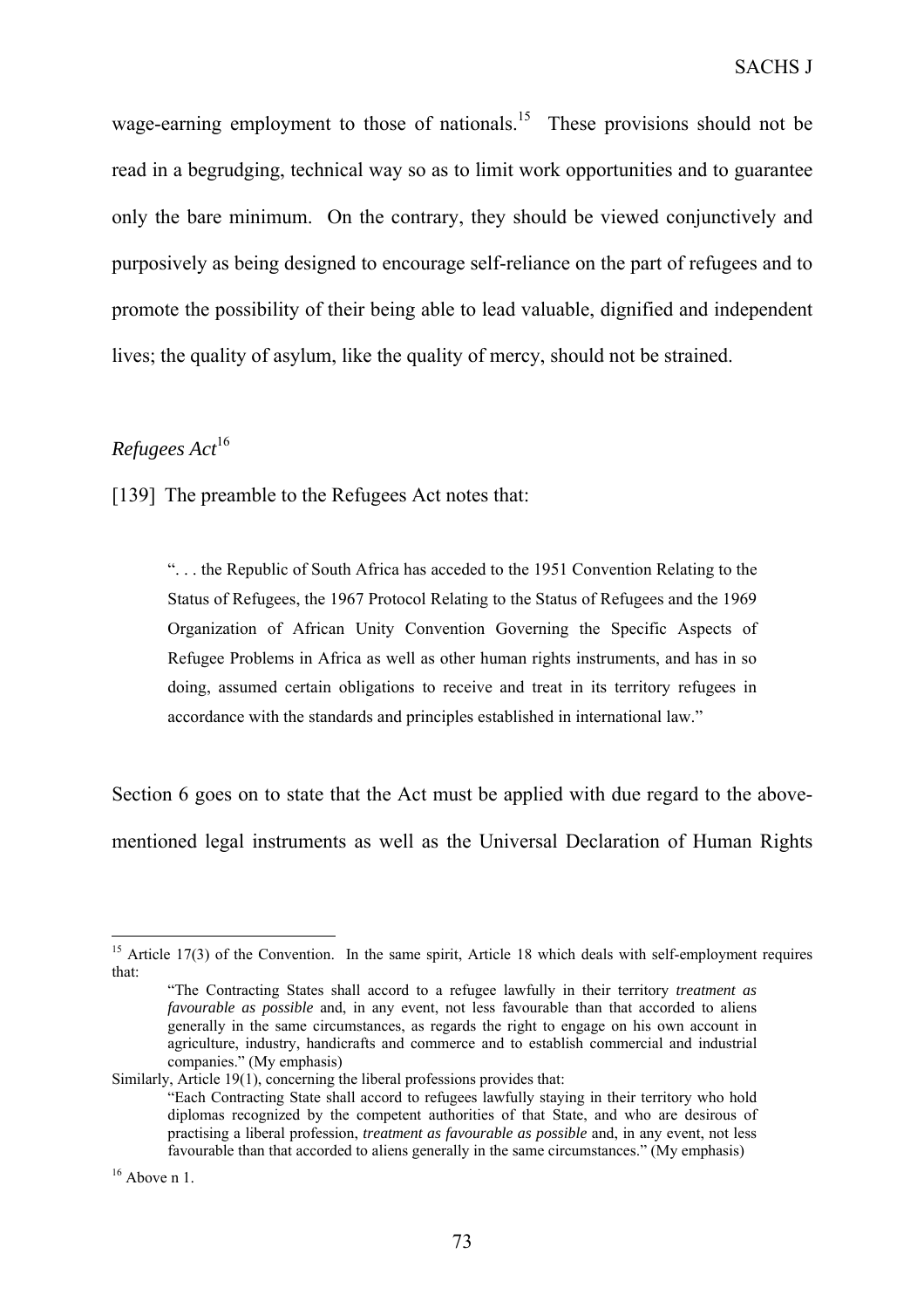and any other international agreement to which the Republic is a party.<sup>17</sup> The statutory matrix<sup>18</sup> in which the right to seek employment is embedded is notably facilitative and rights-based. A refugee is: accorded full legal protection, including the rights set out in the Bill of Rights; entitled to identity and travel status documents; given an unrestricted right to seek employment; and able to apply for permanent residence after five years continuous residence. Taken together, these provisions reflect acknowledgment by the legislature of the need to create a progressive and humane refugee regime in keeping with South Africa's international legal obligations. It is in this manifestly broad and supportive legislative setting that any question about the right to seek employment must be resolved.

## *The social and historical context*

[140] The context which led to the adoption of the Refugees Act was set out by the then Deputy Minister of Home  $Affairs^{19}$  in the following striking terms:

"Because of our history and our struggle we have increasingly had to bear the mantle of champions of the oppressed. Furthermore, because of the political and economic stability in our country, and the fact that thousands of us have experienced the pain of destitution and homelessness, South Africa is in a unique position to chart a humane policy as far as refugees are concerned. This has meant that South Africa has had to

<sup>&</sup>lt;sup>17</sup> Section 6 of the Act further states:

<sup>&</sup>quot;Interpretation, application and administration of the Act.–(1) This Act must be interpreted and applied with due regard to–

a) the Convention Relating to the Status of Refugees (UN, 1951);

b) the Protocol Relating to the Status of Refugees (UN, 1967);

c) the OAU Convention Governing the Specific Aspects of Refugee Problems in Africa (OAU, 1969)

d) the Universal Declaration of Human Rights (UN, 1948); and

e) any convention or international agreement to which the Republic is or becomes a party."

 $18$  Above n 2.

<sup>&</sup>lt;sup>19</sup> Lindiwe N Sisulu.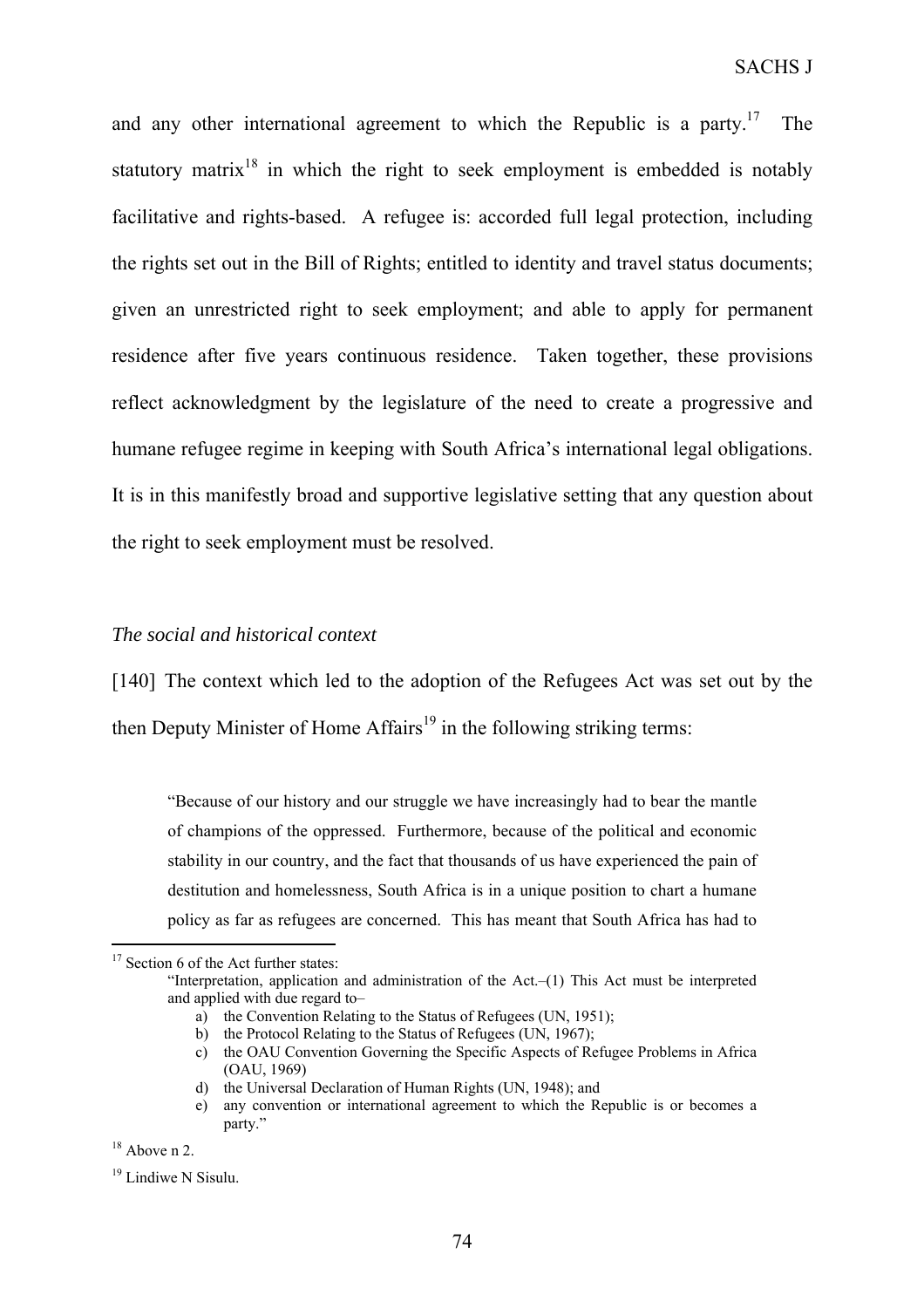put into practice the concept of international solidarity and burden sharing, allowing the victims of international conflicts and human violations to seek a safe haven within our borders. Although in comparison we host a relatively small number of refugees, we are hoping that we could lead the way in the development of progressive refugee policies. . . . South Africa had no experience of hosting refugees – instead we produced refugees. South African society has not been sufficiently educated on issues of refugees, the causes of refugees and particularly the government's responsibilities towards refugees."<sup>20</sup>

[141] These factors provide the stark background against which determinations must be made of what is "good cause" in relation to access of refugees to employment in the security industry. It is not all that long ago that, during the late period of minority racist rule, tens of thousands of South Africans fled across our borders into neighbouring states. Few had documents or anything more than a change of clothing, if even that. They were well received and sheltered, and treated with humanity by many African states, who frequently paid a heavy price in lives and blood for fulfilling their international responsibilities.<sup>21</sup> Thousands more South Africans were given shelter and enabled to lead productive lives in countries right across the globe. Many have returned and now occupy important positions in our country. These moral

<sup>&</sup>lt;sup>20</sup> Sisulu "Meeting the Challenges of Forced Migration" in Majodina (ed) above n 7 at 5-6.

<sup>&</sup>lt;sup>21</sup> Matlou "The Creation of Refugee Law: The South African Experience" in Majodina (ed) above n 7 at 122-123 states that:

<sup>&</sup>quot;[F]or years states in the region had to contend with South Africa's destabilisation policies, known as the 'total strategy'. This deliberately placed constraints on regional support for the anti-apartheid struggle, weakening South Africa's neighbours and forcing them to deport refugees elsewhere or to South Africa. From 1980-1985, it is estimated that South Africa created about 281 500 refugees in the region, whilst thousands more died, were mutilated, internally displaced or raped. The after-effects of this strategy are still being felt in Southern Africa.

In 1987, Simba Makoni, the then Executive Secretary of the SADCC (SADC's predecessor), estimated the total amount of damage to the SADC region from South Africa's destabilisation at \$10 billion, which was more than total development aid to the region or about one-third of the value of regional exports. The total damage to the region, when we add other root causes, is in all likelihood much higher than this, especially the permanent psychological and physical damage to thousands of people, large tracts of land laid waste by the indiscriminate laying of landmines, lost development opportunities and so forth."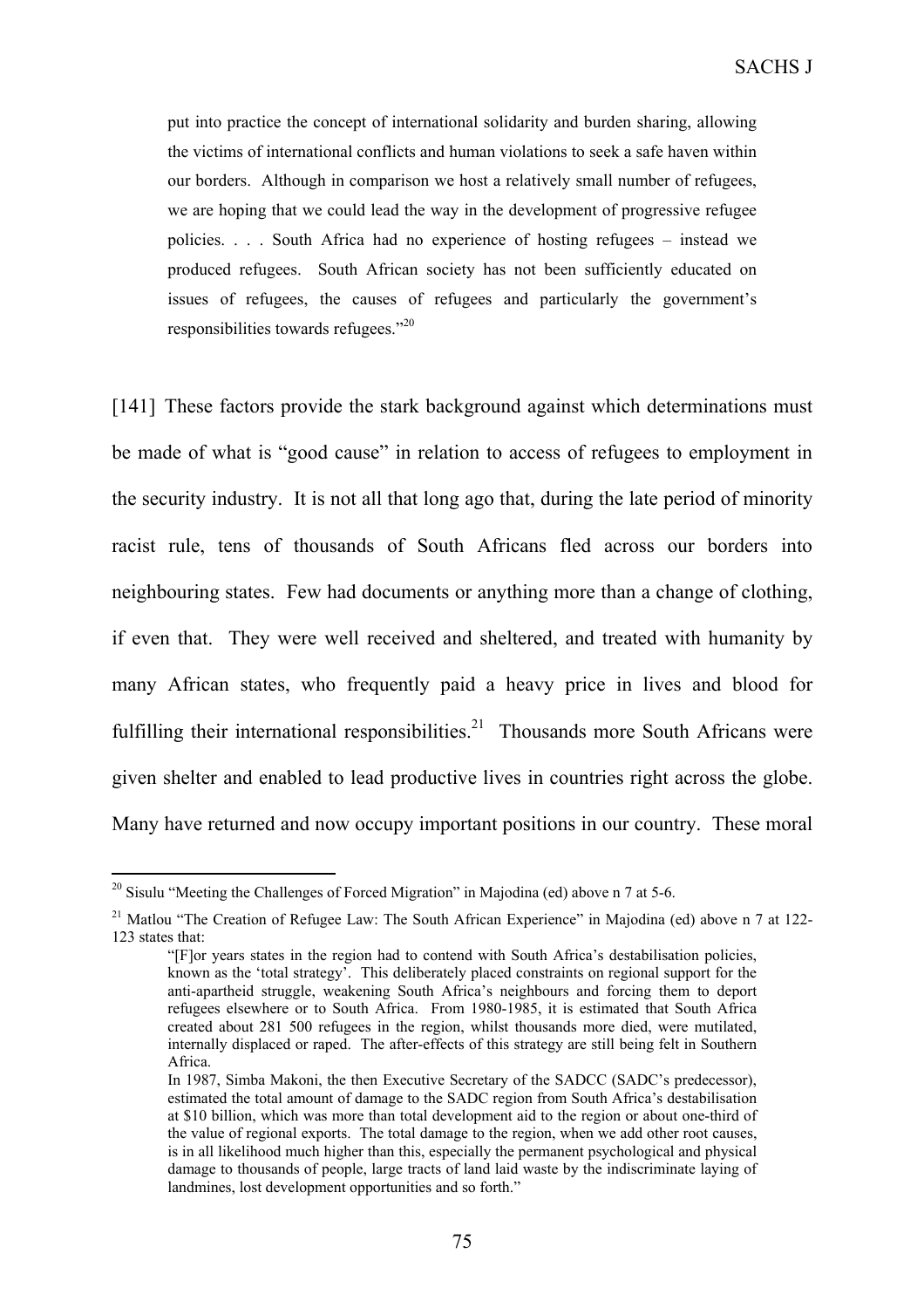debts are paid off not through direct reciprocity, but by means of voluntary acceptance of international treaty obligations.

[142] The preamble to the Constitution speaks of building "a united and democratic South Africa able to take its rightful place as a sovereign state in the family of nations." This acknowledges two things: the international support, based upon the principles of the Universal Declaration of Human Rights and the United Nations, that enabled our country to overcome division and achieve constitutional democracy, and the humanitarian obligations that go with achieving a dignified place as a democratic member of the international community.

## *Xenophobia*

[143] The Braamfontein Declaration has pointed out that

"[x]enophobia is the deep dislike of non-nationals by nationals of a recipient state. Its manifestation is a violation of human rights. South Africa needs to send out a strong message that an irrational prejudice and hostility towards non-nationals is not acceptable under any circumstances. $22$ 

This prejudice is strong in South Africa.<sup>23</sup> It strikes at the heart of our Bill of Rights. Special care accordingly needs to be taken to prevent it from even unconsciously tainting the manner in which laws are interpreted and applied. If refugees are treated as intrinsically untrustworthy, with their capacity to perform honestly and reliably

<sup>22</sup> Article 2 of the Braamfontein Statement on Xenophobia, *South African Human Rights Commission*, 15 October 1998.

<sup>23</sup> Id.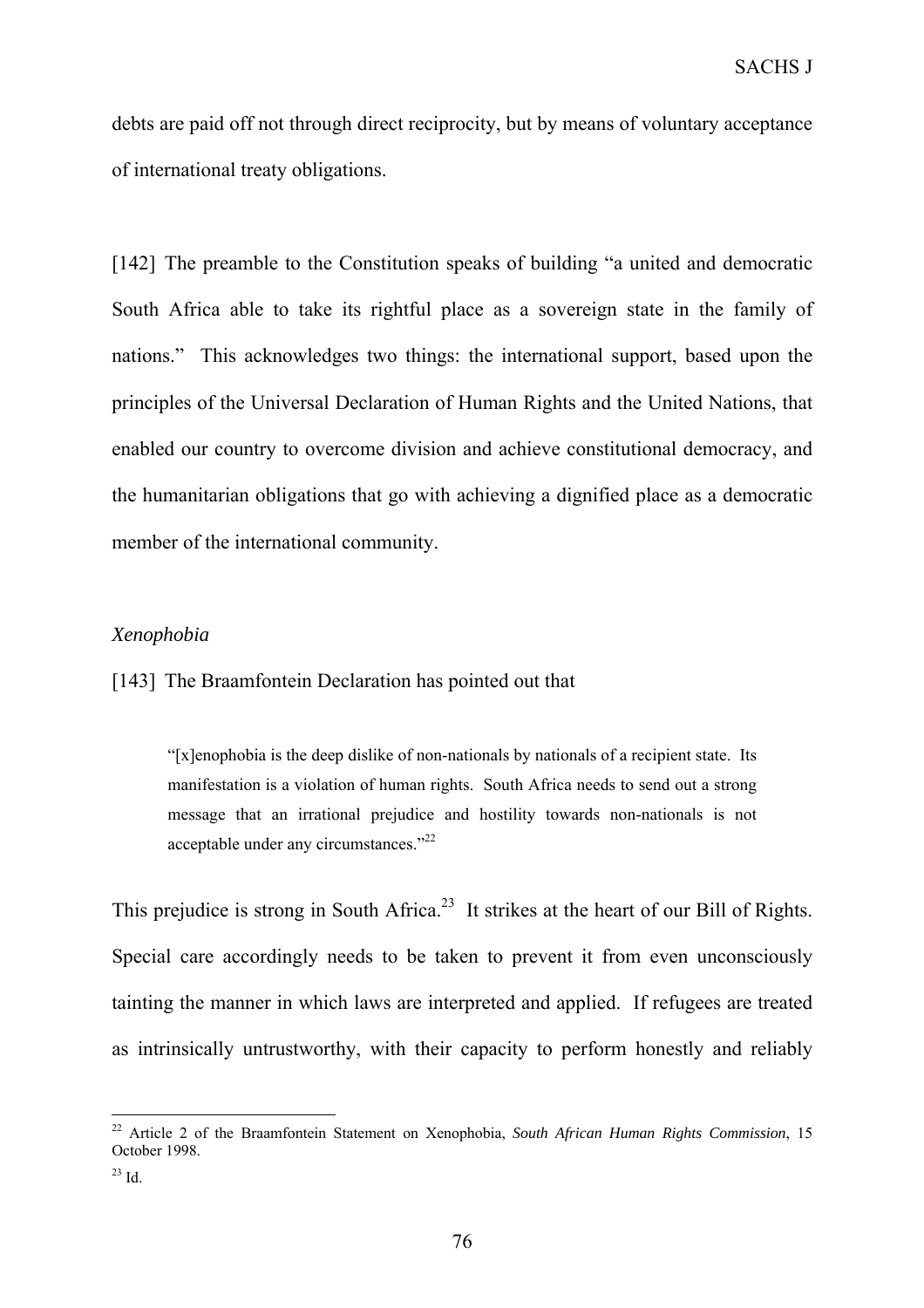being placed presumptively in doubt, then xenophobia is given a boost and constitutional values are undermined. As the then Deputy Minister of Home Affairs pointed out at a conference on forced migration,  $24$  because of the historic isolation of South Africa, our people's perceptions are unfortunately insular, thus making them very susceptible to xenophobia. She observed that this situation is further exacerbated by the fact that there is often a problematic confusion in the minds of people between foreigners who are here illegally and refugees. This confusion is created because these two groups often occupy the lowest economic stratum in our society. She observed that they are invariably black and do not speak any local languages.<sup>25</sup>

[144] The constitutional response to xenophobia need not, of course, involve exaggerated xenophilia. Just as refugees should be protected from irrational prejudice, so they should not be able to lay claim to irrational privilege. The law – in this case section  $23(6)$  – must be applied in a manner that is fair, objective, appropriately focused and in keeping with the letter and the spirit of our international and national legal obligations. Exercises of power that purport to have a neutral foundation but track stereotypes are often seen as flowing from and reinforcing negative presuppositions. Indeed, the routinised way in which power is exercised can readily become entangled in the public mind with existing prejudicial assumptions, reinforcing prejudice and establishing a downward spiral of disempowerment. One of the purposes of refugee law is precisely to overcome the experience of trauma and

 $24$  See above n 19.

 $25$  The then Deputy Minister highlighted the fact that xenophobia is racialised: the prejudice is directed against refugees from Africa, not those from Eastern Europe.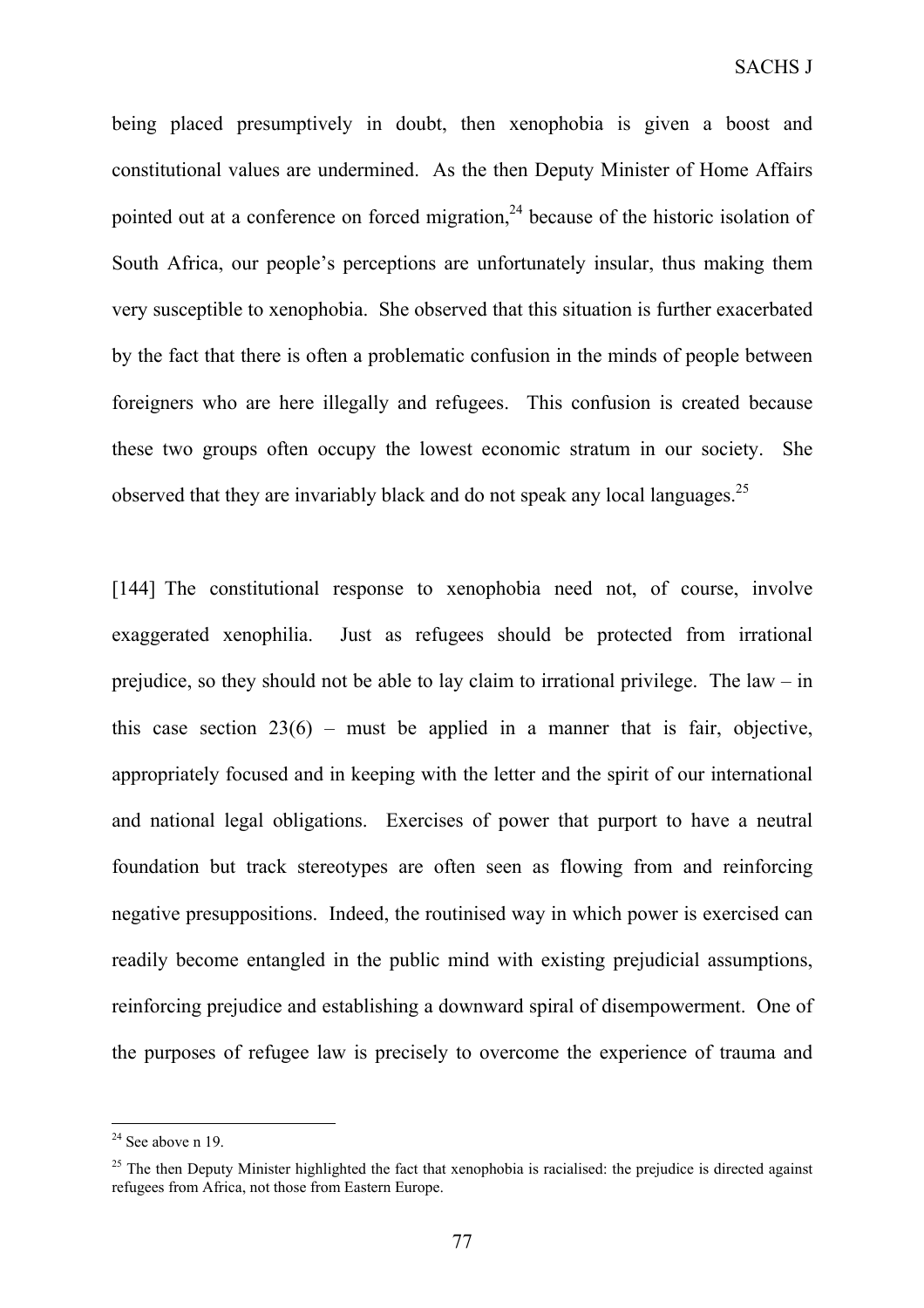displacement and make the refugee feel at home and welcome. Disproportionate and uncalled-for adverse treatment would defeat that objective and induce an unacceptable and avoidable experience of alienation and helplessness. It would be most unfortunate if the left hand of government, that supervises the security industry, took away what the right hand of government, that accords to accredited refugees a special status, gives.

## *Conclusion*

[145] The culture of providing hospitality to bereft strangers seeking a fresh and secure life for themselves is not something new in our country. As Professor Hammond-Tooke has pointed out,<sup>26</sup> in traditional society–

". . . the hospitality universally enjoined towards strangers, [is] captured in the Xhosa proverb *Unyawo alunompumlo* ('The foot has no nose'). Strangers, being isolated from their kin, and thus defenceless, were particularly under the protection of the chief and were accorded special privileges."

Today the concept of human interdependence and burden-sharing in relation to catastrophe is associated with the spirit of ubuntu-botho. As this Court said in *Port Elizabeth Municipality v Various Occupiers*: 27

"The Constitution and PIE confirm that we are not islands unto ourselves. The spirit of *ubuntu*, part of the deep cultural heritage of the majority of the population, suffuses the whole constitutional order. It combines individual rights with a communitarian philosophy. It is a unifying motif of the Bill of Rights, which is nothing if not a

<sup>26</sup> Hammond-Tooke *The Roots of Black South Africa* (Jonathan Ball Publishers, Johannesburg 1993) at 99.

 $27$  2005 (1) SA 217 (CC); 2004 (12) BCLR 1268 (CC) at para 37.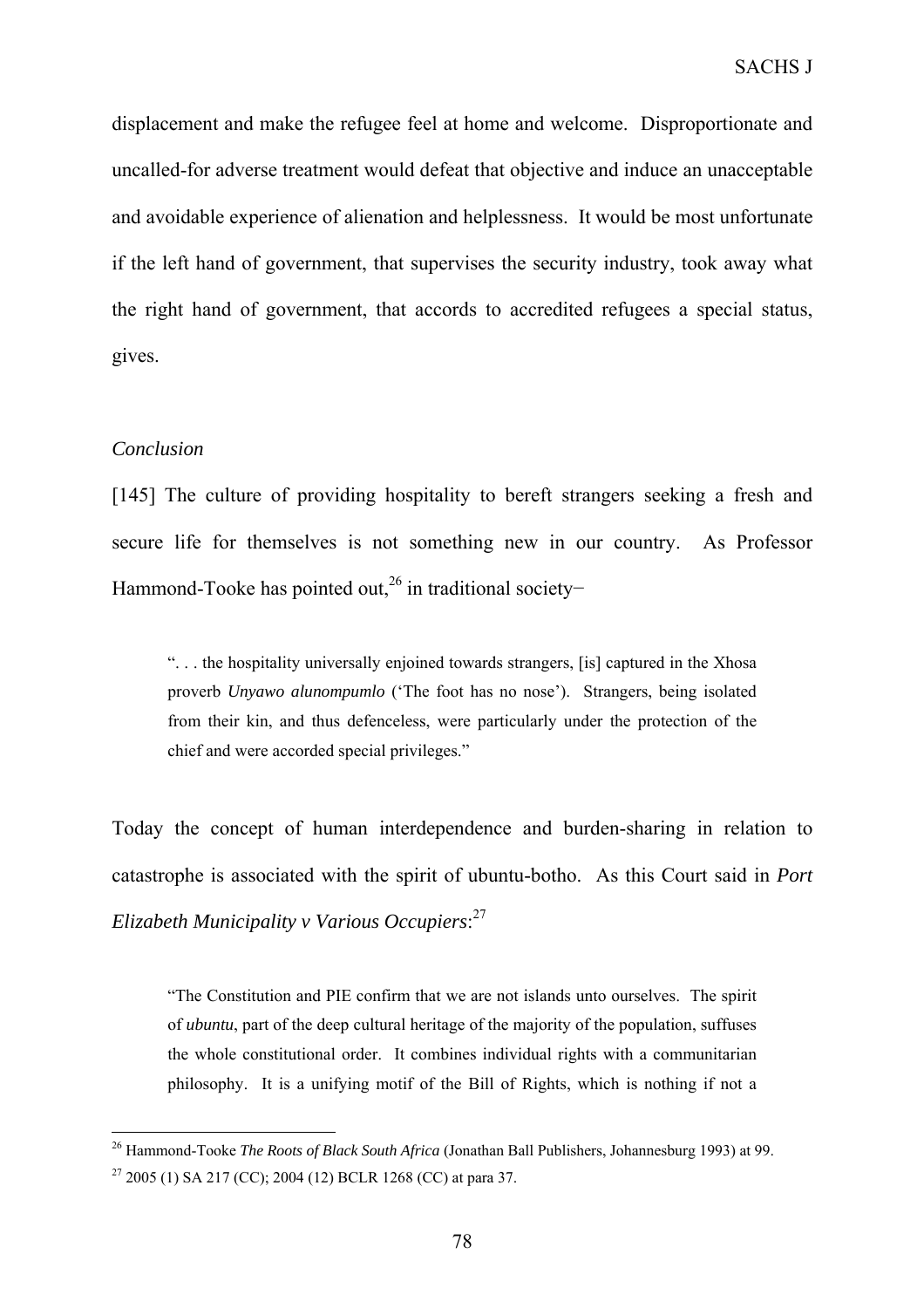structured, institutionalised and operational declaration in our evolving new society of the need for human interdependence, respect and concern." (footnote omitted)

These words were used in relation to homeless South Africans. The reminder that we are not islands unto ourselves, however, must be applied to our relationship with the rest of the continent.

[146] The applicants in this matter all come from African countries. They have been granted refugee status because instability and bloodshed in their home countries has rendered life there intolerable. Their states of origin have either set out to persecute them or else been unable to provide them with the protection that citizens should be able to demand from their government. Two examples illustrate this. The tenth applicant, whose father was a school-teacher, states that:

"It was alleged by the [Rwandan Patriotic Front] that all Hutu's were involved in the genocide, which occurred in my country during 1994. During the period 1994 to 1998 all my husband's family members were killed and two of my sisters, one of my brothers and a host of other family members were killed".<sup>28</sup>

The twelfth applicant tells a similarly tragic story:

"I have been a resident and citizen of the Democratic Republic of the Congo. . . . My father was a king in Bukavu, South Kivu. He was killed by rebel soldiers who were in the process of fighting a civil war against the government on or about April 2001. At the time of my father's death I was a student. The rebel soldiers killed my father because he refused to sign a proposition document."29

 $28$  Tenth applicant, Pelagie Nyiranzazora, 26 years old.

<sup>29</sup> Matembela Chitera, 30 years old.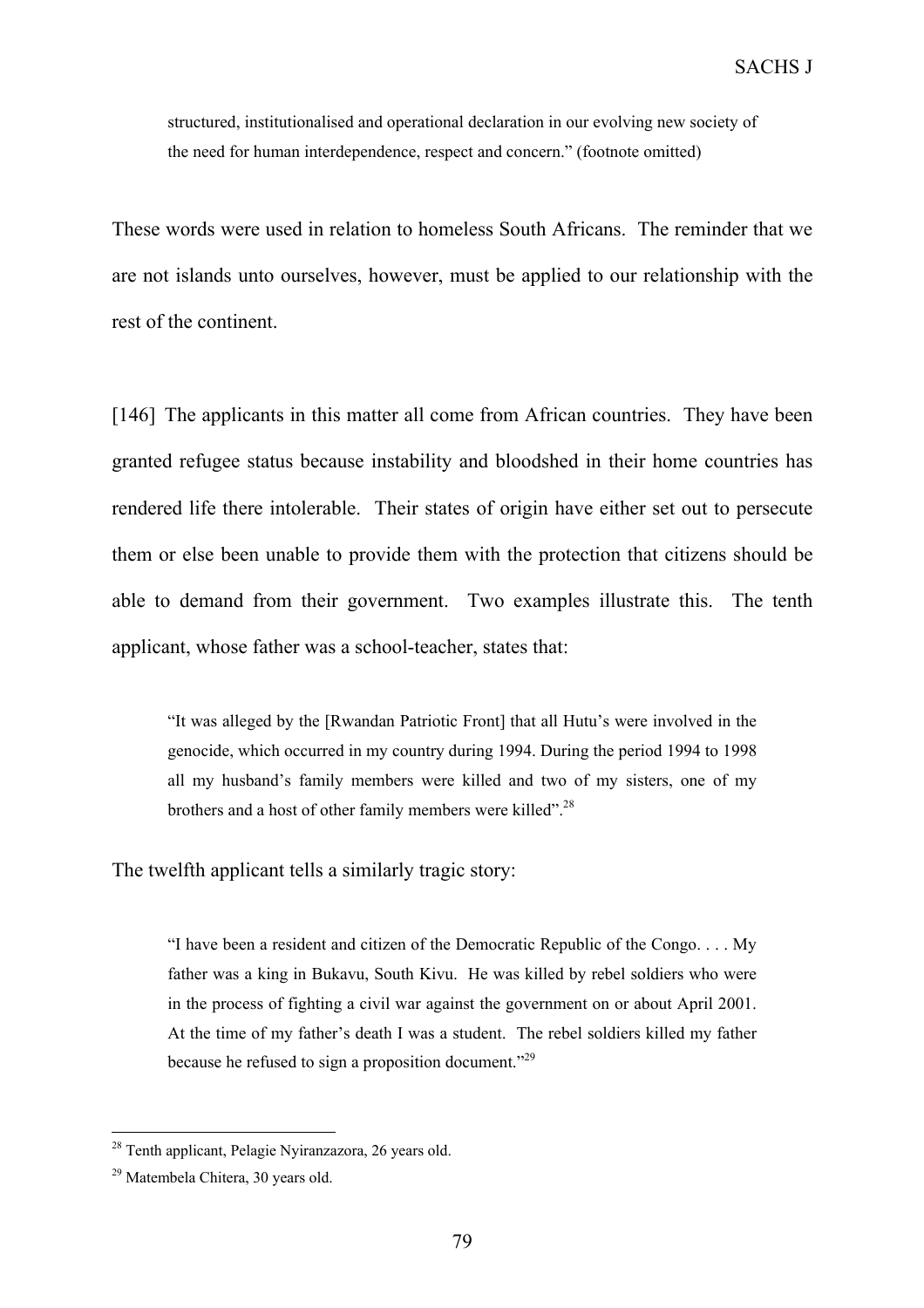One was the child of a school teacher, the other of a king. Both were students when forced to flee to South Africa. They do not seek hand-outs from the state, but simply the opportunity to work and earn a living. They have organised themselves into groups and received training as security guards. This capacitates them to do relatively humble tasks such as guarding parked cars or patrolling shopping-malls.

[147] I see no reason why access to employment in the security industry by persons in their situation should not be permitted in relation to sectors such as these, where no high security interests are at stake. To bar them would be to discriminate against them unfairly. At the same time I would not regard it as unfair to keep them from guarding installations and persons where particularly high security considerations come into play.

[148] The greater power of officials to grant unqualified exemptions to enter the industry should not exclude a lesser power to grant a restricted exemption, the only proviso being that the basis for the qualification be fair and reasonable in the circumstances. Indeed, it would be dangerous and self defeating for the public administration to function on the basis that if officials cannot grant everything an applicant might seek, they cannot grant anything at all. The converse should also apply: officials should not be required to accede to everything refugees may ask for on the basis that in fairness the applicants are entitled at least to something. The principle of 'all-or-nothing' is frequently dangerous in administrative law. It disregards the notion of proportionality that lies at the heart of fairness of treatment. Experience

80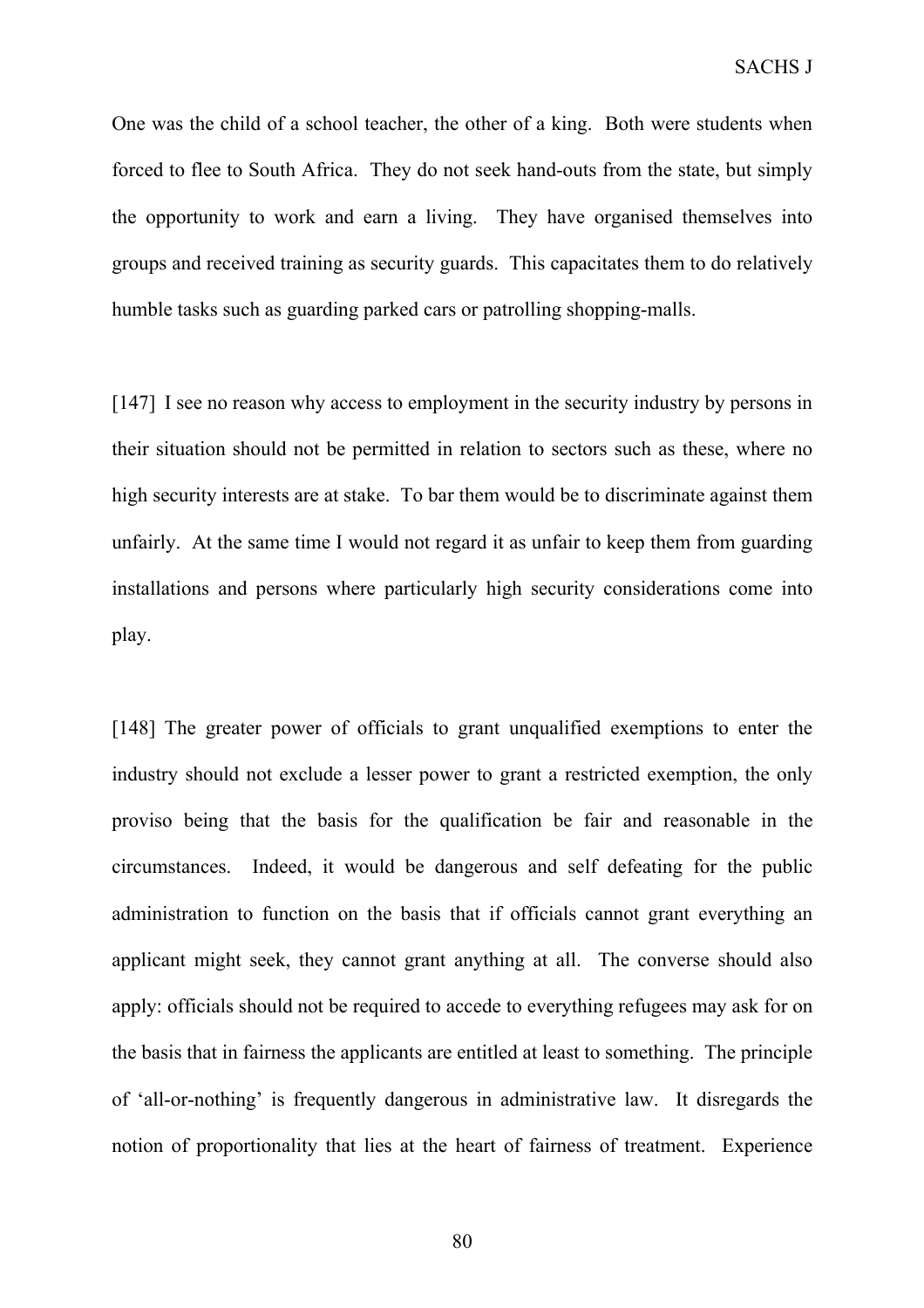warns that because cautious administrators might be fearful of being regarded as unduly generous, in practice this principle will usually lead to nothing.

[149] In summary: the applicants were correct in their initial approach to court when they challenged the criteria used by officials who had excluded them in blanket fashion from the security industry, in some cases withdrawing permits already granted. For the reasons I have given, however, I believe that the applicants' subsequent challenge to the constitutionality of section 23(1) was over-ambitious. The mere fact of being refugees does not entitle them to be admitted as of right to all spheres of the private security industry. The key factor is that being an accredited refugee goes a long way in itself to establish that there is "good cause" for exempting an applicant from the prohibition against non-nationals and non-permanent residents entering the security industry.

[150] It is to be hoped that, bearing in mind the special status that accredited refugees enjoy under our law, the clarifications given by this Court will assist both refugees and officials in streamlining the processes involved, engaging with each other in a mutually respectful manner, and achieving outcomes that are objectively grounded, fair and reasonable.